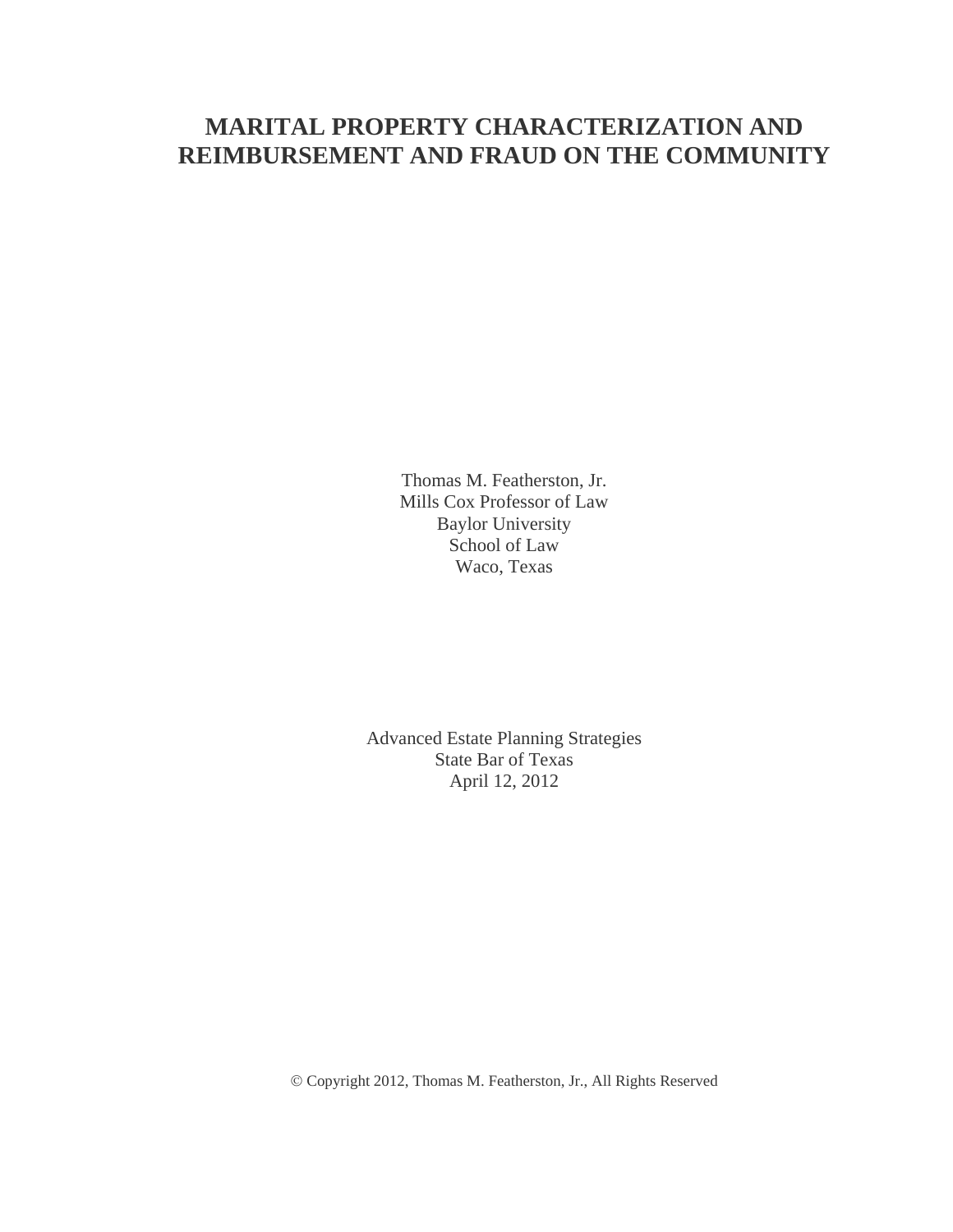# **TABLE OF CONTENTS**

| I.              |                                                       |   |
|-----------------|-------------------------------------------------------|---|
| II.             | EFFECT OF MARRIAGE ON PROPERTY - AN OVERVIEW  1       |   |
| A.              |                                                       |   |
| <b>B.</b>       |                                                       |   |
| $\mathcal{C}$ . |                                                       |   |
| D.              |                                                       |   |
| E.              |                                                       |   |
| F.              |                                                       |   |
| G.              |                                                       |   |
| H.              |                                                       |   |
| III.            | THE INCEPTION OF TITLE RULE AND OTHER KEY CONCEPTS  2 |   |
| A.              |                                                       |   |
| B.              |                                                       |   |
| C.              |                                                       |   |
| D.              |                                                       |   |
| E.              |                                                       |   |
| F.              |                                                       |   |
| G.              |                                                       |   |
| Н.              |                                                       |   |
| I.              |                                                       |   |
| J.              |                                                       |   |
| IV.             |                                                       |   |
| A.              |                                                       |   |
| <b>B.</b>       |                                                       |   |
| C.              |                                                       |   |
| D.              |                                                       |   |
| E.              |                                                       |   |
| F.              |                                                       |   |
| $V_{\cdot}$     |                                                       |   |
| A.              |                                                       |   |
| <b>B.</b>       |                                                       |   |
| $\mathcal{C}$ . |                                                       |   |
| D.              | 1980 Amendment                                        | 9 |
| Ε.              |                                                       |   |
| F.              |                                                       |   |
| G.              |                                                       |   |
| VI.             |                                                       |   |
| A.              |                                                       |   |
| <b>B.</b>       |                                                       |   |
| $C_{\cdot}$     |                                                       |   |
| D.              |                                                       |   |
| E.              |                                                       |   |
| VII.            |                                                       |   |
| A.              |                                                       |   |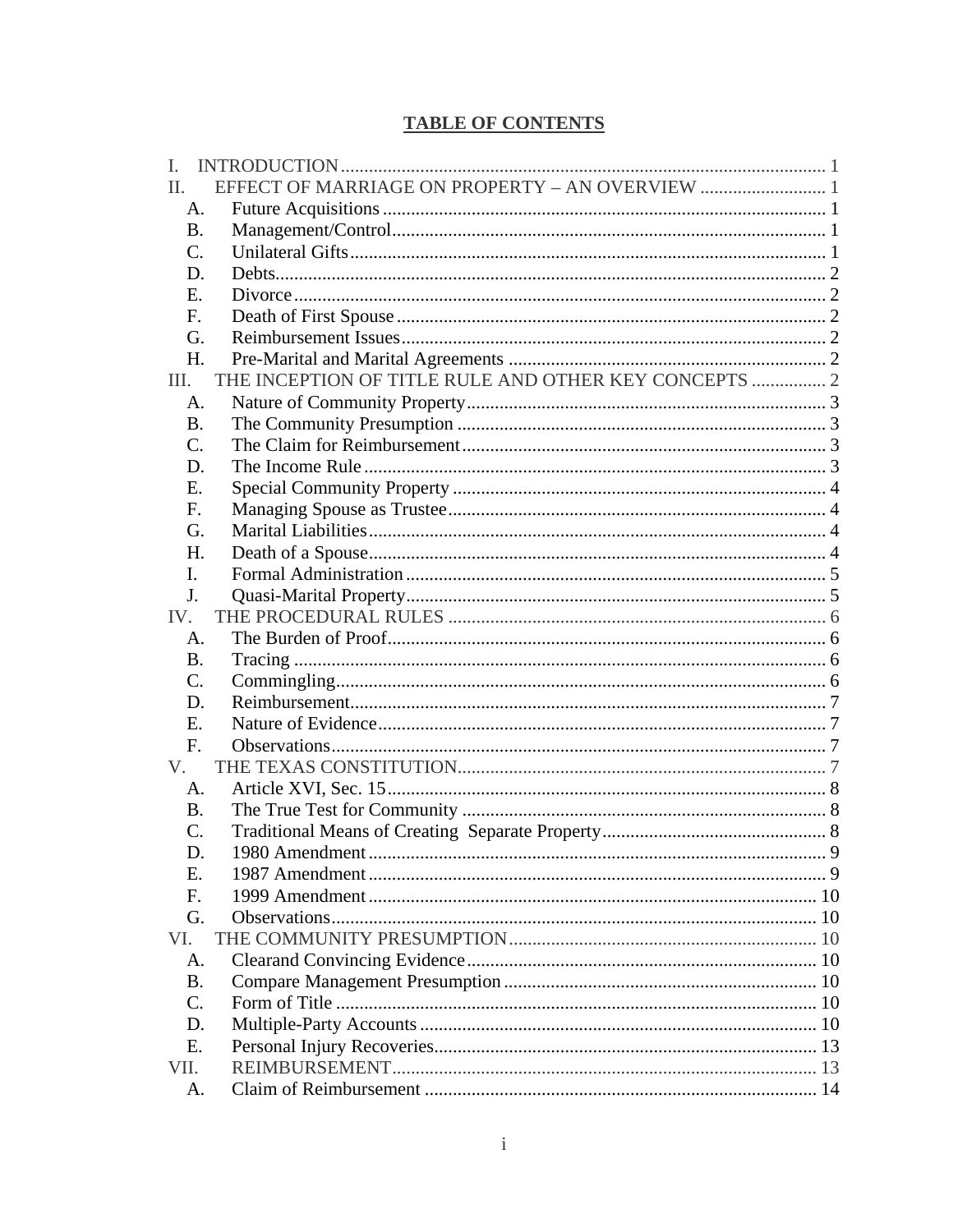| <b>B.</b>      |                                                  |  |
|----------------|--------------------------------------------------|--|
| $\mathbf{C}$ . |                                                  |  |
| D.             |                                                  |  |
| E.             |                                                  |  |
| F.             |                                                  |  |
| G.             |                                                  |  |
| H.             |                                                  |  |
| VIII.          |                                                  |  |
| A.             |                                                  |  |
| <b>B.</b>      |                                                  |  |
| $\mathbf{C}$ . |                                                  |  |
| D.             |                                                  |  |
| E.             |                                                  |  |
| $F_{\cdot}$    |                                                  |  |
| G.             |                                                  |  |
| H.             |                                                  |  |
| L.             |                                                  |  |
| J.             |                                                  |  |
| K.             |                                                  |  |
| IX.            |                                                  |  |
| A.             |                                                  |  |
| $\mathbf{B}$ . |                                                  |  |
| $C_{\cdot}$    |                                                  |  |
| X.             |                                                  |  |
| A.             |                                                  |  |
| <b>B.</b>      |                                                  |  |
| $C_{\cdot}$    |                                                  |  |
| D.             |                                                  |  |
| E.             |                                                  |  |
| $F_{\cdot}$    |                                                  |  |
| G.             |                                                  |  |
| H.             |                                                  |  |
| Τ              | Post-Retirement Benefits                         |  |
| J.             |                                                  |  |
| K.             |                                                  |  |
| XI.            |                                                  |  |
| A.             |                                                  |  |
| <b>B.</b>      |                                                  |  |
| $C_{\cdot}$    |                                                  |  |
| D.             |                                                  |  |
| E.             |                                                  |  |
| F.             |                                                  |  |
| XII.           | MARITAL PROPERTY RIGHTS IN IRREVOCABLE TRUSTS 34 |  |
|                |                                                  |  |
| A.             |                                                  |  |
| B.             |                                                  |  |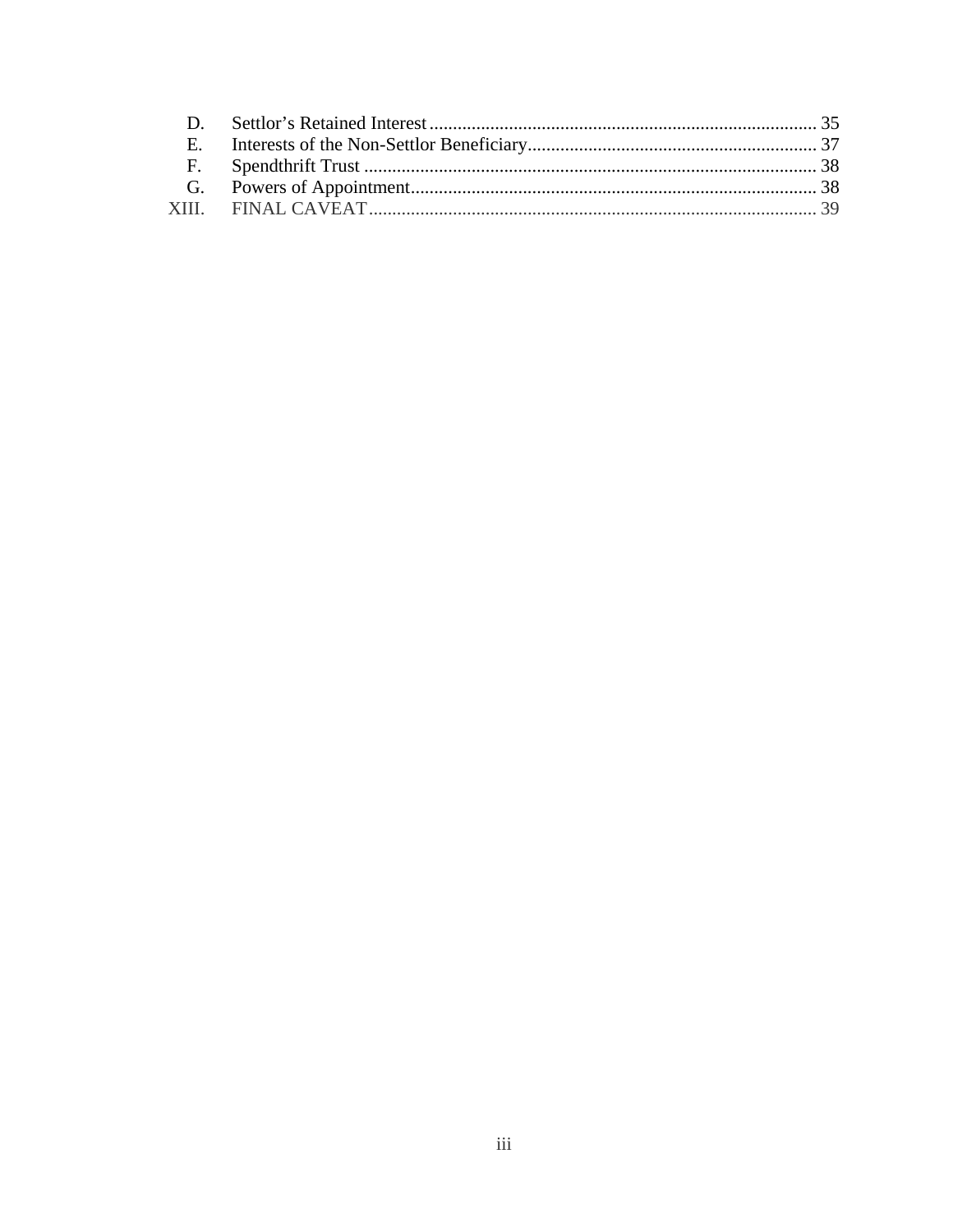#### **I. INTRODUCTION**

In estate planning or estate administration, the identification of marital property issues and the proper resolution of those issues can be a critical part of the process. If the estate planning client is married, the community or separate nature of the estate may affect the plan that is adopted. If the estate planning clients are married, these issues can complicate the planning. Following the death of a married individual, the community or separate nature of the marital estate may dictate who gets what by reason of the first spouse's death. Obviously, the determination of what is community or separate can lead to conflicts between the surviving spouse and the deceased spouse's successors in interest.

The purpose of this paper is to address the first step in resolving any marital property issue, the determination of the separate or community property character of the marital estate. Necessarily, that determination may also lead to "reimbursement" issues and also raise "fraud on the community" issues. A comprehensive study of these topics is too much for one CLE paper and the time allocated to one CLE presentation. So, this paper presents its own process of placing the practitioner in a better position to "spot" and "address" characterization issues and what some commentators refer to as the "evil twins": "reimbursement" and "fraud on the community."

Note: *Unless specifically addressed, this paper assumes in the discussion that the spouses have not entered into a specific agreement to alter the character of their marital assets.* 

# **II. EFFECT OF MARRIAGE ON PROPERTY – AN OVERVIEW**

Generally, as soon as a couple marries, each and every item of property of either spouse will be presumed to be community property. An asset acquired prior to marriage, as well as any property acquired during the marriage as separate property (e.g., a gift or inheritance), can remain a spouse's separate property, if the community property presumption that attached on marriage can be overcome by clear and convincing evidence. Tex. Fam. Code § 3.003. *See* V, *infra.* 

# **A. Future Acquisitions**

However, the spouses' respective salaries and other forms of compensation (i.e., employer contributions to retirement plans) will be community property. The income being generated by community property or their respective separate properties will be community property. Any other assets purchased by either spouse will be presumed community property unless proven to be separate property (i.e., traceable to existing separate property). Tex. Fam. Code §§ 3.001 - 3.002.

# **B. Management/Control**

A spouse's separate property is generally subject to the spouse's "sole management and control." Some community assets are subject to the spouses' "joint management and control" (i.e., the joint community), and a particular spouse may have "sole management and control" of other community assets (i.e., a spouse's special community). Tex. Fam. Code §§  $3.101 - 3.104$ .

# **C. Unilateral Gifts**

Any unilateral gifts by a spouse (inter vivos or nonprobate) of the spouse's special community property to a child, a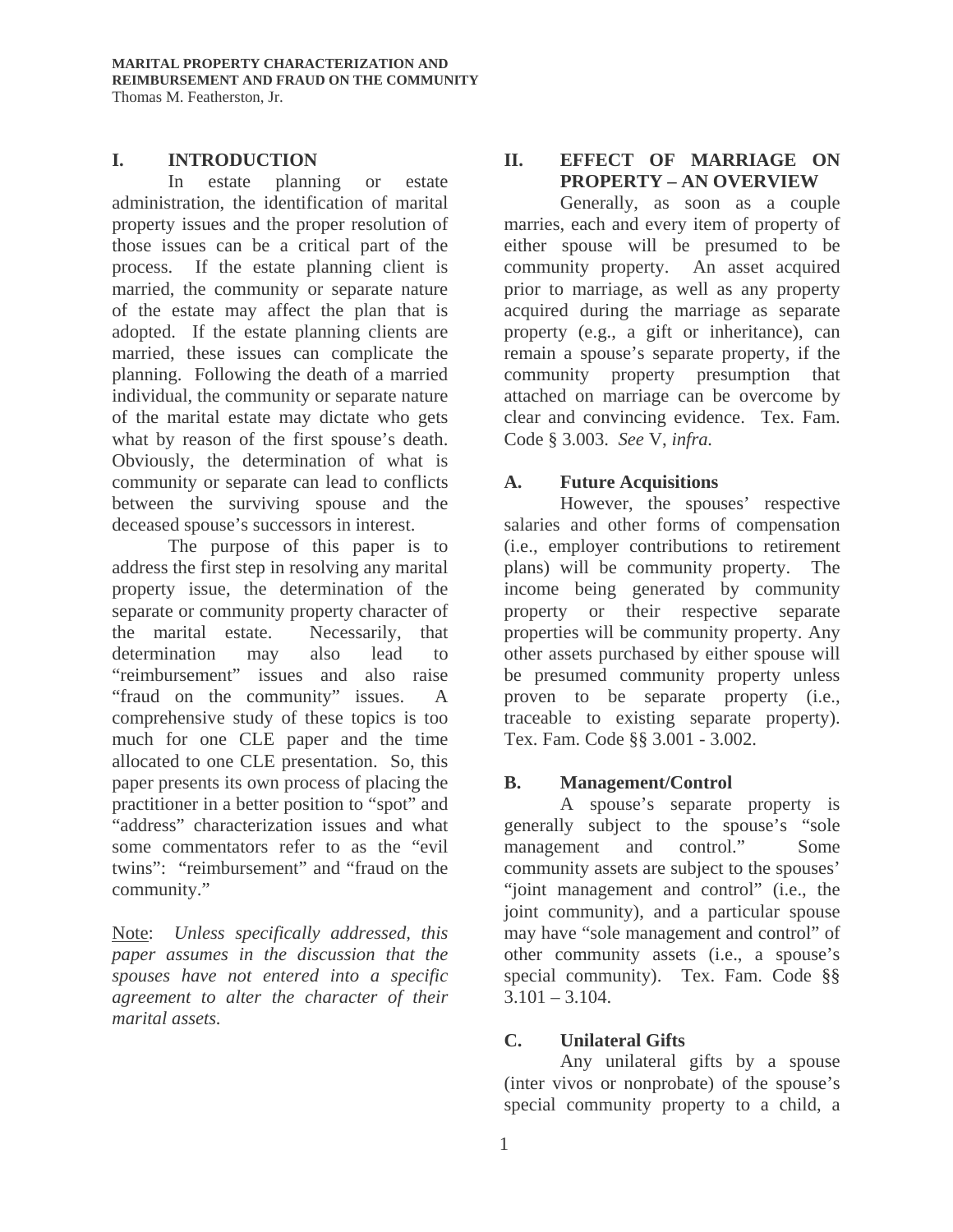#### **MARITAL PROPERTY CHARACTERIZATION AND REIMBURSEMENT AND FRAUD ON THE COMMUNITY** Thomas M. Featherston, Jr.

child by a prior marriage, or other third party may later be found by a probate or divorce court to have been a breach of a duty owing by the spouse to the other spouse and a "fraud on the community." Tex. Fam. Code. § 7.009. A spouse's unilateral attempt to transfer joint community property to a third party may be void or voidable as a matter of law. *See* Tex. Fam. Code § 3.102. *See* VIII, *infra*.

#### **D. Debts**

Further, if a spouse incurs a tort debt, the creditor may be able to enforce any resulting judgment against any and all community property even if the other spouse did not have personal liability for the debt, and the creditor is able to take advantage of the community presumption. A breach of contract claim against one spouse exposes the other spouse's one-half interest in the joint community and the contracting spouse's special community to liability as well. Tex. Fam. Code §§ 3.201 - 3.203. *See*  III, G, *infra.*

# **E. Divorce**

Generally, community property is subject to an equitable division by the divorce court and separate property is not. *See* Tex. Fam. Code § 7.001. *See* Note following III, H, *infra*.

Note: *While contractual alimony can be incorporated into a divorce decree, absent such an agreement, the Texas divorce court cannot award alimony to a spouse. Alimony is contrary to Texas public policy. A limited form of alimony, "maintenance," is available in certain defined situations. See Tex. Fam. Code §§ 8.001 – 8.059.* 

# **F. Death of First Spouse**

Upon the first spouse's death, the deceased spouse has testamentary power over the decedent's separate property and

one-half of the community property. The surviving spouse retains his or her own separate property and one-half of the community. Tex. Prob. Code § 37. In addition, the surviving spouse may have homestead rights and/or rights to an "allowance" or to certain exempt personal property.Tex. Prob. Code §§ 270 – 293. *See* III, H, I, *infra.*

#### **G. Reimbursement Issues**

Whether the marriage eventually terminates in death or divorce, its dissolution will be even more complicated due to the possibility of reimbursement issues accruing during the marriage and maturing upon its termination. Tex. Fam. Code §§ 3.401 – 3.410. *See* VII, *infra*.

# **H. Pre-Marital and Marital Agreements**

Most of the rules of marital property management, liability, management and disposition, and the complications they create, can generally be avoided in a wellcrafted pre-marital agreement or marital agreement. Through such an agreement, parties intending to marry can agree to create a "community free" marriage where all property is the separate property of one spouse or both spouses and eliminate other spousal rights. Tex. Fam. Code §§ 4.001 –  $4.010, 4.101 - 4.106.$ 

# **III. THE INCEPTION OF TITLE RULE AND OTHER KEY CONCEPTS**

 The characterization of property as either community or separate is usually determined by the inception of title rule (i.e., the facts and circumstances then existing dictate whether it is separate or community). *Smith v. Smith*, 22 S.W.3d 140, 145 (Tex. App.—Houston [14th Dist.] 2000, no pet.) (op. on reh'g). "Inception of title occurs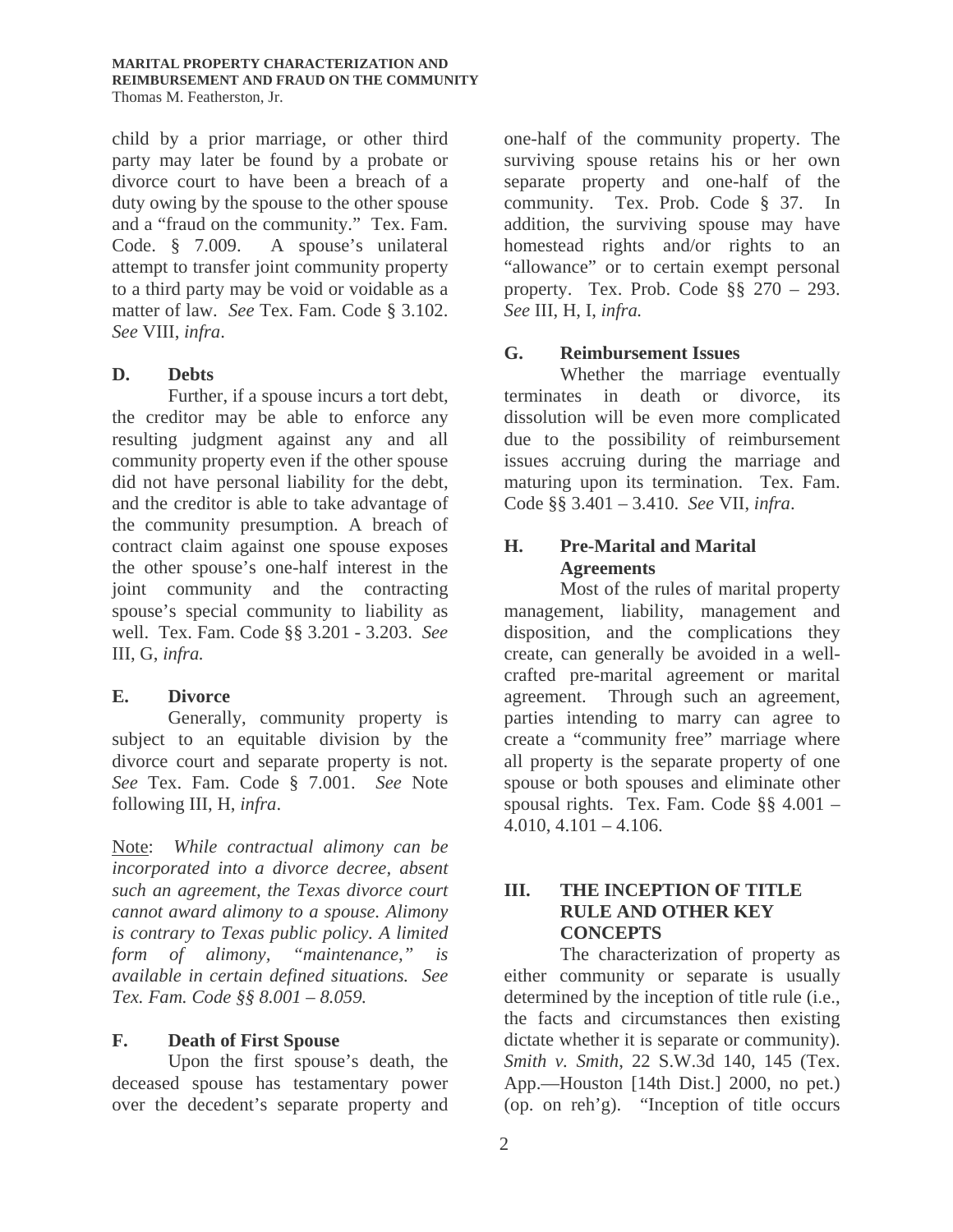when a party first has a right of claim to the property by virtue of which title is finally vested." *Boyd v. Boyd,* 131 S.W.3d 605 (Tex. App.—Fort Worth 2004, no pet.).

An understanding of the inception of title rule and other key concepts are essential.

# **A. Nature of Community Property**

Community property is a form of coownership that can only exist during a marriage that is valid under Texas law (i.e., between a husband and wife). If an asset is community property, it is owned in equal undivided interests by the spouses. The spouses are not tenants-in-common or joint tenants; rather, they simply own their respective community property interests, regardless of whether record legal title is in one spouse's name or both spouses' names. *See Howard v. Commonwealth Building & Loan Ass'n,* 94 S.W.2d 144, 145 Comm'n. App. (1936), where the court explained that, where title to a community asset is held in one spouse's name, that spouse has legal title, and the other spouse has equitable title, explaining: "That one in whose name the title is conveyed holds as trustee for the other. *Patty v. Middleton*, 82 Tex. 586, 17 S.W. 909 (1891)."

Note: *Separate property, or a separate property interest in property, is owned exclusively by the owner spouse. Tex. Fam. Code §§ 3.001, 3.002. Spouses may co-own separate property as tenants-in-common or as joint tenants with rights of survivorship. Tex. Prob. Code § 46. An asset may be owned proportionately as separate and community property creating what Texas courts have called a "unique tenancy" between the marital estates. Tex. Fam. Code §§ 3.001, 3.002.* 

# **B. The Community Presumption**

Generally, all assets of the spouses on hand during the marriage and upon its termination are presumed to be community property, thereby placing the burden of proof on the party (e.g., a spouse, or that spouse's personal representative, or the heirs/devisees of the spouse) asserting separate character to show by "clear and convincing evidence" that a particular asset is, in fact, separate. Tex. Fam. Code §§ 3.001, 3.003. *See* VI, *infra*.

# **C. The Claim for Reimbursement**

Reimbursement between the marital estate usually arises when one spouse's separate property is improved through the expenditure of community funds. Reimbursement may also be applicable if separate funds are expended to benefit community property. In addition, the expenditure of community time, talent and labor—in excess of what is necessary to reasonably manage one's separate property—may create a community claim for reimbursement to the extent that the excess time, talent or labor is not compensated. Another common reimbursement situation is where one spouse separately owns an insurance policy on that spouse's life, uses community property to pay the premiums, but upon the insured spouse's death, the proceeds are payable to a third party rather than the surviving spouse. Tex. Fam. Code §§ 3.401 – 3.410. *See* VII*, infra*.

# **D. The Income Rule**

In most community property jurisdictions, income generated by a spouse's separate property (i.e., rents, dividends, interest, etc.) is the owner's separate property. In *Arnold v. Leonard,* 273 S.W. 799 (Tex. 1925), the Texas Supreme Court held that the legislature could not define the rents and revenue from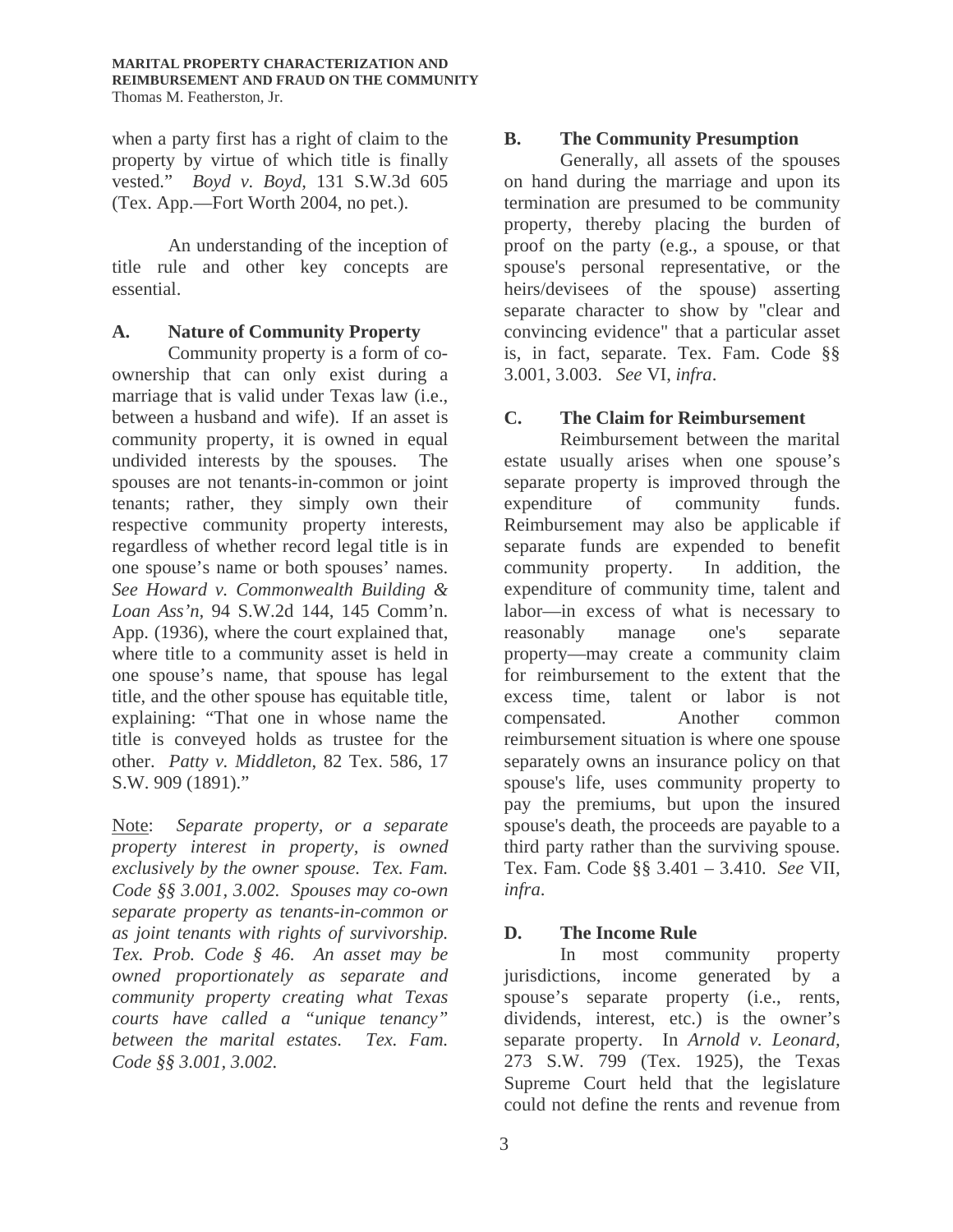the wife's separate property as her separate property, but could exempt those assets from the debts of the husband. Accordingly, in Texas, income from separate property is community property absent an agreement of the spouses. *See* V.B*., infra.* 

#### **E. Special Community Property**

The term "special community" property" was originally defined by Texas courts as that portion of the community estate that was under the wife's exclusive control and not liable for the husband's debts. *Moss v. Gibbs*, 370 S.W.2d 452 (Tex. 1963). Today, it is common practice to refer to the community assets subject to either spouse's "sole management, control and disposition" under Section 3.102(a) as his or her "special community property" (e.g., income from the spouse's separate property, solely managed community property or a spouse's compensation for services).

# **F. Managing Spouse as Trustee**

In *Arnold v. Leonard*, *supra,* the Court explained ". . . that the statutes empowering the husband to manage the . . . community assets made the husband essentially a trustee. A breach of that fiduciary duty can result in a "fraud on the community" claim when the marriage terminates. *See* VIII, B, *infra.*

# **G. Marital Liabilities**

The Texas Family Code creates an "in rem" system of marital property liability. A spouse's separate property and special community property, as well as the joint community property, are liable for that spouse's debts during the marriage. If the liability is a tort debt incurred during the marriage, the other spouse's special community property is also liable for the debt (however, the other spouse's separate property is exempt).

If the debt is not a tort debt incurred during the marriage, the other spouse's separate property and special community property are exempt during the marriage from the debt unless the other spouse is personally liable under other rules of law. In which event, the other spouse's property (i.e., that spouse's special community and separate) is liable as well. Tex. Fam. Code §§ 3.201 – 3.203.

Note: *The marriage relationship, in and of itself, does not make one spouse personally liable for the debts of the other spouse. Tex. Fam. Code § 3.201. The death of a spouse does not change that result. Under Section 37, the deceased spouse's separate property and one-half interest in any community property passes to the decedent's heirs and/or devisees subject to the claims of the decedent's creditors. Section 156 goes further and explains that the community assets which were subject to the deceased spouse's sole management, or the couple's "joint management" remains liable for the decedent's debts. Further, the decedent's one-half interest in the community assets that were subject to the surviving spouse's "sole management" passes to the decedent's heirs and/or devisees subject to the decedent's debts. Unless the surviving spouse is also personally liable for a particular debt, the survivor's one-half interest in the survivor's "sole management" community is not liable for the deceased spouse's unsecured debts under Section 156.* 

# **H. Death of a Spouse**

When a married resident of Texas dies, the marriage terminates and community property ceases to exist. Nonprobate assets pass to the designated beneficiaries. Tex. Prob. Code § 450 (but *see* VIII, *infra*). Death works a legal partition of the community probate assets;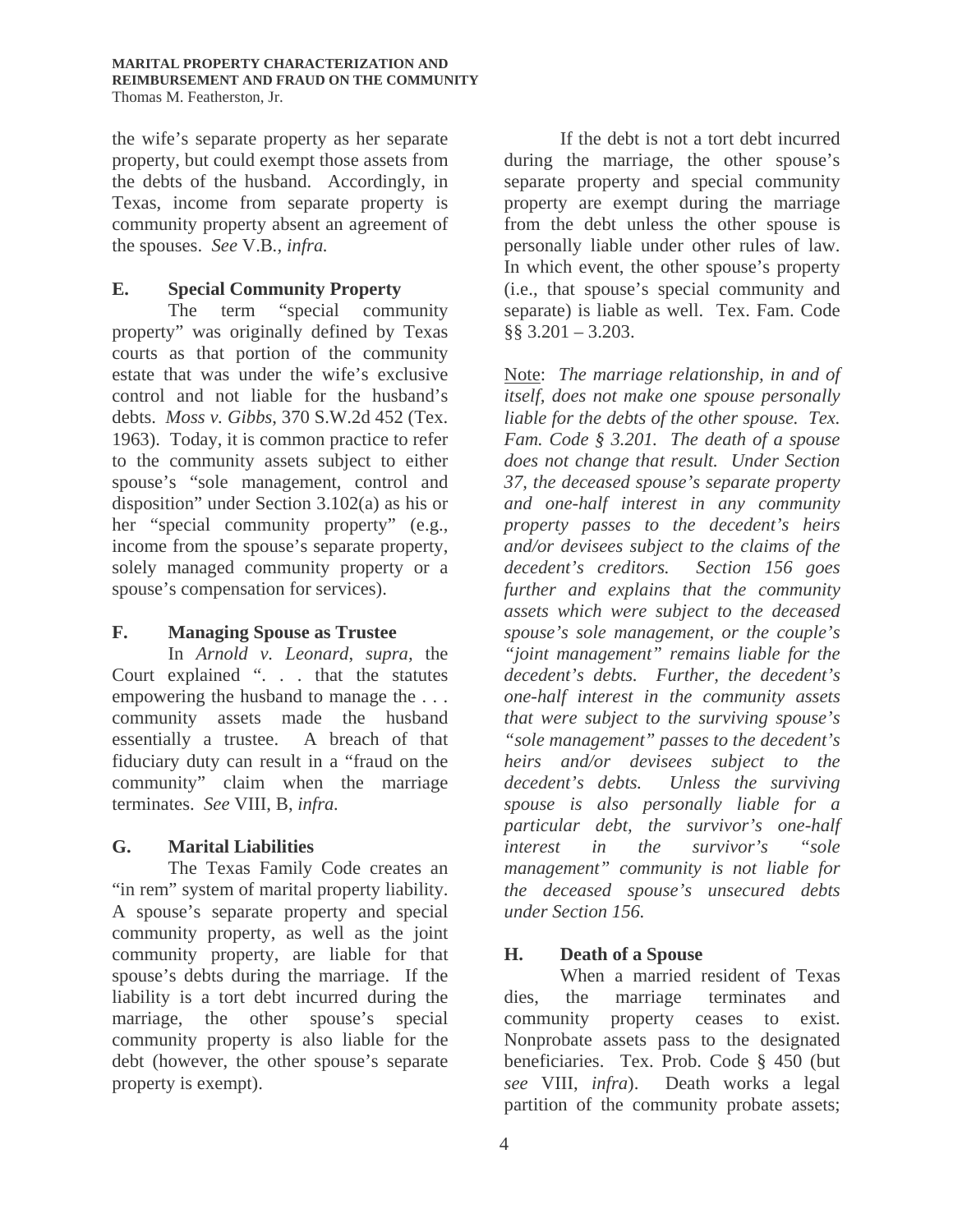the deceased spouse's undivided one-half interest in each such asset passes to his heirs and/or devisees, and the surviving spouse retains her undivided one-half interest therein. Tex. Prob. Code § 37. A spouse's testamentary power is limited to that spouse's separate property and undivided one-half interest in the community property. *Avery v. Johnson*, 108 Tex. 294, 192 S.W. 542 (1917).

Note: *Prof. Joe McKnight, one of the principal authors of the Matrimonial Property Act of 1967 and its follow-up family code provisions, explained that the surviving spouse owns an undivided one-half interest in each item of the community [probate] property of which she cannot be deprived at her husband's death without her consent. "But on divorce the situation is different. If it is stipulated that a 50-50 division of the community is appropriate, the [divorce] court may achieve this by awarding a group of community assets (both halves) to the husband and another group of assets of equal value to the wife. An objection that this process operates as a taking or forced trade of a spouse's property interests will not be successful (cf. Eggemeyer v. Eggemeyer, 554 S.W.2d 137 (Tex. 1977)." See McKnight and Reppy, Texas Matrimonial Property Law, pg. 288 (The Michie Company 1983). See also Wright v. Wright, 274 S.W.2d 670 (Tex. 1955). See also* Oldham, *Texas Marital Property Rights,* p. 480 (Carolina Press, 2011).

# **I. Formal Administration**

Upon the death of the first spouse and even though record legal title reflects that some community assets are held in the decedent's name, some are held in the survivor's name and others are held in both names, the surviving spouse and the heirs and/or devisees of the deceased spouse are, in effect, tenants in common as to each and every community probate asset, unless the surviving spouse is the sole distributee of some or all of the deceased spouse's one-half interest in such assets. If there is an administration of the deceased spouse's estate, the personal representative is granted the authority to administer the community assets which were subject to the couple's joint management and control and the community assets which were subject to the deceased spouse's sole management and control in order to pay the decedent's debts payable from such community assets. The surviving spouse can retain possession of the community assets which were subject to such spouse's sole management or control, but the decedent's one-half interest in such assets passes to the decedent's heirs/devisees charged with the decedent's debts. Tex. Prob. Code §§ 156, 177 (subject, of course, to Tex. Prob. Code §§ 270-285).

When administration is completed, the surviving spouse is generally entitled to her one-half interest in each and every remaining community probate asset. Tex. Prob. Code § 37. Of course, the deceased spouse's will may put the surviving spouse to "a widow's election," but that is a topic for another presentation. *See Wright, supra*.

# **J. Quasi-Marital Property**

According to the Texas Family Code, the separate property of a spouse that was acquired while the spouses were not residing in Texas, but what would have been community had they resided in Texas at the time of acquisition, will be treated in a divorce proceeding as if it were community property. Tex. Fam. Code § 7.002. *See Cameron v. Cameron*, 641 S.W.2d 210 (Tex. 1982). A 2003 amendment to Section 7.002 treats as separate property any community property that was acquired while the couple resided in another state that would have been separate had they resided in Texas at the time of its acquisition.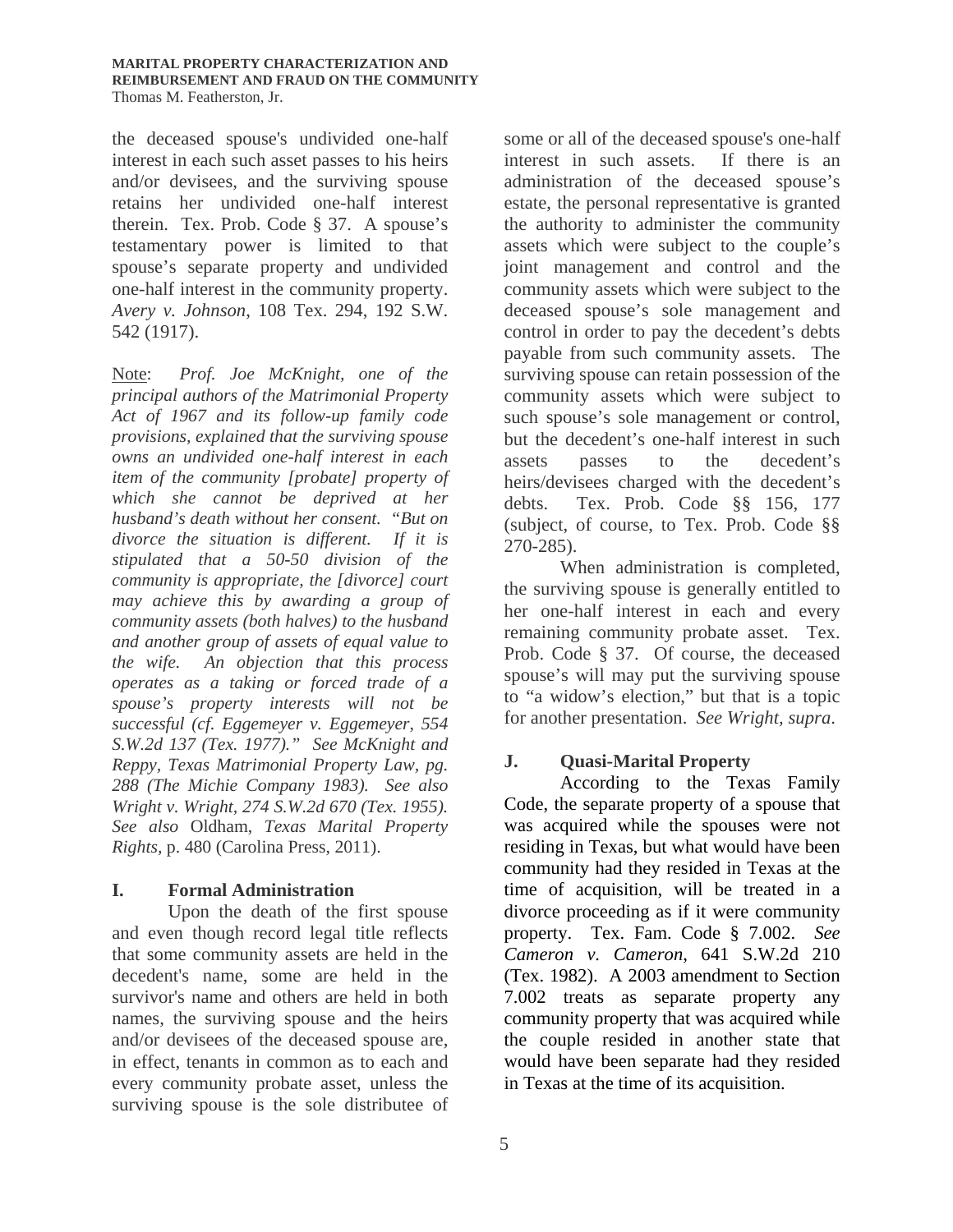Quasi-community property is still treated as separate if the marriage terminates by reason of a spouse's death. *Estate of Hanau v. Hanau*, 730 S.W.2d 663 (Tex. 1987). Presumably "quasi-separate" property would be treated as community property if the marriage terminates by reason of a spouse's death, if the reasoning of the *Hanau* case, *supra*, is followed.

# **IV. THE PROCEDURAL RULES**

In promotions for its 2012 Marriage Dissolution Institute, the State Bar of Texas touts the significance of the *Boyd* case quoted in III, *supra*. The *Boyd* case is a divorce case, but can be used as precedent in some probate court controversies. However, one key difference in marriage dissolution between divorce courts and probate courts must be identified: community property is to be divided by the divorce court on an equitable basis, whereas the death of the first spouse effectively partitions each community asset into two equal undivided portions. *See* III, H, *supra.* But there are common denominators for both situations.

# **A. The Burden of Proof**

"Under Texas law, property possessed by either spouse during or on dissolution of the marriage is presumed to be community property, absent clear and convincing evidence to the contrary. . . . In order to overcome the community presumption, the burden is on the spouse claiming certain property as separate to trace and clearly identify the property claimed to be separate. *See Estate of Hanau v. Hanau*, 730 S.W.2d 663, 667 (Tex. 1987) (citing *Tarver v. Tarver*, 394 S.W.2d 780, 683 (Tex. 1965)." *Boyd, supra*, at 612.

# **B. Tracing**

"Separate property will retain its character through a series of exchanges so

long as the party asserting separate ownership can overcome the presumption of community property by tracing the assets on hand during the marriage back to property that, because of its time and manner of acquisition, is separate in character. *Cockerham v. Cockerham*, 527 S.W.2d 162, 168 (Tex. 1975). . . . The burden of tracing is a difficult, but not impossible, burden to sustain. *Latham v. Allison*, 560 S.W.2d 481, 484 (Tex. Civ. App.—Fort Worth 1977, writ ref'd n.r.e.). Tracing involves establishing the separate origin of the property through evidence showing the time and means by which the spouse originally obtained possession of the property. *Ganesan v. Vallabhaneni*, 96 S.W.3d 345, 354 (Tex. App.—Austin 2002, pet. denied)." *Boyd, supra*, at 612.

# **C. Commingling**

"If the evidence indicates that separate and community property were so commingled as to ". . . defy resegregation and identification," the community presumption prevails. *Hanau*, 730 S.W.2d at 667. When tracing separate property, it is not enough to show that separate funds could have been the source of a subsequent deposit of funds. *Latham*, 560 S.W.2d at 485. Moreover, as a general rule, mere testimony that property was purchased with separate funds, without any tracing of the funds, is insufficient to rebut the community presumption. *Zagorski v. Zagorski*, 116 S.W.3d 309, 316 (Tex. App.—Houston [14th Dist.] 2003, pet. denied) (op. on reh'g); *Bahr v. Kohr*, 980 S.W.2d 723, 729 (Tex. App.—San Antonio 1998, no pet.); *McElwee v. McElwee*, 911 S.W.2d 182, 188 (Tex. App.—Houston [1st Dist.] 1995, writ denied). Any doubt as to the character of property should be resolved in favor of the community estate. *Akin v. Akin*, 649 S.W.2d 700, 703 (Tex. App.—Fort Worth 1983, writ ref'd n.r.e.)." *Boyd, supra*, at 612.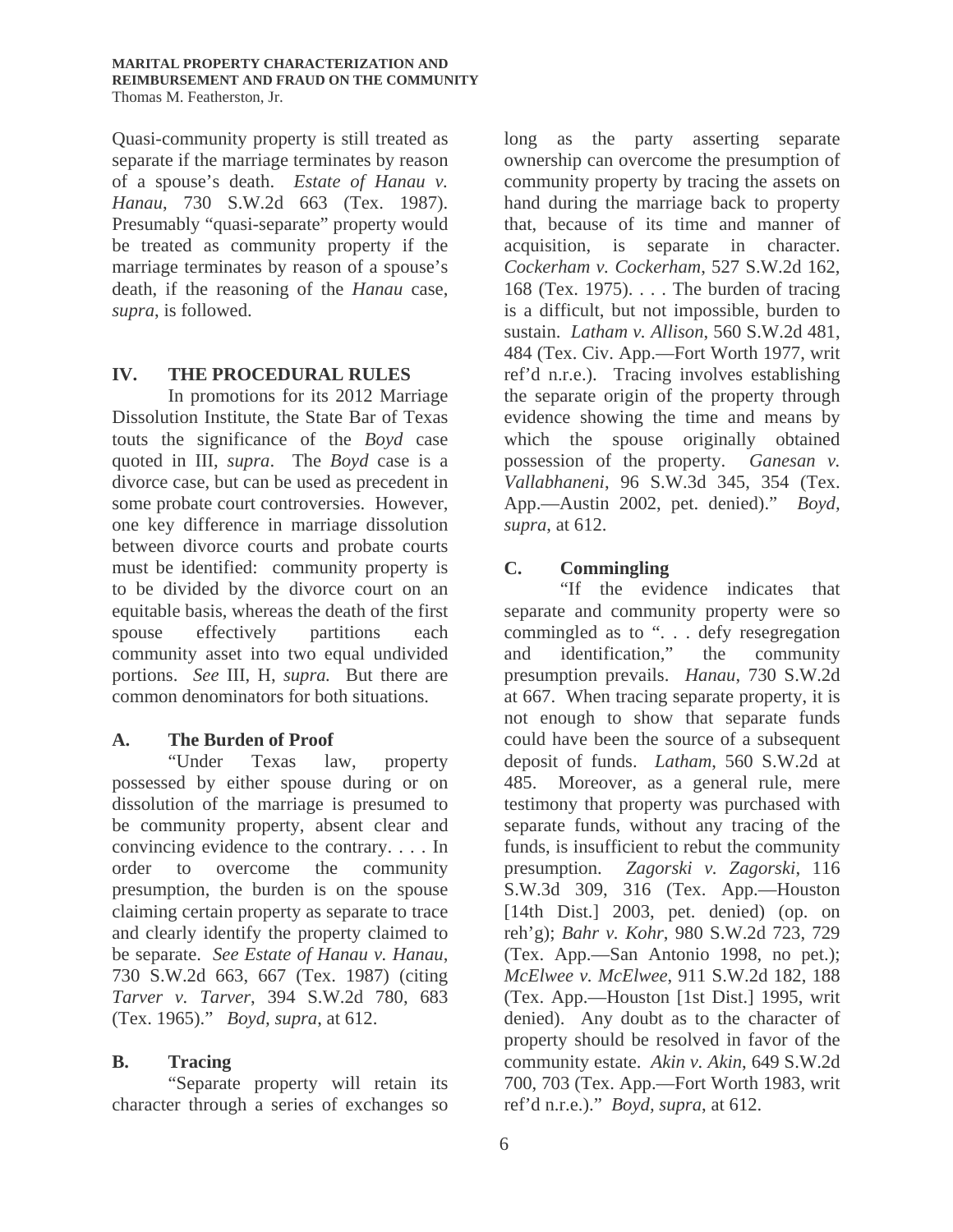Note: *In Horlock v. Horlock, 533 S.W.2d 52 (Tex. App [14th Dist.] 1975, writ dism'd. w.o.j.), where the husband was not able to overcome the community presumption, equity was served by reimbursing him for the separate estate that served as the foundation upon which the community estate was built.* 

#### **D. Reimbursement**

Typically, reimbursement claims arise when community property is used to enhance separate property. However, if separate property is used to enhance the value of the community estate, including the reduction of debt secured by community property, the spouse whose separate property was used also has an equitable claim of reimbursement. *See In re Marriage of Royal*, 107 S.W.3d 846, 850 (Tex. App.— Amarillo 2003, no pet.). "When a separate estate is the claimant, the spouse seeking economic contribution [reimbursement] has the burden to prove, by clear and convincing evidence, that the funds expended to reduce the community debt were separate funds. Moreover, a spouse seeking economic contribution [reimbursement] must bring forth sufficient evidence for the factfinder to resolve the claim. *See Langston v. Langston*, 82 S.W.3d 686, 689 (Tex. App.— Eastland 2002, no pet.)." *Boyd, supra,* at 613. If a spouse is seeking a community claim, it follows that the burden of proof is preponderance of the evidence.

Note: *In 2009, the Legislature amended the Texas Family Code and eliminated claims for economic contribution, and in effect codified the concept of "equitable reimbursement"; thus, the commentary in IV, D, is an interpolation of the court's opinion. See VII, infra. However, the principles discussed in the Boyd case still* 

*have relevance, but in the context of reimbursement.* 

# **E. Nature of Evidence**

After reviewing the trial record, the *Boyd* court held that the husband's oral testimony that property was purchased with separate property (without other evidence of tracing) was insufficient to overcome the community presumption, and his oral uncontroverted testimony that he used separate property to benefit community property did not constitute evidence to support a claim for economic contribution [reimbursement]. *Boyd, supra*, at 617.

# **F. Observations**

The *Boyd* case is a divorce case primarily focusing on the evidence needed to overcome the community presumption in order to prove that an asset is separate property or that a claim for reimbursement exists. *Boyd, supra,* at 612. However, the court in *Boyd* also states: "The major consideration in determining the characterization of property as community or separate is the intention of spouses shown by the circumstances surrounding the inception of title." *Scott v. Estate of Scott*, 973 S.W.2d 694, 695 (Tex. App.—El Paso 1998, no pet.). However, it is this author's opinion that such statement is misleading. In some situations, the spouse's intent may be significant or even controlling, but in others, the intent cannot be established or may be irrelevant in view of the parameters set by Art. XVI, Sec. 15 of the Texas Constitution. *See* V, *infra*.

# **V. THE TEXAS CONSTITUTION**

 The Supreme Court of Texas in *Arnold v. Leonard*, 114 Tex. 535, 273 S.W. 799 (1925) and *Kellett v. Trice*, 95 Tex. 160, 66 S.W. 51 (1902) made it clear to practitioners and the legislature that it is the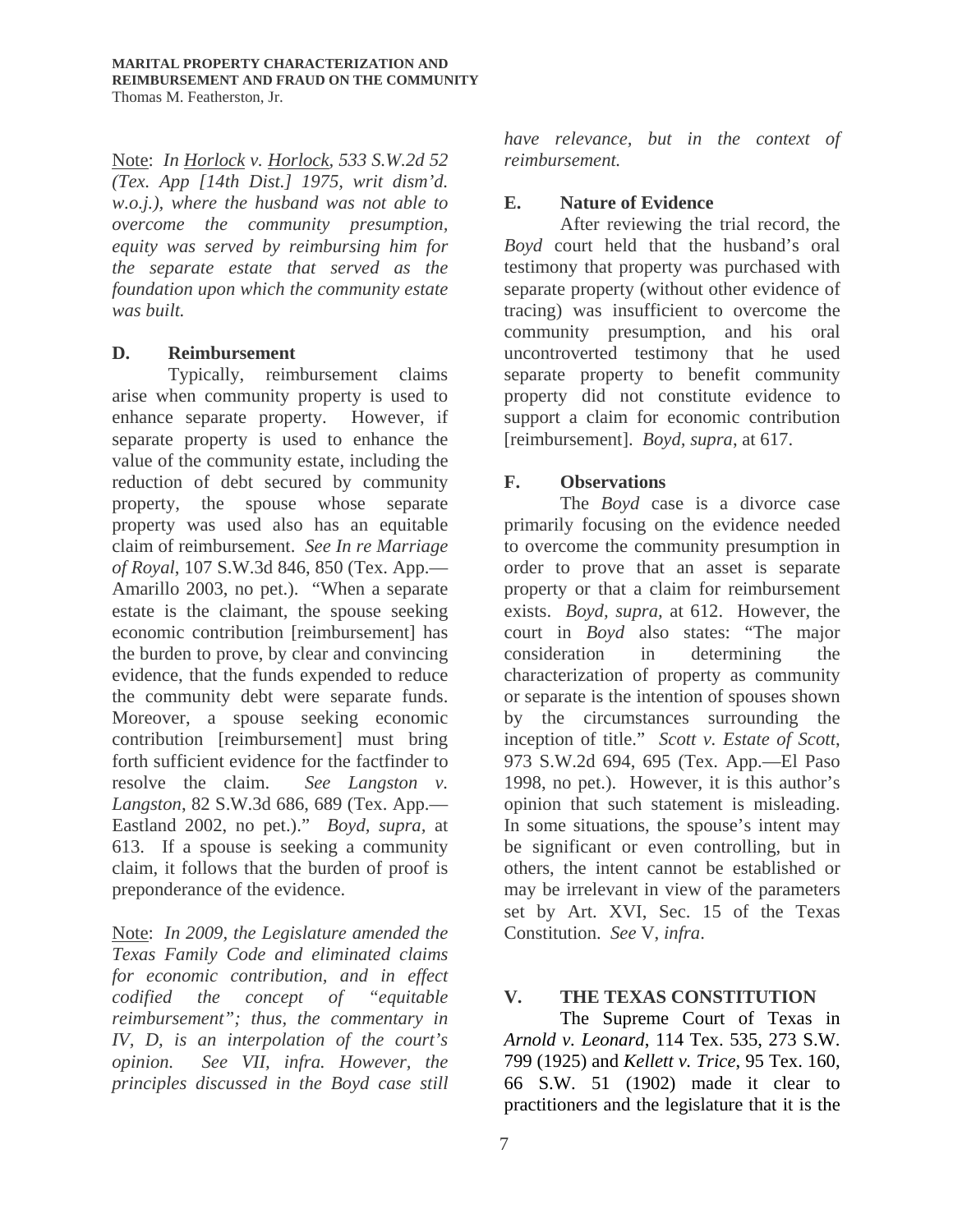Texas Constitution that ultimately defines what is separate or community property not the legislature (under the "rule of implied exclusion") or the parties involved (under the "mere agreement rule"). Accordingly, in order to properly characterize marital assets in Texas, it is necessary to understand the Texas Constitution.

#### **A. Article XVI, Sec. 15**

 "All property, both real and personal, of a spouse owned or claimed before marriage, and that acquired afterward by gift, devise or descent, shall be the separate property of that spouse; and laws shall be passed more clearly defining the rights of the spouses, in relation to separate and community property; provided that persons about to marry and spouses, without the intention to defraud preexisting creditors, may by written instrument from time to time partition between themselves all or part of their property, then existing or to be acquired, or exchange between themselves the community interest of one spouse or future spouse in any property for the community interest of the other spouse or future spouse in other community property then existing or to be acquired, whereupon the portion or interest set aside to each spouse shall be and constitute a part of the separate property and estate of such spouse or future spouse; spouses may also from time to time, by written instrument, agree between themselves that the income or property from all or part of the separate property then owned or which thereafter might be acquired by only one of them, shall be the separate property of that spouse; and if one spouse makes a gift of property to the other that gift is presumed to include all the income or property which might arise from that gift of property; spouses may agree in writing that all or part of their community property becomes the property of the surviving spouse on the death of a spouse; and spouses may agree in writing that all or part of the separate property owned by either or both of them shall be the spouses' community property."

# **B. The True Test for Community**

 It is important to note that the Texas Constitution does not define community property. *Arnold v. Leonard*, *supra*, explained the significance of the Texas constitutional approach to characterization: if an asset does not fall within the constitutional definition of separate property, it must be community property — "the rule of implied exclusion." A logical extension of this rule leads to a more practical definition for the term "community property": *that property of the marriage that is not proven to be separate property.*

 The court in *Graham v. Franco*, 488 S.W.2d 390 (Tex. 1972), resorted to a more historical Spanish/Mexican approach and affirmatively defined community property as ". . . that property is community which is acquired by the works, efforts, or labor of the spouses. . . ." *See also Whittlesey v. Miller*, 572 S.W.2d 665 (Tex. 1978); *Bounds v. Caudle*, 560 S.W.2d 925 (Tex. 1977), holding modified by *Prince v. Prince,* 732 S.W.2d 316 (Tex. 1987).

 Notwithstanding these later cases, the author is of the opinion that "the rule of implied exclusion" remains the true test of what is community property. The affirmative test mentioned in *Graham* has been used only in those situations where the implied exclusion rule would have worked an awkward result, such as in personal injury recoveries.

# **C. Traditional Means of Creating Separate Property**

 Consequently, the first step of characterization is ascertaining the facts and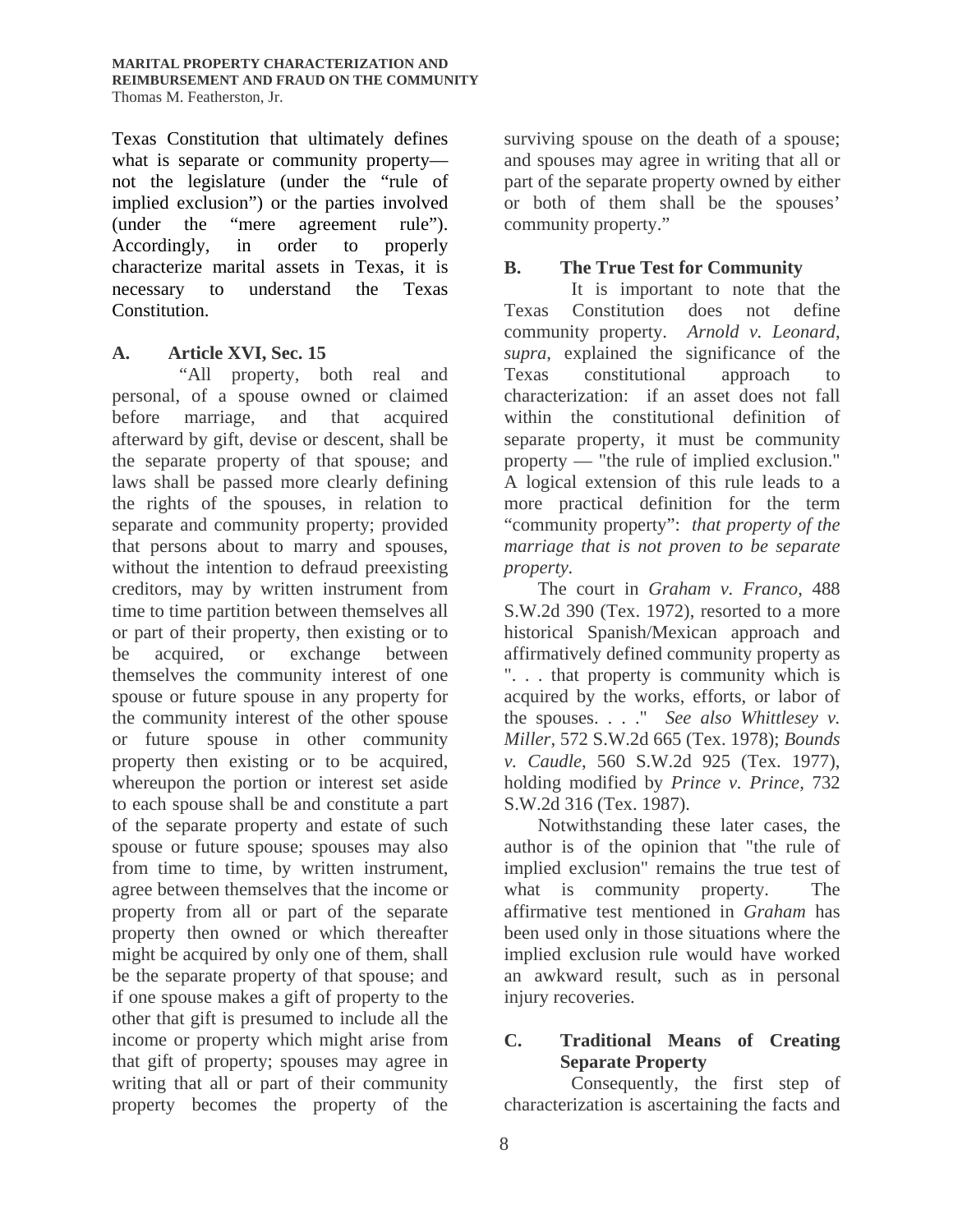#### **MARITAL PROPERTY CHARACTERIZATION AND REIMBURSEMENT AND FRAUD ON THE COMMUNITY** Thomas M. Featherston, Jr.

circumstances surrounding the acquisition of an asset -- "the inception of title rule." *Creamer v. Briscoe*, 101 Tex. 490, 109 S.W. 911 (1908). The second step is determining whether those facts and circumstances place the asset within the definition of separate property. Prior to the 1980 Amendment to Art. XVI, Sec.15, there were limited means of creating separate property in Texas. Separate property was limited to:

#### 1. PREVIOUSLY EXISTING

 Property owned prior to marriage. Tex. Fam. Code § 3.001.

#### 2. GRATUITOUS TRANSFERS

 Property acquired during marriage by gift, devise or descent. Tex. Fam. Code § 3.001.

#### 3. TRACEABLE MUTATIONS

 Property acquired during marriage which was traceable as a mutation of previously owned separate property. *Love v. Robertson*, 7 Tex. 6 (1851).

#### 4. MARITAL PARTITIONS

 Property resulting from the partition of presently existing community property. Tex. Fam. Code § 4.102.

#### 5. CERTAIN CREDIT ACQUISITIONS

 Property acquired on credit during marriage is separate property if the creditor agreed to look only to separate property for repayment. *Broussard v. Tian*, 156 Tex. 371, 295 S.W.2d 405 (1956).

# 6. CERTAIN PERSONAL INJURY RECOVERIES

 Personal injury recoveries (other than for loss of earning capacity). Tex. Fam. Code § 3.001.

#### **D. 1980 Amendment**

 The 1980 amendment to Art. XVI, Sec. 15 was truly a watershed moment; it authorized the creation of separate property in significant new ways and also redefined the "mere agreement rule." Today, it can be said that the spouses cannot alter the character of a marital asset in a manner inconsistent with Art. XVI, Sec. 15.

#### 1. PREMARITAL PARTITIONS

 Persons intending to marry can partition and exchange community property not yet acquired. *See also* Tex. Fam. Code § 4.003.

#### 2. SPOUSAL PARTITIONS

 Spouses may now partition and exchange not only presently existing community property but also community property not yet in existence into the spouses' separate properties. *See also Tex. Fam. Code § 4.102.* 

#### 3. INCOME FROM SEPARATE PROPERTY

 Spouses may also agree that income from one spouse's separate property will be that spouse's separate property. *See also* Tex. Fam. Code § 4.103.

#### 4. SPOUSAL DONATIONS

 A gift by one spouse to the other spouse will be presumed to include the income generated by the donated property so that both the gift and the future income from the gift are the donee spouse's separate property. *See also* Tex. Fam. Code § 3.005.

#### **E. 1987 Amendment**

 The 1987 amendment to Art. XVI, Sec. 15 did not authorize a new way to create separate property. Rather, it simply allowed spouses to create survivorship rights with their community property.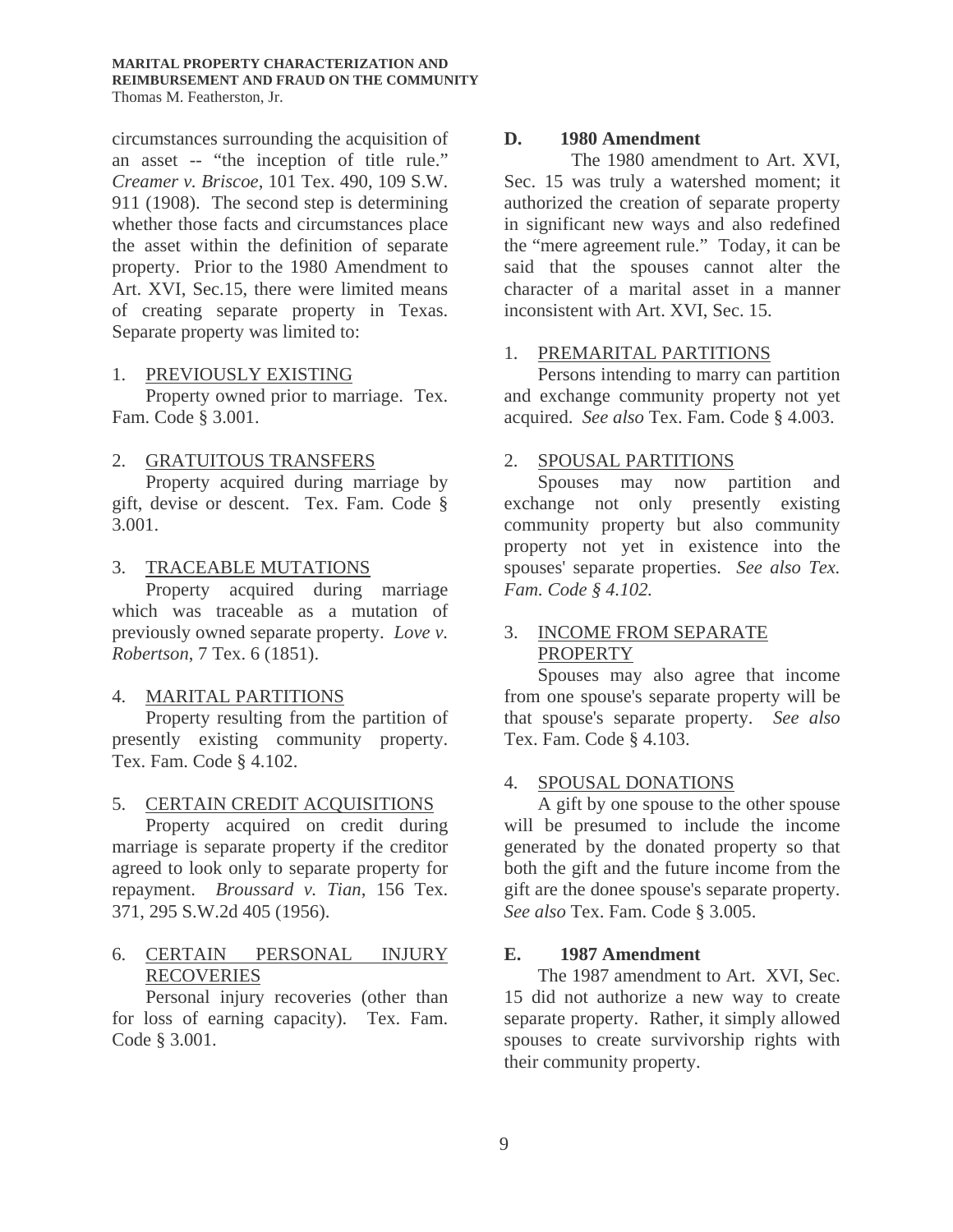#### **F. 1999 Amendment**

 The 1999 amendment to Art. XVI, Sec. 15 permitted spouses to convert by agreement separate property into community property beginning on January 1, 2000.

#### **G. Observations**

 Today, in order to properly characterize the assets of a marriage in either an estate planning or administration situation, the practitioner will need to be thoroughly familiar with the ever changing rules of characterization and be alert to the possibility that an asset believed to be "separate" cannot be proven to be separate, or that in either a premarital or marital agreement the parties have changed the legal result. For example, income from separate property is not always community property.

# **VI. THE COMMUNITY PRESUMPTION**

 Notwithstanding the significance of the substantive rules of characterization, the importance of the community presumption cannot be ignored. Generally, all assets of the spouses on hand during the marriage and upon its termination are presumed to be community property, thereby placing the burden of proof on the party (e.g., a spouse, that spouse's personal representative, or the heirs/devisees of the spouse) asserting separate character to show by "clear and convincing evidence" that a particular asset is, in fact, separate. Tex. Fam. Code § 3.003.

# **A. Clear and Convincing Evidence**

 A "clear and convincing evidence" standard is somewhere between "preponderance" and "reasonable doubt". *Faram v. Gervitz-Faram*, 895 S.W.2d 839 (Tex. App.—Fort Worth 1995, no writ). However, the Texas Supreme Court has held that the requirement of a clear and convincing evidence standard is another way of stating that a legal conclusion must simply be supported by factually sufficient evidence. *See Meadows v. Green*, 524 S.W.2d 509, 510 (Tex. 1975) (a decision prior to the 1987 amendment to the predecessor to Section 3.003, which codified the clear and convincing evidence standard.)

# **B. Compare Management Presumption**

 The fact that an asset is held in one spouse's name only, or is in the sole possession of a particular spouse, is not determinative of its marital character. This only raises a presumption that the asset is subject to that spouse's sole management and control, while the community presumption dictates it is presumptively community. Tex. Fam. Code § 3.104.

# **C. Form of Title**

 The fact that record title is held in a particular way due to certain circumstances may cause the community presumption to vanish in favor of a rebuttable separate presumption. *See Smith v. Strahan*, 16 Tex. 314 (1856); *Higgins v. Johnson*'s *Heirs*, 20 Tex. 389 (1857); *Story v. Marshall*, 24 Tex. 305 (1859). The other spouse may not be allowed to rebut the presumption if that spouse was a party to the transaction. *Lindsay v. Clayman*, 151 Tex. 593, 254 S.W.2d 777 (1952).

# **D. Multiple-Party Accounts**

Whether the multiple party account is held in both spouses' names or in the names of a spouse and a third party, the account is presumptively community property to the extent of a spouse's ownership of the account as determined under Chapter II of the Texas Probate Code. However, the exact marital property character of multiple-party accounts is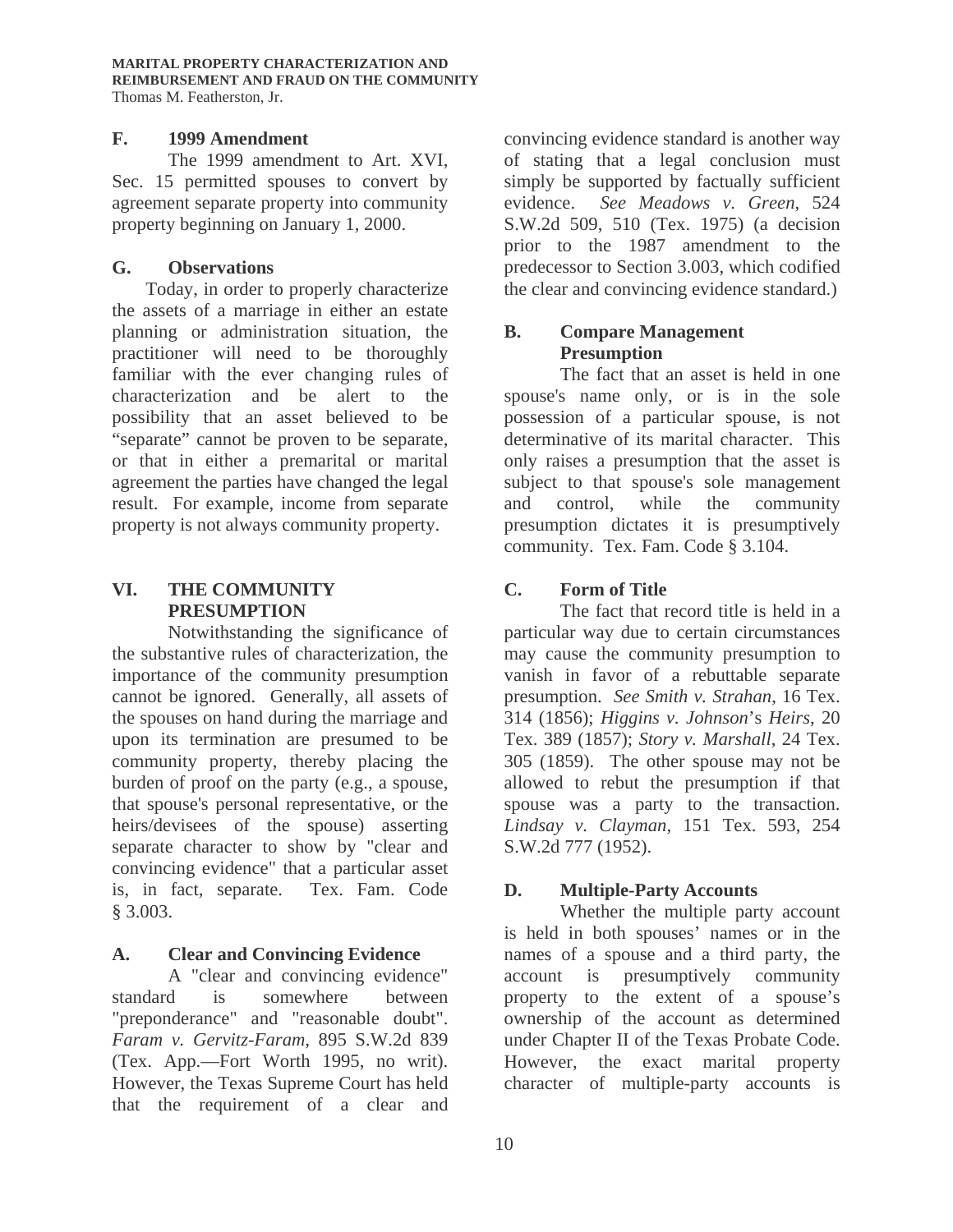determined in part by the form of account used by the depositing spouse.

#### 1. DEFINITION

 A multiple-party account is defined as a contract of deposit of funds between a depositer and a financial institution. It includes checking accounts, savings accounts, certificates of deposit, share accounts and *other like arrangements*. The term "financial institution" now includes "brokerage firms that deal in the sales of and purchases of stocks, bonds, and other types of securities." *See* Tex. Prob. Code **§** 436  $(1), (3)$ .

# 2. P.O.D. AND TRUST ACCOUNTS

 Special community property of a spouse is deposited by that spouse into a "P.O.D. account" or "trust account" with the depositing spouse as the original payee or trustee.

a. The account remains community property during the existence of the marriage. An asset purchased with funds in the account would be community property.

b. Upon the death of the depositing spouse, the account belongs to the P.O.D. payee or the trust account beneficiary; however, if that person is not the depositor's surviving spouse, the surviving spouse may assert a claim equal to one-half of the funds by alleging that the depositing spouse committed actual or constructive fraud on the community interest of the surviving spouse.

c. Upon the death of the nondepositing spouse, the account is a considerable probate asset and belongs onehalf to the surviving depositing spouse and one-half to the heirs or devisees of the deceased spouse, subject to administration, since the account is not controlled by a contract provision in that event.

d. Upon the death of the P.O.D. payee or the trust account beneficiary who is not the non-depositing spouse, the account remains community property since the P.O.D. payee or trust account beneficiary must survive the depositing spouse to receive the account.

# 3. JOINT ACCOUNTS/ CONVENIENCE ACCOUNTS

Community property is frequently deposited into joint or convenience accounts.

a. The account is community property, and assets purchased with funds in the account are presumptively community property. Depending on the circumstances, one spouse's withdrawal of funds may be considered to be a gift by the other spouse so that an asset purchased with the withdrawn funds is the donee spouse's separate property, but the burden of proof will be on the "donee" to prove the donative intent of the other spouse.

b. Upon the death of either spouse, the account is a probate asset and belongs one-half to the surviving spouse and one-half to the heirs or devisees of the deceased spouse, subject to administration.

#### 4. JOINT ACCOUNTS WITH SURVIVORSHIP RIGHTS

Community property can be deposited into a "joint account with [valid] survivorship rights" between the spouses.

a. During the existence of the marriage, the marital property character of the account and assets purchased with such funds will be community, unless the account is a "46b special account" - an account that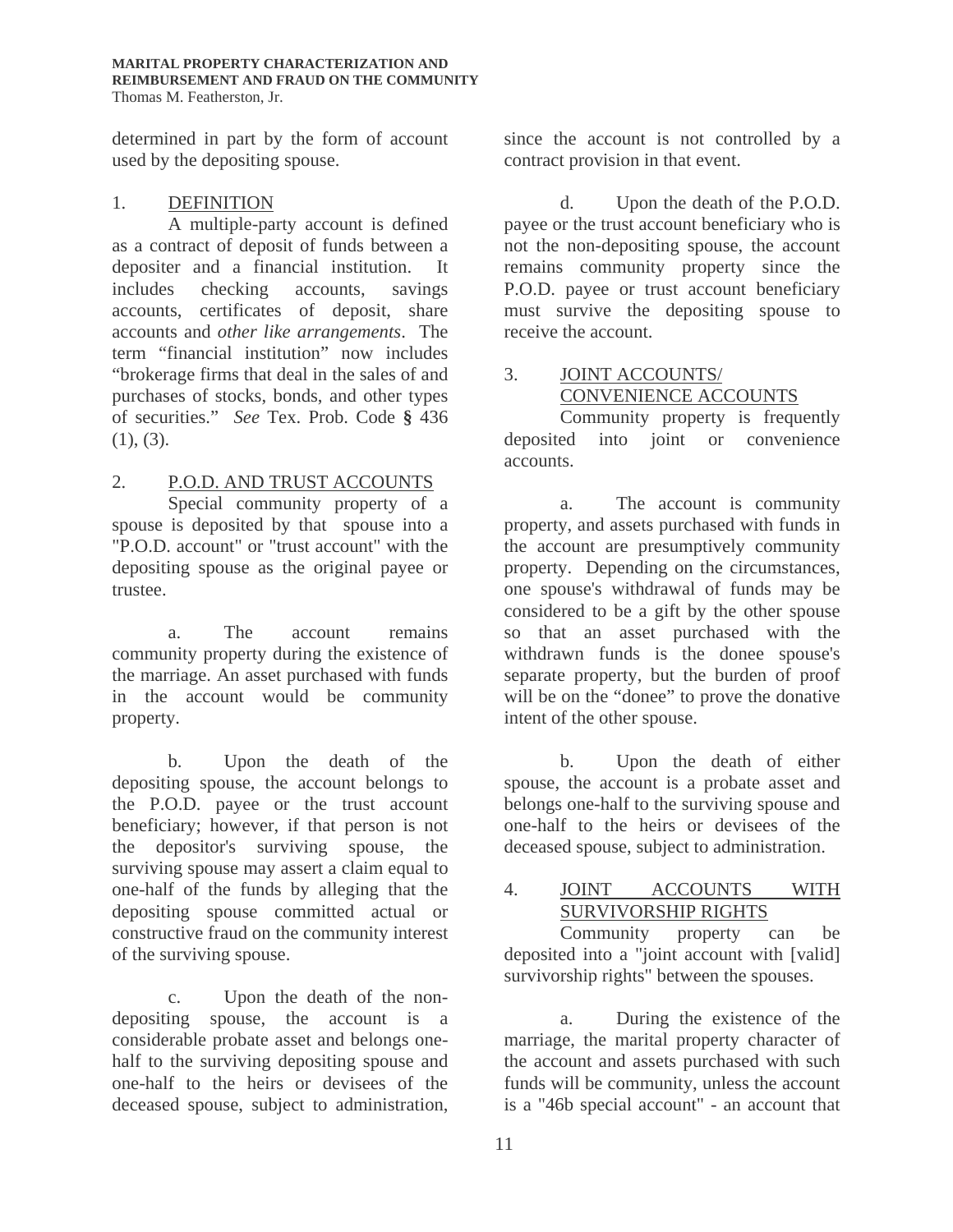partitioned the account into the spouses' separate properties.

b. Upon the death of either spouse prior to the 1987 amendment, the community account was considered to be a probate asset subject to administration and belonged one-half to the surviving spouse and one-half to the heirs or devisees of the deceased spouse subject to administration, unless the account was a "46b special account"; in which event, the separate account belonged entirely to the surviving spouse.

c. Upon the death of either spouse subsequent to the 1987 amendment, the community account belongs to the surviving spouse, if the survivorship agreement was signed after November 3, 1987.

# 5. JOINT ACCOUNTS AND THIRD PARTIES

Special community funds of a spouse can be deposited into a "joint account" or a "joint account with survivorship rights" of one spouse and a third party who has not made any deposits.

a. During the existence of the marriage, the account remains community property. Withdrawal of funds by the third party may be a gift by the depositing spouse, if donative intent is established. Any such withdrawal may be in fraud of the nondepositing spouse's community property rights.

b. Upon the death of the depositing spouse, the account is a probate asset and belongs one-half to the surviving spouse and one-half to the heirs or devisees of the deceased spouse subject to administration, if there is not a valid survivorship agreement.

c. If there is a valid survivorship agreement, upon the death of the depositing spouse, the account belongs to the third party, but subject to the possible imposition of a constructive trust to remedy a possible fraud on the community property rights of the non-depositing spouse.

d. Upon the death of the nondepositing spouse, the account is a probate asset and belongs one-half to the surviving spouse and one-half to the heirs or devisees of the deceased spouse subject to administration, thereby effectively terminating the contractual survivorship rights of the third party as to the deceased spouse's one-half.

e. The death of the third party prior to the death of either spouse would not affect the ownership of the account because the third party must survive the depositer to assume ownership of the account. It remains the spouses' community property.

f. An attempt by one spouse to unilaterally deposit joint community funds into such an account may be void insofar as the survivorship rights of the third party are concerned.

# 6. IMPORTANCE OF SIGNATURE **CARDS**

It is readily apparent that to properly characterize the community or separate nature of the assets of a husband and wife, the attorney must closely examine the couple's existing signature cards, as well as their signature cards of the past, in order to accurately trace the ownership of their accounts, as well as assets purchased with the funds deposited into multiple-party accounts.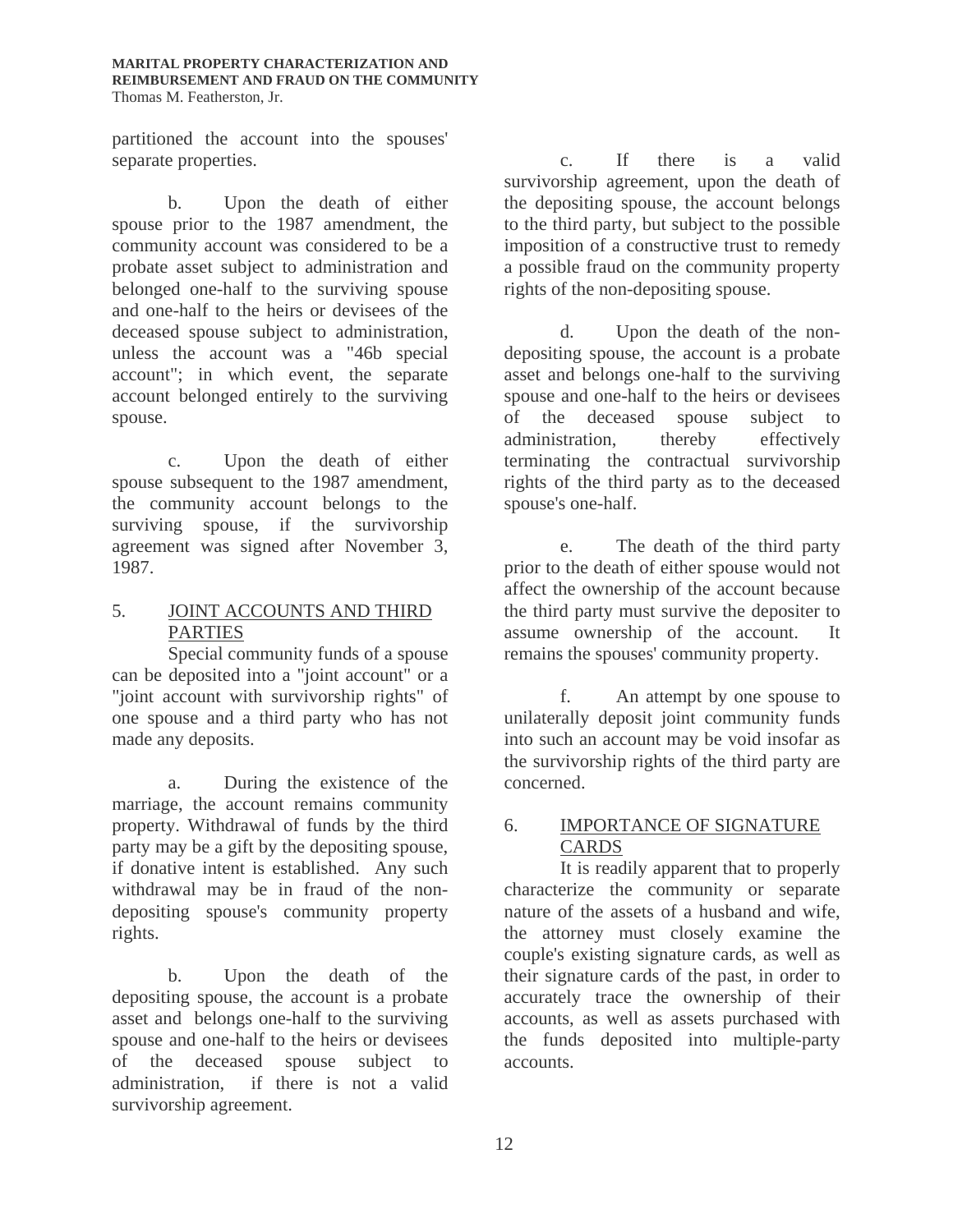#### 7. 900 LB. GORILLA RULE

The terms of the deposit agreement provided by the financial institution may even negate some, if not all, of the rules promulgated by Chapter XI and change the ownership interests and relative rights of the parties to the account. Further, the parties to the account may have no choice other than to accept the financial institution's forms.

#### 8. THE 46b TRAP

The impact of the "46b trap" should be considered. Assume a married couple deposited community property into a "46b special account"—an account that contained both partition and survivorship language per Section 46 prior to the 1987 amendment. Subsequently, they purchased Blackacre with funds in the account, and the land appreciated in value during the marriage.

a. In the event of divorce, Blackacre would not be subject to a "just and right" equitable division by the divorce court since it would not be community property because it was a mutation of the "46b account."

b. In the event of a spouse's death, only the deceased spouse's interest in Blackacre would receive the tax-free "step up" in income tax basis. The surviving spouse's interest would not receive the "step up" since Blackacre was not community property.

# **E. Personal Injury Recoveries**

 The recovery for personal injuries sustained by a spouse during marriage is presumed to be community property, except to the extent the injured spouse can prove by clear and convincing evidence what portion of the recovery is actually separate property. The Family Code defines a recovery to be separate, except for loss of earning capacity. Tex. Fam. Code § 3.001. Personal injury

recoveries for loss of earning capacity during marriage are defined as community property. Tex. Fam. Code § 3.001(3).

Note: *Notwithstanding this statutory provision, the author is of the opinion that actual "lost earnings" should be deemed community property while "loss of earning capacity" should be considered separate property. Lost earnings are properly characterized as community property since the community estate will be liable for payment of medical expenses and will suffer as a result of losing one spouse's community earnings. However, characterizing the recovery for lost earning capacity as community property requires a presumption that the husband and wife will remain married indefinitely. In reality, should the spouses divorce following the injury, community recoveries will be divided on a just and right basis; or should the noninjured spouse die, his estate will be entitled to one-half of the entire recovery. Since the primary purpose of a personal injury recovery is to compensate the injured spouse, classifying lost earning capacity as community property and giving the noninjured spouse a one-half interest therein may leave the injured spouse with only a fraction of the amount awarded. The potential for such a situation clearly warrants a distinction between lost earnings and lost earning capacity, which characterizes the former as community and the latter as separate. Notably, it has been established that a recovery for medical expenses is community property. Graham v. Franco, 488 S.W.2d 390 (Tex. 1972).* 

# **VII. REIMBURSEMENT**

 Reimbursement between the marital estates usually arises when one spouse's separate property is improved through the expenditure of community funds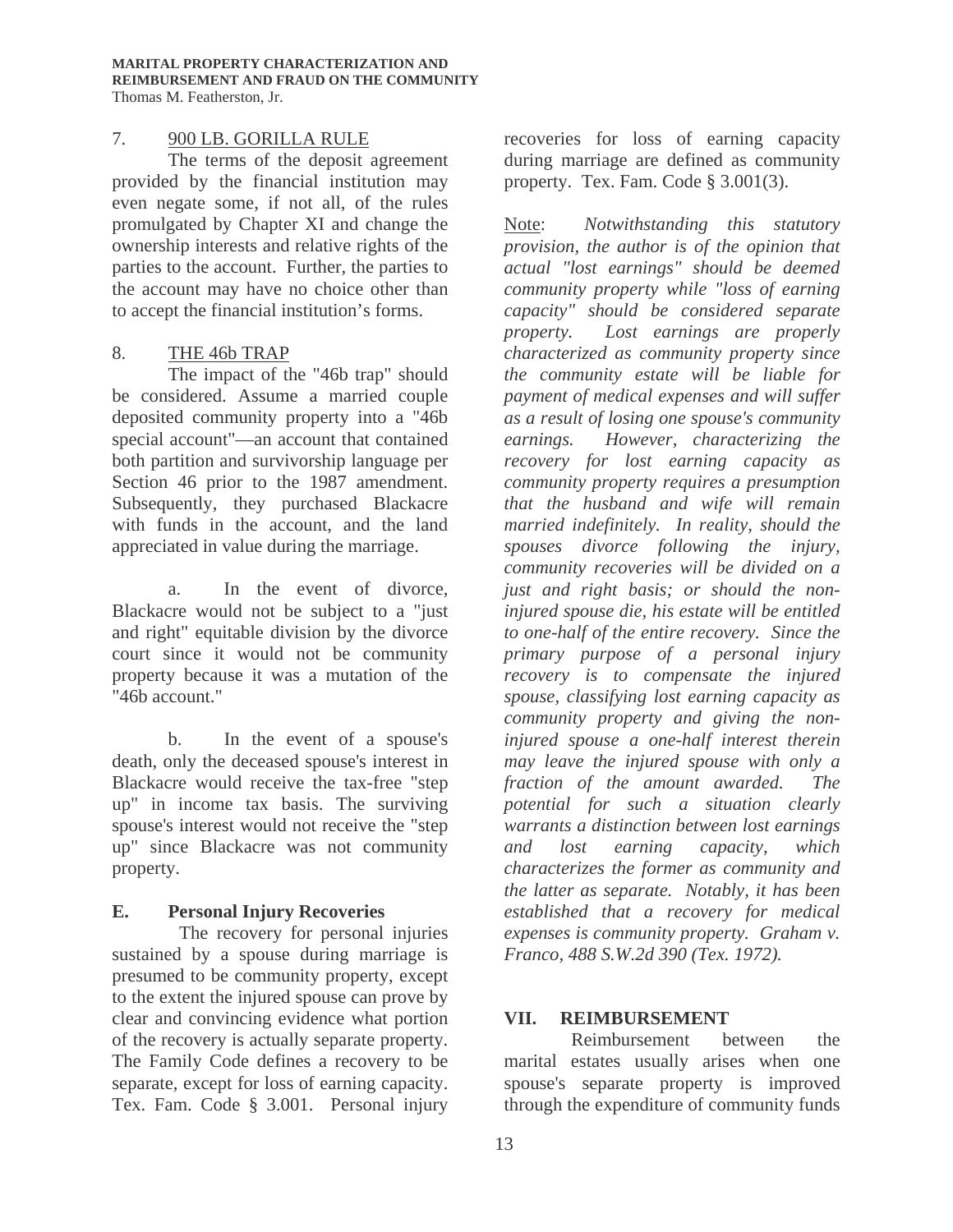#### **MARITAL PROPERTY CHARACTERIZATION AND REIMBURSEMENT AND FRAUD ON THE COMMUNITY** Thomas M. Featherston, Jr.

or community time, talent and labor. Reimbursement may also be applicable if separate funds are expended to benefit community property. The increased importance of this concept over the last thirty years is due to the *Cameron v. Cameron*, 641 S.W.2d 210 (Tex. 1982) and *Eggemeyer v. Eggemeyer*, 554 S.W.2d 137 (Tex. 1977) cases, as well as legislative interference in recent years.

#### **A. Claim of Reimbursement**

 The law related to reimbursement evolved very slowly from the first case addressing the issue, *Rice v. Rice*, 21 Tex. 58 (1858), until 1982. During that period of time, the Texas courts applied the equitable theory of reimbursement to recompense one marital estate, usually the wife's separate property or the community estate, when funds from that estate were utilized to benefit another marital estate, usually the husband's separate property.

#### **B. Measure of Reimbursement**

 Once the right of reimbursement was established, the Texas courts have failed to be precise in determining the measure of reimbursement. Over the years, three distinctive means of measurement evolved.

#### 1. "COST OF THE IMPROVEMENT"

 In *Rice*, *supra,* the Texas Supreme Court held that the measure of reimbursement was the original *cost of the improvement* paid for by the community.

# 2. "ENHANCED VALUE OF THE IMPROVEMENT"

 In *Clift v. Clift*, 72 Tex. 144, 10 S.W. 338 (1888), the Texas Supreme Court applied a measure of reimbursement based on the *enhanced value* of the property at the time of the dissolution of the marriage due to the improvement paid for by the community.

# 3. "LESSER OF COST OR ENHANCED VALUE"

 In *Dakan v. Dakan*, 125 Tex. 305, 83 S.W.2d 620 (1935), the Texas Supreme Court seemed to favor a method of reimbursement which would compensate the community for either the *cost* of the improvement or the *enhanced value, whichever was less*.

# **C. Application at Death**

 The *Dakan* court also held that the community claim for reimbursement existed at the owner's death, thereby placing the surviving spouse to an equitable election (i) to accept any benefits conferred in the will and waive the claim, or (ii) to assert the claim and waive any benefits under the will. It would also follow that the claim exists upon the death of the non-owner, thereby imposing a duty on the personal representative to pursue the claim against the surviving owner/spouse.

# **D. Case Law Developments**

 There have been several cases since *Cameron* and *Eggemeyer* which have significantly added to the concept of reimbursement.

# 1. VALLONE

 In *Vallone v. Vallone*, 644 S.W.2d 455 (1982), the Texas Supreme Court expanded the concept of reimbursement to include situations where one spouse, the owner of the business, had expended an inordinate amount of uncompensated community time, talent and labor to increase the value of the owner's separately owned closely-held corporation.

# 2. COOK

 In *Cook v. Cook*, 665 S.W.2d 161 (Tex. Civ. App.—Fort Worth 1983, writ ref'd n.r.e.), the court of appeals neatly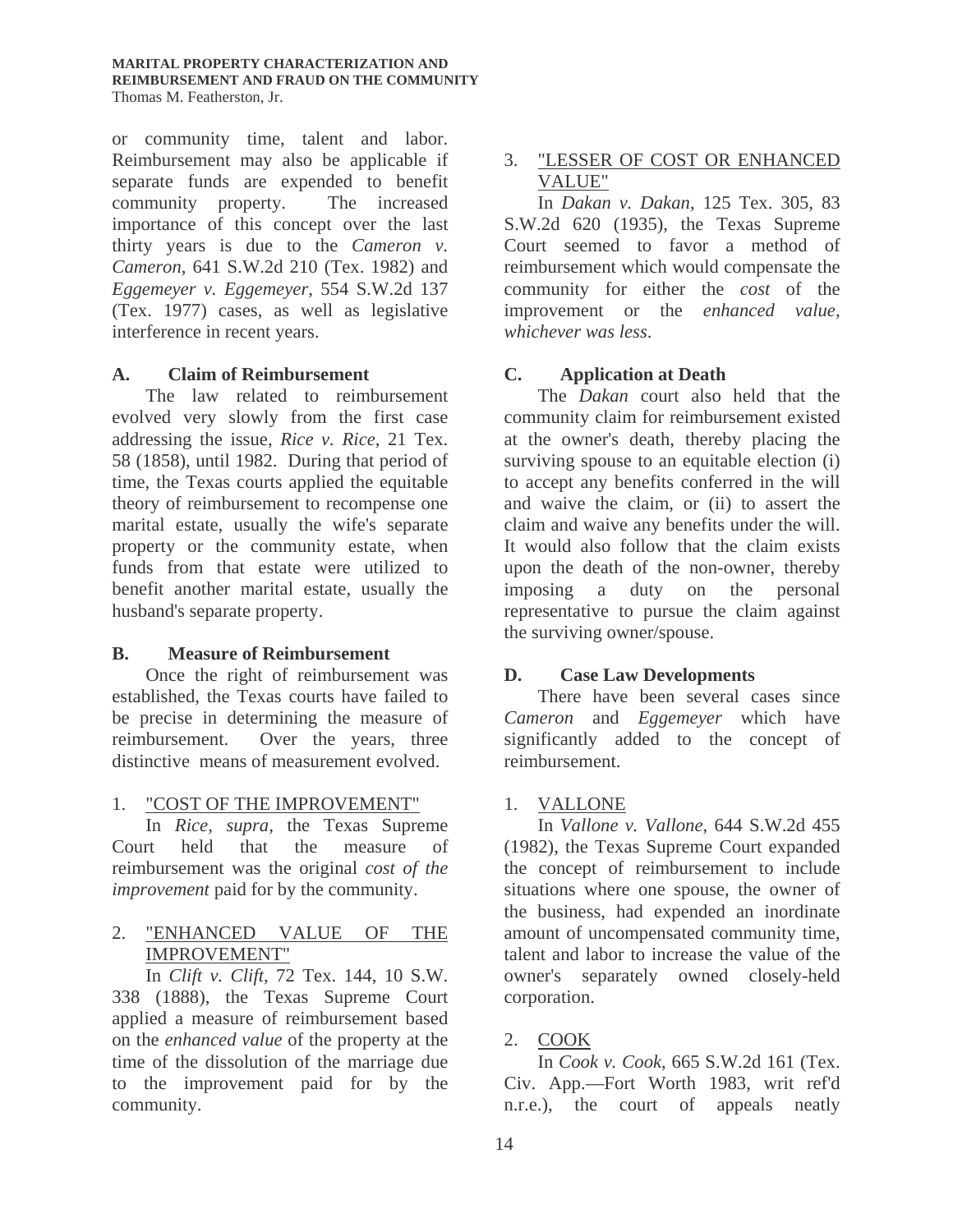categorized a number of situations where the right of reimbursement can arise involving one spouse's separate real estate.

#### a. Principal Reduction

 Wherever one spouse uses the property of one marital estate to retire the principal of a previously existing purchase money debt of an asset of another marital estate, the contributing estate is entitled to recover its share of the exact dollar amount contributed, regardless of the underlying asset's increase in value. *But, see* the *Penick* case, *infra*.

#### b. Interest and Taxes

 Wherever one marital estate contributes funds to pay either the interest on the purchase money indebtedness secured by an asset of another marital estate or the ad valorem taxes owing due to such asset, a balancing test is applied to determine whether the contributing estate enjoyed the current benefits of income or occupancy as quid pro quo for the payment of current expenses.

# c. *Improvements*

 Whenever one marital estate expends funds to improve the assets of another estate, the contributing estate is to be reimbursed for the enhancement in value due to the expenditure as provided in the *Clift* case. *See* the *Anderson* case, *infra*.

# 3. JENSEN

 In *Jensen v. Jensen*, 665 S.W.2d 107 (Tex. 1984), the Texas Supreme Court reinforced the principle that the expenditure of community time, talent and labor by one spouse on separate property does not convert separate property into community property except in very limited situations. *See Norris v. Vaughan*, 152 Tex. 491, 260 S.W.2d 676 (1953). Nevertheless, the expenditure of community time, talent and labor in excess of what is necessary to reasonably manage

one's separate property can give rise to a community right of reimbursement to the extent that excess time, talent or labor is not compensated. The Court did not provide a precise measure of reimbursement.

# 4. ANDERSON

 In *Anderson v. Gilliland*, 684 S.W.2d 673 (1985), the community had expended approximately \$20,000 to build a home on the separate property of the husband. At the time of the husband's death, the home was found to have enhanced the husband's separate property by \$54,000. The Supreme Court stated:

We hold that a claim for reimbursement for funds expended by an estate for improvements to another estate is to be measured by the enhancement in value to the benefitted estate. *This rule is more likely to insure equitable treatment of both the contributing and benefitted estates in most situations.* [emphasis added]

# 5. PENICK

 In *Penick v. Penick*, 783 S.W.2d 194 (Tex. 1988), the Supreme Court held that advancements of community funds to either reduce the principal on purchase money indebtedness secured by separate property or to make capital improvements on separate property are to be measured by the same test – the enhancement in value to the benefitted estate. In addition, the Court directed the trial court to take into consideration benefits received in return by the community estate. How does paying off the balance of a note payable enhance the value of the pledged assets?

# 6. HEGGEN

 Although it is in the nature of a claim against the individual spouse, reimbursement claim can be secured by the court imposing an equitable lien against the property benefitted. An equitable lien can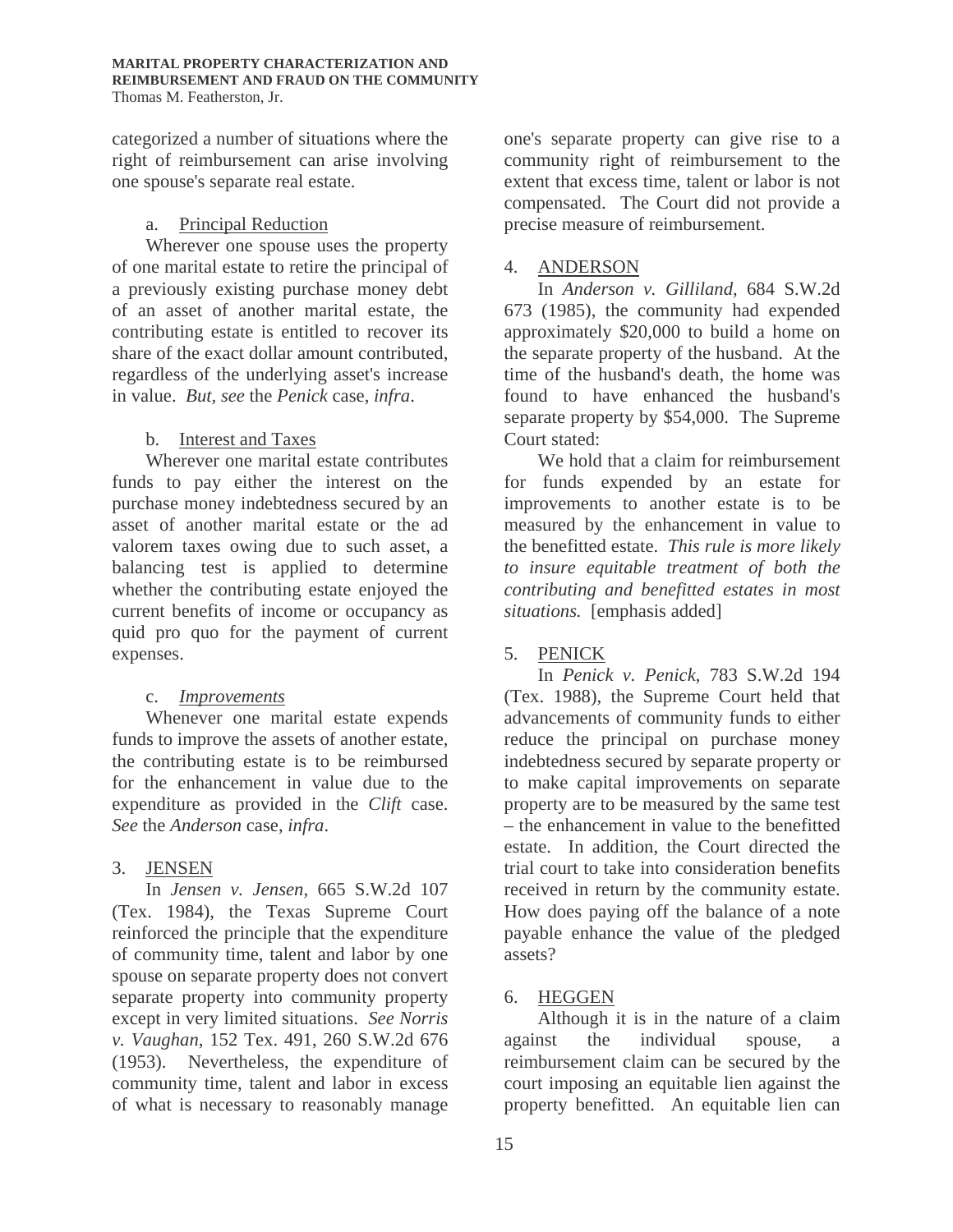#### **MARITAL PROPERTY CHARACTERIZATION AND REIMBURSEMENT AND FRAUD ON THE COMMUNITY** Thomas M. Featherston, Jr.

even be imposed on the residential homestead to secure reimbursement for community funds expended on taxes, purchase money or improvements. *Heggen v. Pemelton*, 836 S.W.2d 145 (Tex. 1992).

Note*: The 1995 amendments to the Texas Constitution expanded the types of debts that can be secured by the homestead.* 

#### 7. OTHER CASES

 There have been a number of cases citing *Vallone*, *Jensen* and *Anderson*. *See generally Allen v. Allen*, 704 S.W.2d 600 (Tex. App.—Fort Worth 1986, no writ); *Hernandez v. Hernandez*, 703 S.W.2d 250 (Tex. App.—Corpus Christi 1985, no writ); *Wren v. Wren*, 702 S.W.2d 250 (Tex. App.—Houston [1st Dist.] 1985, writ dismissed w.o.j.); *Jones v. Jones*, 699 S.W.2d 583 (Tex. App.—Texarkana 1985, no writ); *Zisblatt v. Zisblatt*, 693 S.W.2d 944 (Tex. App.—Fort Worth 1985, writ dism'd w.o.j.). In *Jacobs v. Jacobs*, 687 S.W.2d 731 (Tex. 1985), the Supreme Court addressed the proof issues related to *Vallone* and *Jensen*. One court of appeals case, *Trawick v. Trawick*, 671 S.W.2d 105 (Tex. App.—El Paso 1984, no writ), appears to extend *Vallone* and *Jensen* to estate administration situations.

# **E. Additional Applications**

# 1. LIFE INSURANCE

 Reimbursement can arise in other situations. One of the more common situations is where one spouse separately owns an insurance policy on that spouse's life and uses community property to pay the premiums; upon the insured spouse's death, the proceeds are payable to a third party. In *McCurdy v. McCurdy*, 372 S.W.2d 381, (Tex. Civ. App.—Waco 1963, writ ref'd), the court held that the community was

entitled to reimbursement in the amount of the premiums paid by the community.

# 2. OTHER APPLICATIONS

 It does not appear that *Anderson*  changes or should change the measure of reimbursement for either a *Jensen* or *McCurdy* situation. It should also be recognized that the *Vallone* and *Jensen* type of reimbursement may exist in a situation where the non-owner spouse expends an inordinate amount of uncompensated community time, talent and labor to enhance the separate property of the other spouse. As in *Jensen*, the focus should be on the value of the services rendered and actual compensation received. For further study, *see* Fred C. Weekley, *Reimbursement Between Separate and Community Estates,* 39 *Baylor L. Rev.* 945 (1987).

# **F. Legislation**

 The 1999 legislature added a new Subchapter E to Chapter 3 of the Texas Family Code and created, in effect, a new type of reimbursement - "statutory reimbursement."

# 1. 1999 LEGISLATION

 Financial contributions made with community property that enhanced the value of separate property during the marriage created an "equitable interest" of the community estate in the separate property. Tex. Fam. Code § 3.401 (1999)

# a. *Equitable Interest Defined*

 However, an equitable interest did not create an ownership interest; it created a claim against the spouse who owns the property that matured on the termination of the marriage. Tex. Fam. Code  $\S$  3.006(b) (1999). Compare, however, the language in § 3.403(b) (1999), and note the inconsistency.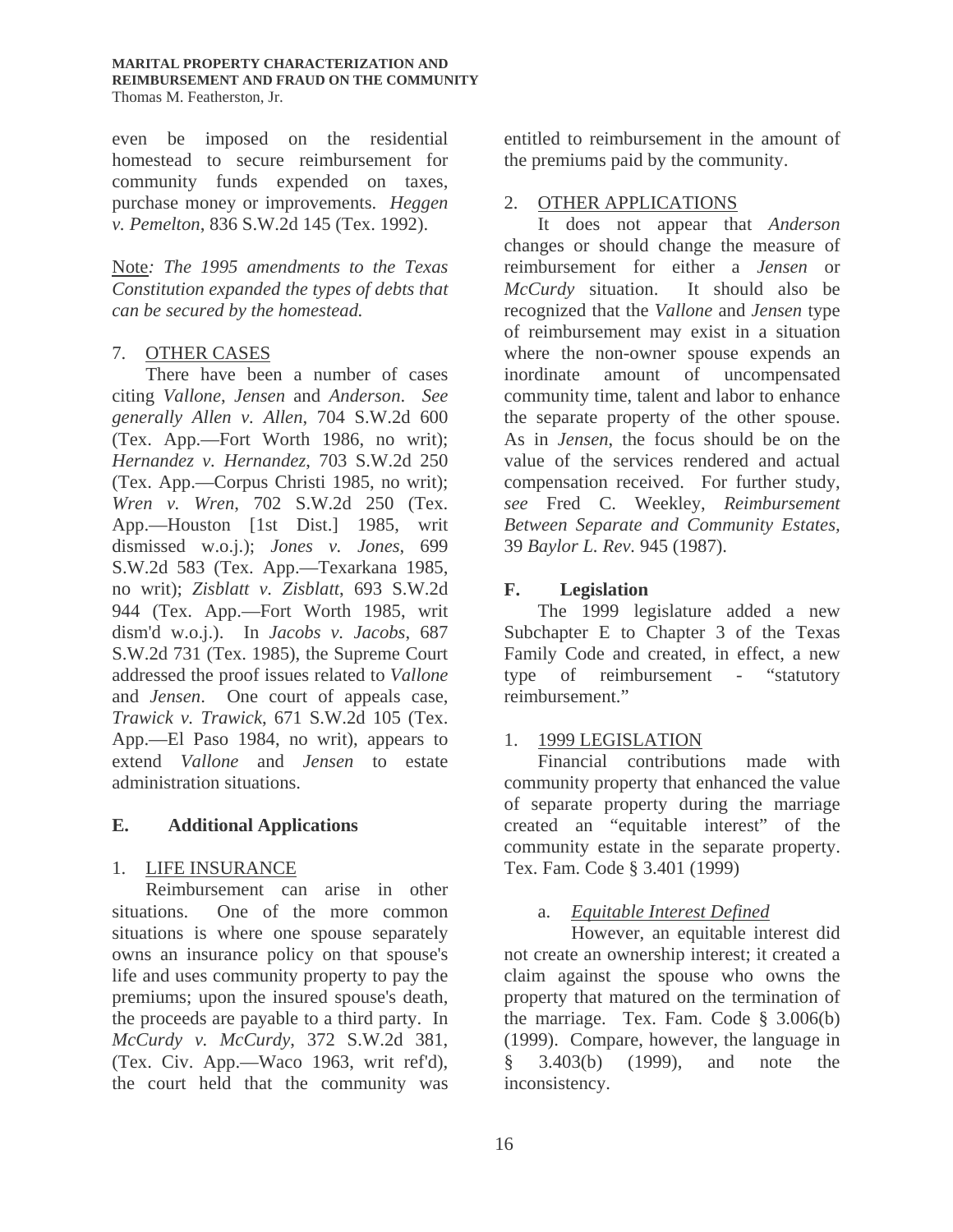#### b. *Amount of Claim*

 The claim was measured by the "net amount of the enhancement" in value of the separate property during the marriage. Tex. Fam. Code § 3.401(b) (1999). If community funds were used to discharge all or a part of a debt on separate property, the statute described a formula to compute the amount of the claim. Tex. Fam. Code § 3.402 (1999).

# c. Equitable Lien

 The court was instructed to impose an equitable lien to secure the claim. The statute also indicated that the lien could be assessed against other assets as well. Tex. Fam. Code § 3.406 (1999).

# d. No Offsetting Benefits

 Where statutory reimbursement is appropriate, the use and enjoyment of the property during marriage did not create offsetting benefits. Tex. Fam. Code § 3.405 (1999).

# e. Life Insurance

 The 1999 statute raised serious questions related to its application to life insurance situations. For example, where there was a separately owned policy, but community funds were used to pay some of the premiums, was this a § 3.401 (1999) financial contribution? Did § 3.401(b) (1999) or § 3.402 (1999) apply? Or did the *McCurdy* case still apply?

# f. Effective Date

 According to language in the statute, the changes in law made by the relevant portions of the Act, HB 734, apply only to a suit for dissolution of a marriage pending on September 1, 1999, or filed on or after that date. Did this mean that statutory reimbursement was limited to divorce actions? Following the death of a spouse, a reimbursement claim may arise in a probate

proceeding, or in an independent cause of action. Most commentators believed it applied in probate situations.

#### 2. 2001 LEGISLATION

 HB 1245 (2001) contained a major overhaul to subchapter E. For example, statutory reimbursement was no longer referred to as an "equitable interest." Rather, it was referred to as a "claim for economic contribution."

a. Intent

 Section 1 of HB 1245 clearly stated that economic contributions by one marital estate for the benefit of another created a claim for the contributing marital estate in the property of the benefitted estate—"claim for economic contribution."

b. Economic Contribution Defined

 Economic contributions arose in six statutorily defined situations related to use of one marital estate's funds to reduce the principal amount of debt secured by another marital estate or to make capital improvements to another marital estate. Tex. Fam. Code § 3.402(a). Economic contribution did not include expenditures for ordinary maintenance or repair, or for taxes, interest or insurance, or for the contribution of time, toil, talent or effort (i.e., *Jensen*type claims). Tex. Fam. Code § 3.402(b).

# c. The Formula

 Section 3.403(h) described a formula to be used in economic contribution situations. *See* Gagnon, *Statutory Reimbursement: The Equitable Enigma*," State Bar of Texas, Advanced Family Law Course, Aug. 2001, and Goodman, *Guest Commentary*, State Bar Section Report— Family Law, Vol. 2001-2 Summer.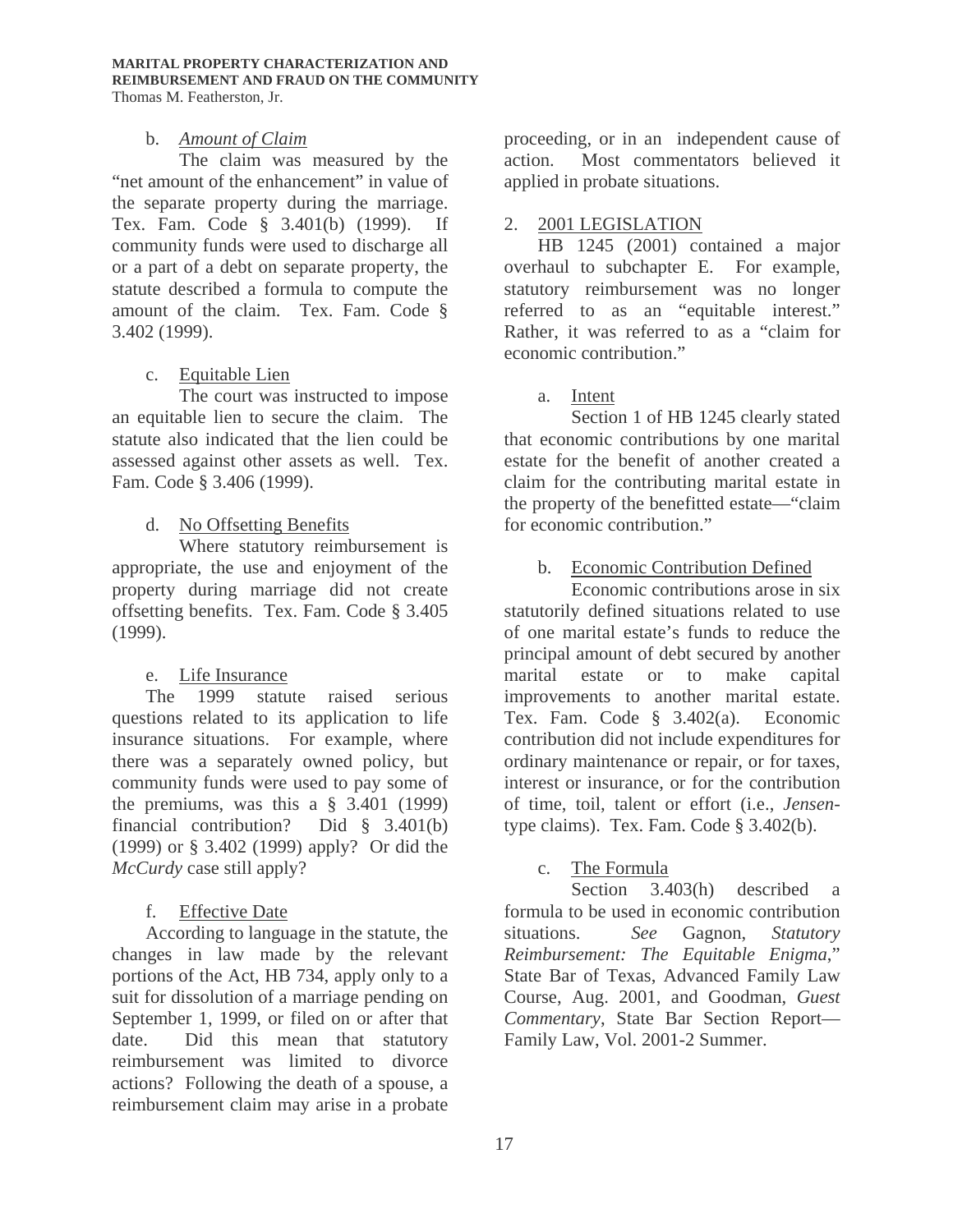# d. Use and Enjoyment

 The use and enjoyment of the property during marriage did not create a claim of an offsetting benefit. Tex. Fam. Code § 3.403(e). For example, the couple's occupancy of the separate property home of the husband that was improved with community funds was not an offset.

# e. Equitable Lien

 In divorce situations, an equitable lien was imposed to secure payment of the claim. In death situations, a party of interest had to request the imposition of the equitable lien. Tex. Fam. Code § 3.406. The equitable lien could be imposed on any assets of the owner of the benefitted property; the court was not limited to the benefitted property itself.

# f. Claims for Reimbursement

 The claim for economic contribution did not eliminate from Texas law the traditional claim for reimbursement except in those fact situations that were statutorily defined claims for economic contributions. Tex. Fam. Code § 3.408(a). In fact, the statute gave examples of the more traditional claim for reimbursement payment of unsecured liabilities and *Jensen*type claims. Tex. Fam Code § 3.408(b). Claims for reimbursement were to be resolved using equitable principles, including "use and enjoyment" offsets. Tex. Fam. Code § 3.408(c), (d). A 2007 amendment to the section placed the burden of proof on the party seeking the offset. Tex. Fam. Code § 3.408(e).

# g. Marital Property Agreement

 Marital property agreements executed before or after September 1, 1999 (the effective date of the 1999 legislation) that waive or partition traditional reimbursement claims will be effective to

waive claims for economic contribution. Tex. Fam. Code § 3.410.

# 3. 2009 LEGISLATION

 SB 866 (effective 9/1/09) contained another major overhaul to subchapter E. There are no longer "claims for economic contribution."

# a. Intent

What had been defined separately as claims for economic contribution and statutory claims for reimbursement are now combined as "claims for reimbursement."

# b. Reimbursement Defined

A claim for reimbursement includes: (i) payment by one marital estate of an unsecured liability of another marital estate; (ii) inadequate compensation for the time, toil, talent and effort of a spouse by a business entity under the control and direction of that spouse; (iii) what had been considered claims for economic contribution under former  $\S$  3.402(a); and (iv) the reduction by the community property estate of an unsecured debt incurred by the separate estate of one of the spouses. Tex. Fam. Code § 3.402(a). Economic contributions previously arose in six statutorily defined situations related to use of the marital estate's funds to reduce the principal amount of debt secured by another marital estate or to make capital improvements to another marital estate.

# c. Equitable Principles

A claim for reimbursement is to be resolved by using equitable principles, including the principle that claims for reimbursement may be offset against each other if the court determines it to be appropriate. Tex. Fam. Code § 3.402(b). However, reimbursement for funds expended by a marital estate for improvements to another marital estate be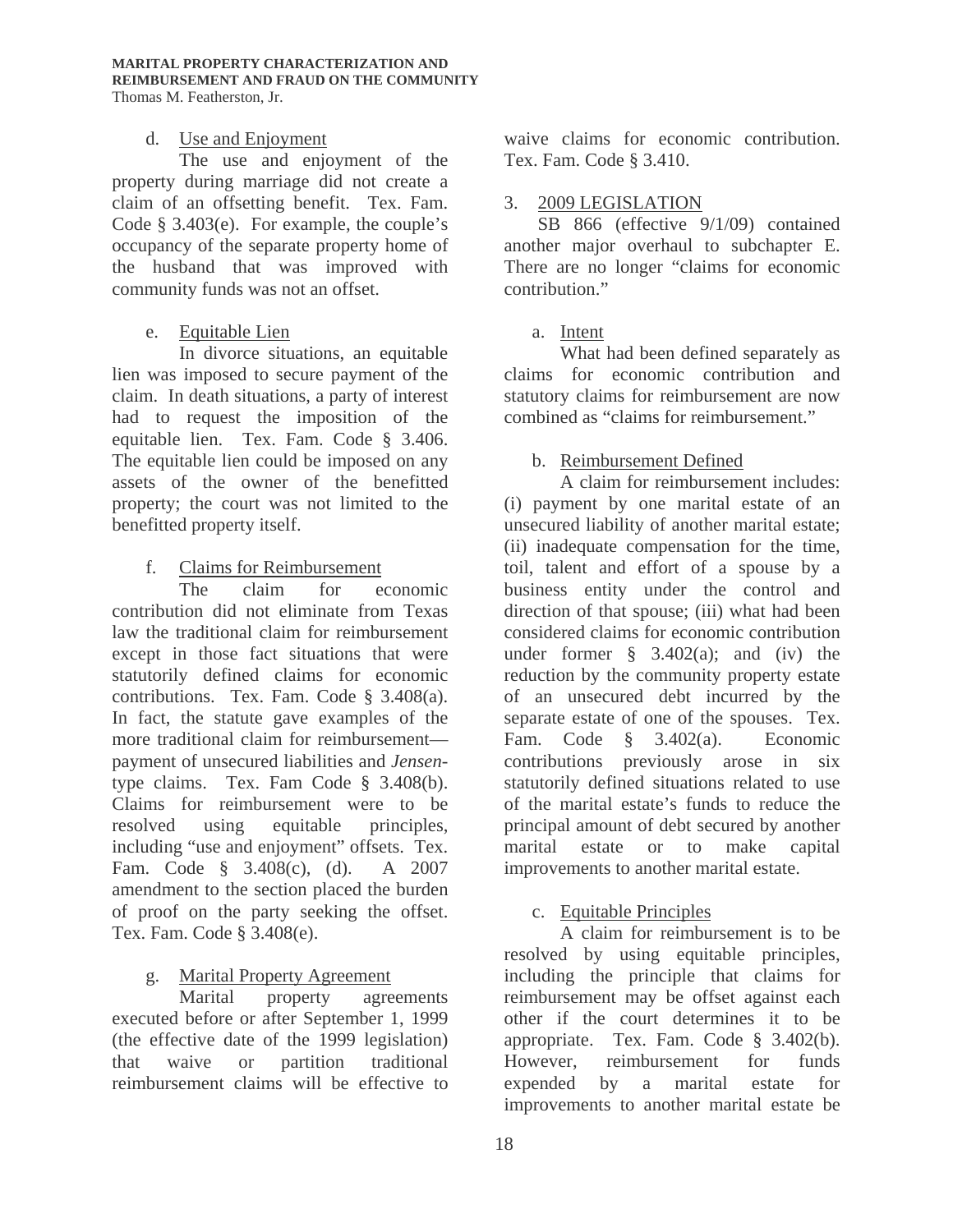measured by the enhancement in value to the benefited marital estate. Tex. Fam. Code § 3.402(d).

#### d. Use and Enjoyment

Generally, the use and enjoyment of property is to be offset against a claim for reimbursement for expenditures to benefit a marital estate. However, a party may not claim an offset for use and enjoyment of a primary or secondary residence owned in whole or part by the separate estate against contributions made from the community estate to benefit the separate estate. Tex. Fam. Code § 3.402(c). The party seeking an offset to a claim for reimbursement has the burden of proof with respect to the offset. Tex. Fam. Code § 3.402(e).

#### e. Surviving Spouse's Election

If the owner spouse devises the benefited separate property to the other spouse, the other spouse should not be able to accept the devise and also assert a claim for reimbursement. The correct analysis may be to explain that the surviving spouse is put to an election. Even if the benefited property is devised to a third party, the other spouse may have to elect between accepting what other assets were devised to him or her and asserting the claim for reimbursement.

# f. Equitable Lien

Section 3.406 authorizes (rather than requires) the court, on dissolution of a marriage, to impose an equitable lien on the property of a benefited marital estate to secure a claim for reimbursement against that property by a contributing marital estate. It also authorizes (rather than requires) the court, on the death of a spouse, on application for a claim for reimbursement brought by the surviving spouse, the personal representative of the estate of the deceased spouse, or any other person interested in the estate, to impose an equitable lien on the property of a benefited marital estate to secure a claim for reimbursement against that property by a contributing marital estate.

Note*: Apparently, an equitable lien can no longer be imposed on any assets of the owner of the benefited property; the lien appears to be limited to the benefited property itself*.

# g. Equitable Claims

Notwithstanding the repeal of Section 3.408, surely the new law does not eliminate from Texas law traditional claims for reimbursement.

Note*: Despite some apparent confusion on the part of some courts (see Lewis v. Lewis, 1999 Tex. App. LEXIS 4920 (Tex. App.— Houston [1st Dist., no pet.], "waste of community assets" should be considered a type of fraud on the community, not a claim for reimbursement*.

# h. Non-Reimbursable Claims

The statute still describes some nonreimbursable claims—payment of child support, alimony or spousal maintenance, living expenses of a spouse or child, contributions or principal reductions of nominal amounts, and student loan payments. Tex. Fam. Code § 3.409.

# i. Marital Property Agreement

Marital property agreements executed before or after September 1, 2009, the effective date of the 2009 legislation, which waive or partition reimbursement claims or claims for economic contribution will be effective to waive claims for current claims for reimbursement. Tex. Fam. Code § 3.410.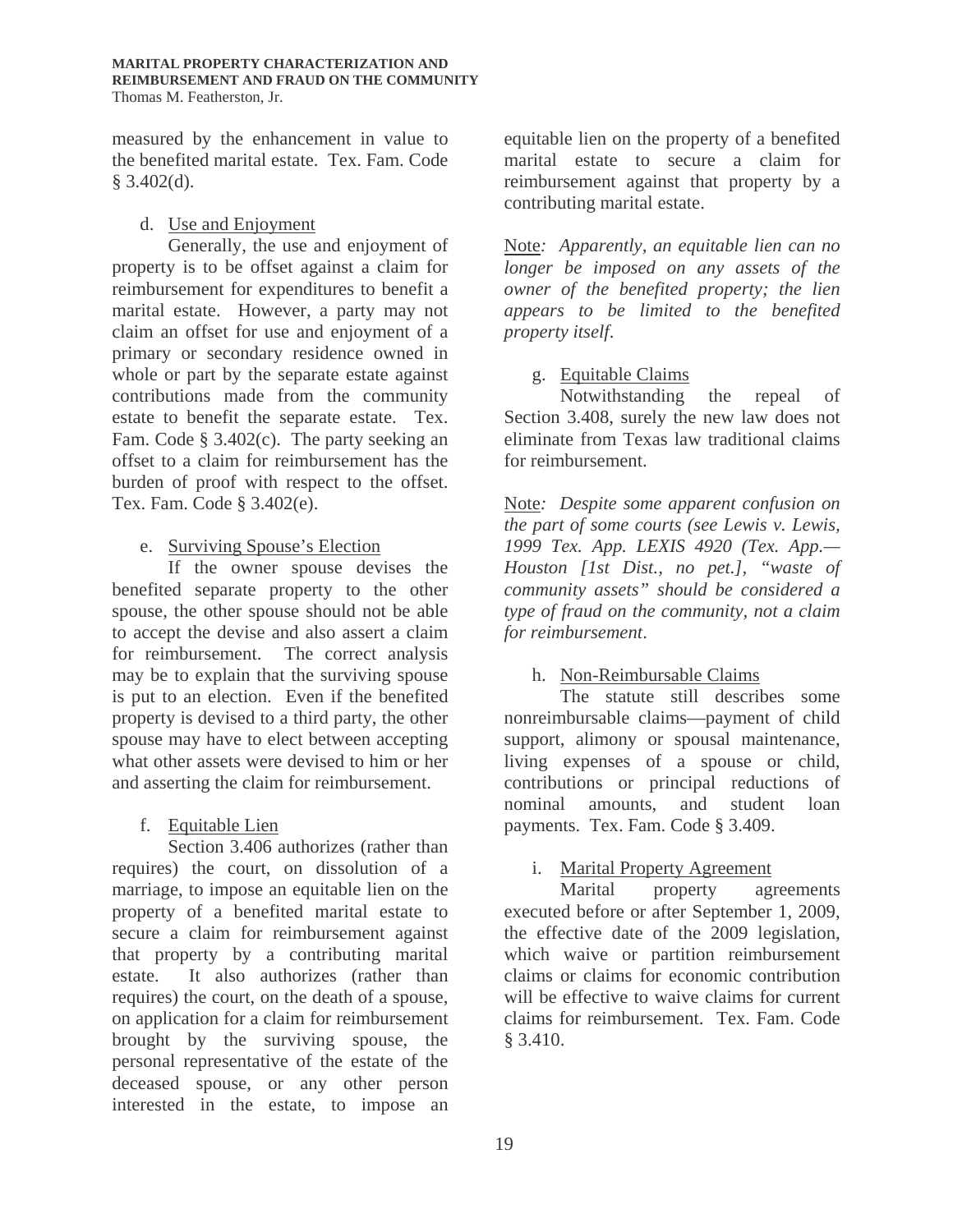#### **G. Death of Claimant Spouse**

Upon the death of the spouse who has a community reimbursement claim (or claim for fraud on the community – *see* VIII, *infra*), against the surviving spouse, the claimant spouse's one-half interest in the claim passes to that spouse's heirs or devisees.

# 1. DUTY OF PERSONAL REPRESENTATIVE

 If the heir or devisee is not the other spouse (or if the estate is insolvent), the personal representative may have a duty to pursue the claim against the surviving spouse.

# 2. LIQUIDITY PROBLEMS

 The existence of the claim may result in a much larger estate than had been anticipated. The deceased spouse's interest in the claim is included in the deceased spouse's gross estate for estate tax purposes and may cause an immediate liquidity problem.

# 3. CONFLICT OF INTERESTS

 The existence of the claim may create a conflict of interest for both the personal representative and the attorney who are attempting to represent the entire family.

# **H. Claimant as the Surviving Spouse**

Upon the death of the other spouse, the asset which is the subject of the community claim for reimbursement will remain the owner's separate property and pass under the owner's will or by intestate succession; however, the claim of the surviving spouse continues to exist, as does any claim that the deceased spouse committed a fraud on the community or attempted to unilaterally transfer joint community property prior to death. *See*  VIII, *infra*.

# 1. CONFLICT OF INTERESTS

 Either situation can create a conflict of interest (i) between the surviving spouse and the decedent's heirs or devisees, or (ii) between the heirs or devisees where the heirs or devisees of the separate property are not the same as the heirs or devisees of the community property. This potential conflict can be particularly troublesome for the personal representative or attorney who attempts to represent all members of the family.

# 2. ELECTION

 The doctrine of equitable election may force the surviving spouse to (i) assert the claim and waive any and all benefits under the will, or (ii) accept the benefits conferred in the will and forego the claim. The doctrine of equitable election is applied where any devisee received a benefit and suffers a detriment in a will. Accordingly, the election concept might work against any party involved.

# 3. OTHER PROBLEMS

 The existence of such a claim with an uncertain value is likely to delay the administration of the estate and create liquidity problems.

# **VIII. WRONGFUL TRANSFERS**

It is not unusual to discover, following the death of the deceased spouse, that the decedent made a nonprobate disposition of community property to a third party or that the surviving spouse had made an inter vivos gift of community property to a third party. The third party may be a child of the couple, a child by a prior marriage, a charity or an elderly parent or a paramour.

The Texas Family Code generally grants to the managing spouse the power, with or without consideration, to transfer to a third party 100% of that spouse's *special*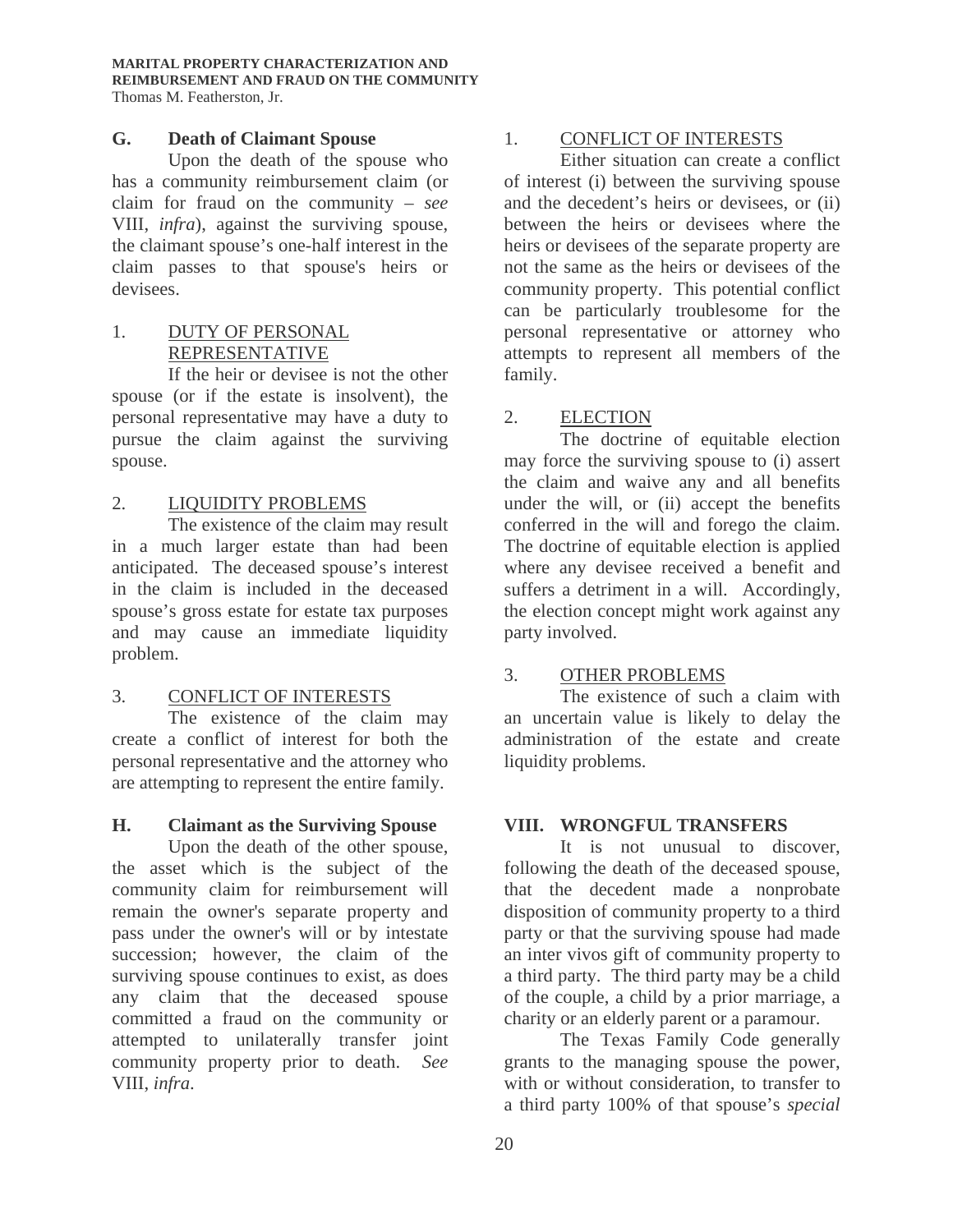*community property* without the joinder, the consent or even the knowledge of the other spouse. *Massey v. Massey*, 807 S.W.2d 391 (Tex. App.—Houston [1st Dist] 1991, writ denied). Joint community property is different.

#### **A. Consequences of Joint Management**

If the subject of the nonprobate disposition or gift was the couple's joint community property, it is arguable that the purported disposition is void as to the other spouse because the spouse attempting the disposition simply did not have the power to make the disposition without the joinder or consent of the other spouse. Tex. Fam. Code § 3.1002(b). The attempted disposition may even be void as to the disposing spouse's one-half interest in the proper. If the transaction is not void or voidable as a matter of law, or if the other spouse previously authorized the disposing spouse to generally manage the property and then there was a nonprobate disposition or gift, it would appear that the analysis should be similar to the one applied to the unilateral transfer of special community property— "fraud on the community analysis." *See* VIII, B-H*, infra.* 

However, the Texas Supreme Court has not yet definitively determined whether one spouse can assign his or her own undivided one-half interest in joint community property to a third party without the joinder of the other spouse. The view more consistent with the overall statutory scheme would void such a unilateral attempt as an attempt to unilaterally partition; partitions require the joinder of both spouses. The courts of appeals are divided. *See Williams v. Portland State Bank*, 514 S.W.2d 124 (Tex. Civ. App.—Beaumont 1974, writ dism'd); *Vallone v. Miller*, 663 S.W.2d 97 (Tex. App.—Houston [14th Dist.] 1983, writ ref'd n.r.e.); *Dalton v. Don* 

*J. Jackson, Inc.,* 691 S.W.2d 765 (Tex. App.—Austin 1985, writ ref'd n.r.e.).

# **B. Fiduciary Obligation**

 As to the special community property of a spouse, the managing spouse's power is limited by a fiduciary obligation owing to the other spouse due to the existence of the marital relationship. A trust relationship exists between the spouses as to the special community property controlled by each spouse. *See Carnes v. Meador*, 533 S.W.2d 365 (Tex. Civ. App.—Dallas 1975, writ ref'd n.r.e.). This special relationship has many of the characteristics of a private express trust: (i) identifiable property  $-$  a spouse's special community property; (ii) separation of legal and equitable title – the managing spouse has legal title and the equitable title is owned equally by both the spouses; and (iii) fiduciary duty. While not defined by the intent of a settlor, the Texas Trust Code or the common law, and while not the same, nor nearly as extensive, as the duties generally imposed on trustees of express trusts, the managing spouse's power of management is limited by the duty not to commit "fraud on the community."

# **C. The Managing Spouse's Duty**

 The managing spouse has the duty not to commit a fraud on the community property rights of the other spouse (i.e., not to dispose, transfer or diminish that spouse's special community property in fraud of the other spouse's rights to that property). *See Matter of Marriage of Moore*, 890 S.W.2d 821 (Tex. App.—Amarillo 1994, no writ) and *Jackson v. Smith,* 703 S.W.2d 791 (Tex. App.—Dallas 1985, no writ), where the court refers specifically to the fiduciary relationship that exists between spouses.

# **D. Burden of Proof**

 Because the managing spouse has the power under the Texas Family Code to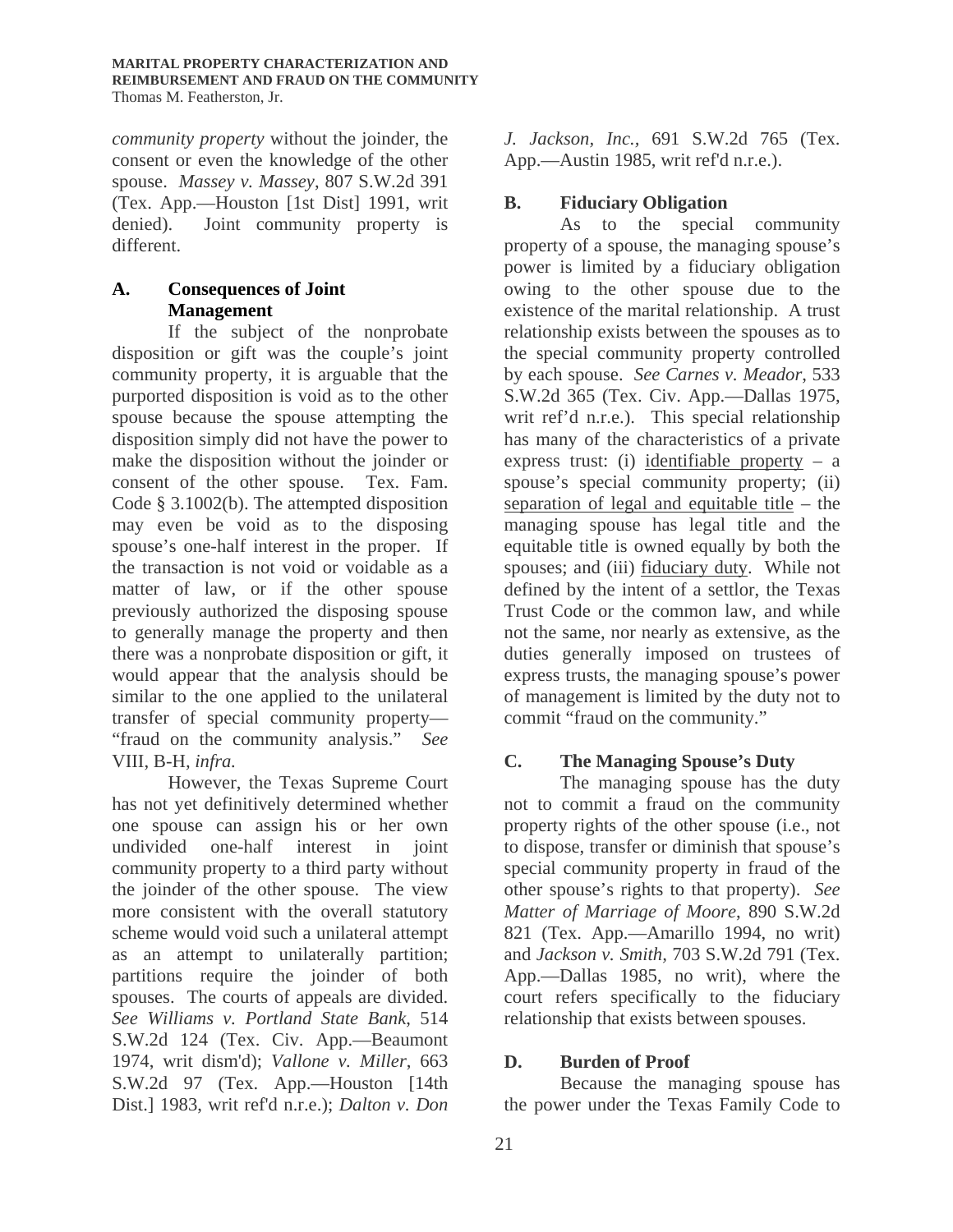dispose of that spouse's special community property, the burden is on the other spouse to raise the issue of fraud on the community when the marriage terminates. That spouse may seek to establish that the managing spouse's action with respect to the managing spouse's special community property amounted either to "actual" or "constructive" fraud.

For example, to establish that the managing spouse's gift to a third party amounted to actual fraud, the other spouse must prove that the gift was made with the primary purpose of depriving the other spouse of that asset. Constructive fraud is established where a gift is found to be "unfair" to the other spouse. *See Horlock v. Horlock*, 533 S.W.2d 52 (Tex. Civ. App. — Houston [14th Dist.] 1975, writ dism'd w.o.j.). Texas courts have also set aside a gift as constructively fraudulent if the gift was capricious, excessive or arbitrary. *See Carnes v. Meador*, *supra*, and *St. v. Skipper*, 887 S.W.2d 78 (Tex. App.—Fort Worth 1994, writ denied).

Once the issue of constructive fraud is raised, the cases suggest the burden switches to the managing spouse to prove that the gift was fair to the other spouse. *See Murphy v. Metro. Life Ins. Co.*, 498 S.W.2d 278 (Tex. Civ. App.—Houston [14th District] 1973, writ ref'd n.r.e.), and *Givens v. The Girard Life Ins. Co.*, 480 S.W.2d 421 (Tex. App.—Dallas 1972, writ ref'd n.r.e.). *Jackson v. Smith*, *supra*. Factors to be considered in determining whether there has been a constructive fraud include (i) the size of the gift in relation to the total size of the community estate, (ii) the adequacy of the remaining community assets to support the other spouse, and (iii) the relationship of the managing spouse to the donee. *See Horlock v. Horlock*, *supra*. Another court described the factors to be considered as (i) whether special circumstances justify the gift and (ii) whether the community funds used were

reasonable in proportion to the remaining community assets. *Givens, supra*. Most of the cases in this area involve excessive or capricious consumption of community assets, or gifts of community assets to third parties as the basis of constructive fraud on the community. *See* Stewart Gagnon, Kathryn Murphy, Ike Vanden Eykel, *Texas Practice Guide - Family Law*, §§ 16:8– 16:95 (West).

# **E. Remedies, Generally**

 The managing spouse's abuse of managerial powers of community assets affects not only the equitable division of the remaining community estate upon divorce, but can result in the awarding of a money judgment for damages to the other spouse when the marriage terminates in order to recoup the value of the other spouse's share of the community lost through the managing spouse's wrong doing. *See Mazique v. Mazique*, 742 S.W.2d 805 (Tex. App.— Houston [1st Dist.] 1987, no writ). *Massey v. Massey*, 807 S.W.2d 391 (Tex. App.— Houston [1st Dist.] 1991, writ denied); *Matter of Marriage of Moore*, 890 S.W.2d 821 (Tex. App.—Amarillo 1994, no writ). A judgement for money damages against the transferee may also be possible. See *Madrigal v. Madrigal*, 115 S.W.3d 32, 35 (Tex. App—San Antonio 2003, no pet.) (citing *Estate of Korzekwa v. Prudential Ins. Co. of Amer.*; 669 S.W.2d 775, 778 (Tex. App.—San Antonio 1984, writ dism'd); *Hartman v. Crain,* 398 S.W.2d 387, 390 (Tex. Civ. App.—Houston 1966, no writ). Courts have also used their equitable powers to impose a constructive trust on community assets given to third parties. See *Carnes v. Meador*, *supra* and *In re Murrell*, 1998 Tex. App. LEXIS 7603 (Tex. App.—Amarillo 1998, no writ) where the court found constructive fraud and explains that the equitable title to the property transferred to a third party was still community property.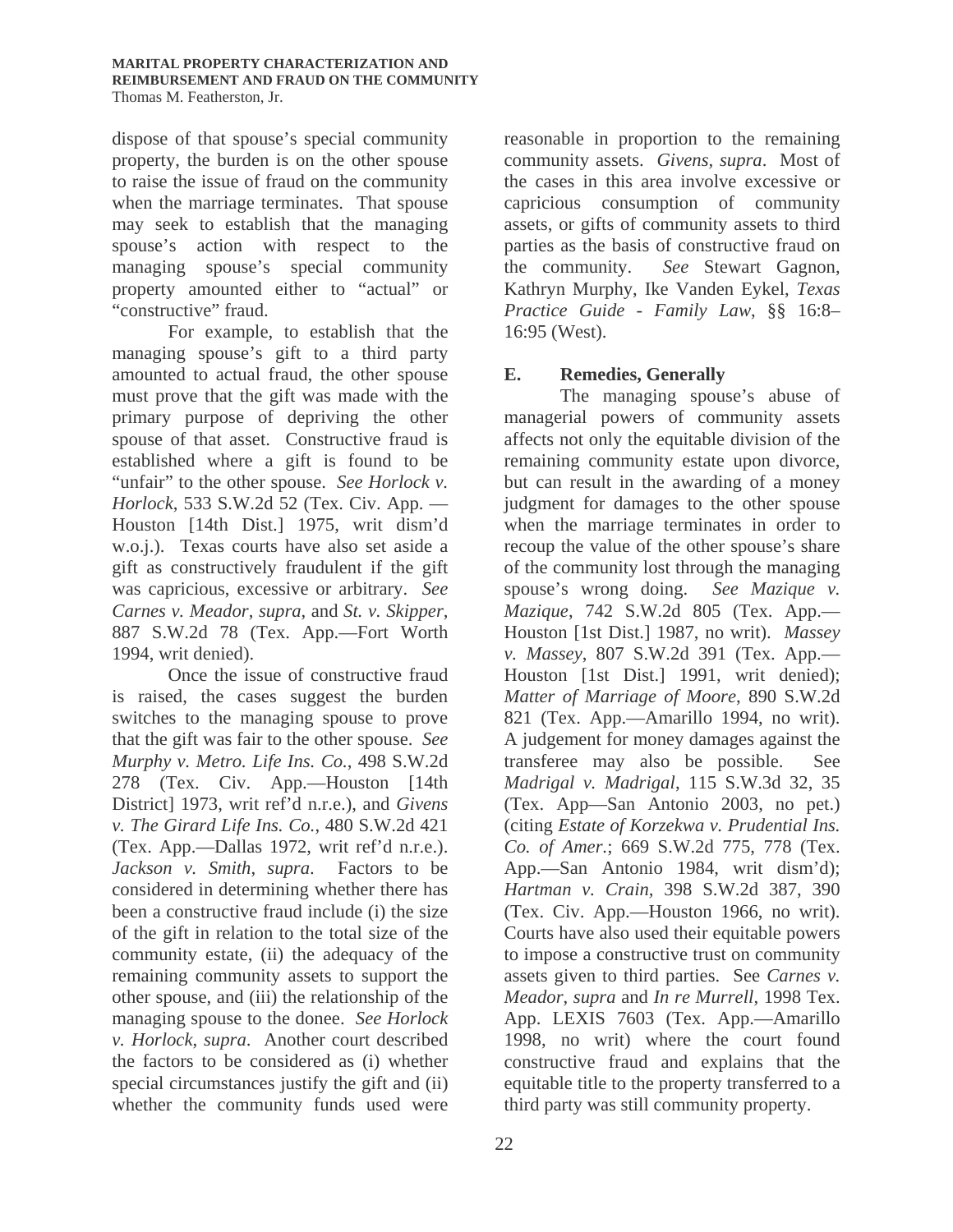#### **F. The Schlueter Case**

 In *Schlueter v. Schlueter*, 975 S.W.2d 584 (Tex. 1998), the Texas Supreme Court emphasized that fraud on the community is not a separate tort cause of action, but is a form of fraud cognizable within the equitable division of the community estate. Consequently, punitive damages are not appropriate. According to *Schlueter*, a money judgment for actual damages can be awarded to allow the wronged spouse to recoup the community estate loss due to the other spouse's fraud on the community; the amount of the judgment is specifically referable to the value of the lost community and cannot exceed the total value of the community estate.

Relying on *Schlueter*, the Texas Supreme Court has recently ruled that a wife, whose husband had committed a fraud on the community prior to their divorce, was not able to hold a lawyer liable for conspiracy with the husband to commit the fraud. The court reaffirmed the *Schlueter* rationale (i.e., there is no independent tort cause of action for wrongful disposition by a spouse), noting that it is hard to see how the community has been damaged if one spouse retains the fruits of the fraud, and finally held that, if the spouse cannot be held liable for the tort and punitive damages, neither can a co-conspirator. *Chu v. Hong,* 249 S.W.3d 441 (Tex. 2008), *rev'g* 185 S.W.3d 507 (Tex. App. – Fort Worth 2005, no pet.). The fraudulent sale was found to be void and the buyers were divested of ownership; interestingly, the lawyer represented the buyer.

Note: *In 2011, the Texas Legislature enacted Tex. Fam. Code § 7.009, which purports to codify and clarify the Schlueter decision. This statute requires a divorce court to "reconstitute" the community estate by placing a value on the community asset* 

*wrongly transferred and adding it back to the value of the existing community estate. It is a divorce concept—not a probate concept.* 

# **G. Death of a Spouse**

 In the event the marriage terminates by reason of the death of a spouse, the managing spouse should be liable to the estate of the other spouse, or the estate of the managing spouse should be liable to the other spouse, for any actual damages suffered by the other spouse arising from a fraud on the community. For example, if \$100,000 of community assets were wrongfully transferred by the managing spouse to a third party, the other spouse, or that other spouse's estate, has a claim for money damages in the amount of \$50,000, an amount equal to the other spouse's onehalf community interest in the \$100,000 wrongfully transferred. If the managing spouse, or the managing spouse's estate, does not have sufficient assets to satisfy the claim for damages, the court may impose a constructive trust on the third party donee in order to retrieve one-half of the community asset that had been wrongfully transferred to the donee. *Carnes v. Meador, supra*. *See Osuna v. Quintana*, 993 S.W.2d 201, 209 (Tex. App.—Corpus Christi 1999, no pet.) discussing the difference in remedies in death and divorce situations.

# 1. THE HARPER CASE

In *Harper v. Harper*, 8 S.W.3d 782 (Tex. App.—Fort Worth 1999, pet. den.), the court cites *Schlueter* for the holding that ". . . fraud on the community exists outside the realm of tort law and cannot be brought as an independent cause of action . . ." before holding that punitive damages are not recoverable. The only damages being sought against the managing spouse in *Harper* were punitive damages since the estate of the other spouse had already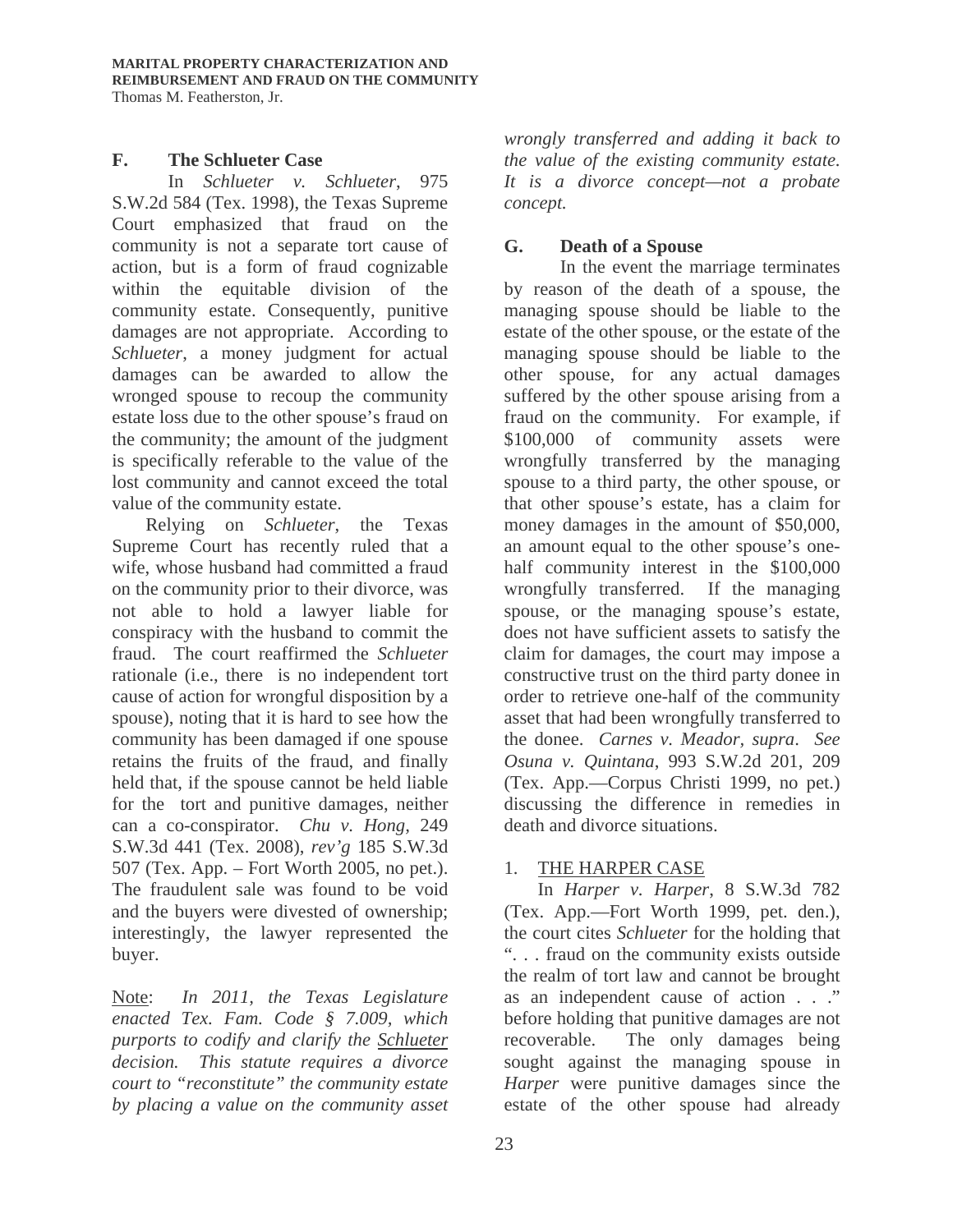received half of the sales proceeds (plus interest) in satisfaction of the other spouse's interest in the property at issue. *Harper* and *Schlueter* do not hold that the other spouse cannot seek actual damages where the managing spouse commits a fraud on the community.

Note: *Some have argued that Harper is authority for the proposition that "fraud on the community" does not survive the death of a spouse. That is clearly not the holding in Harper.* 

# 2. EXAMPLES

a. Assume that a husband gives his mother his special community car, or a husband designates his child by a previous marriage as beneficiary of an insurance policy that is the husband's special community property, or a husband deposits special community cash into a bank account payable at his death to his paramour. Upon the husband's death, the car is still owned by the husband's mother and the proceeds of the policy and the funds on deposit belong to the designated third party beneficiary, unless the transfer to the mother, child or paramour is set aside as to the wife's one-half interest because the transfer is found to have been in fraud of the surviving spouse's rights. The court should, however, first attempt to make the wife whole by an award of money damages out of the husband's estate, if fraud on the community is established.

b. If the wife dies first, any cause of action for fraud on the community belongs to her successor in interest, the personal representative of her estate, or her heirs or devisees. However, the life insurance policy and the bank account, being the husband's special community property, are simply partitioned by reason of the wife's death, as probate assets. The wife's successor may then elect to pursue the fraud claim against

the husband concerning the car. Of course, if the husband is the wife's sole heir or devisee, the claim is extinguished unless the wife's estate is insolvent since the claim is an asset subject to the wife's debts under Tex. Prob. Code § 37.

# **H. Street v. Skipper**

In *Street v. Skipper*, 887 S.W.2d 78 (Tex. App.—Fort Worth 1995, writ denied) a special community property life insurance policy was payable to the insured spouse's probate estate, and his wife correctly argued that the husband did not have the power to devise by will her one-half of the policy proceeds to his devisees. In effect, the wife was arguing that the proceeds payable to the estate were probate assets, and she was entitled to one-half of the proceeds without needing to prove fraud on the community. In other words, the husband did not have the authority to devise the wife's one-half interest in community property, which is a fundamental concept.

However, the court held that the controlling issue was whether or not the husband had committed fraud on the community. It then considered the fact that the value of the total community estate, including the life insurance policy, was approximately \$4,600,000 and that under the will the wife would retain and/or inherit more than half of that amount by reason of her husband's death. In addition, she received a portion of the husband's separate property, including her homestead rights in his separate property home. The court concluded that a fraud on the community had not occurred. The result may have been correct, but the reasoning was not. While the husband did not have the authority to devise his wife's one-half of the proceeds, perhaps it was her "election" to take under the will that estopped her from asserting her right to her one-half of the proceeds.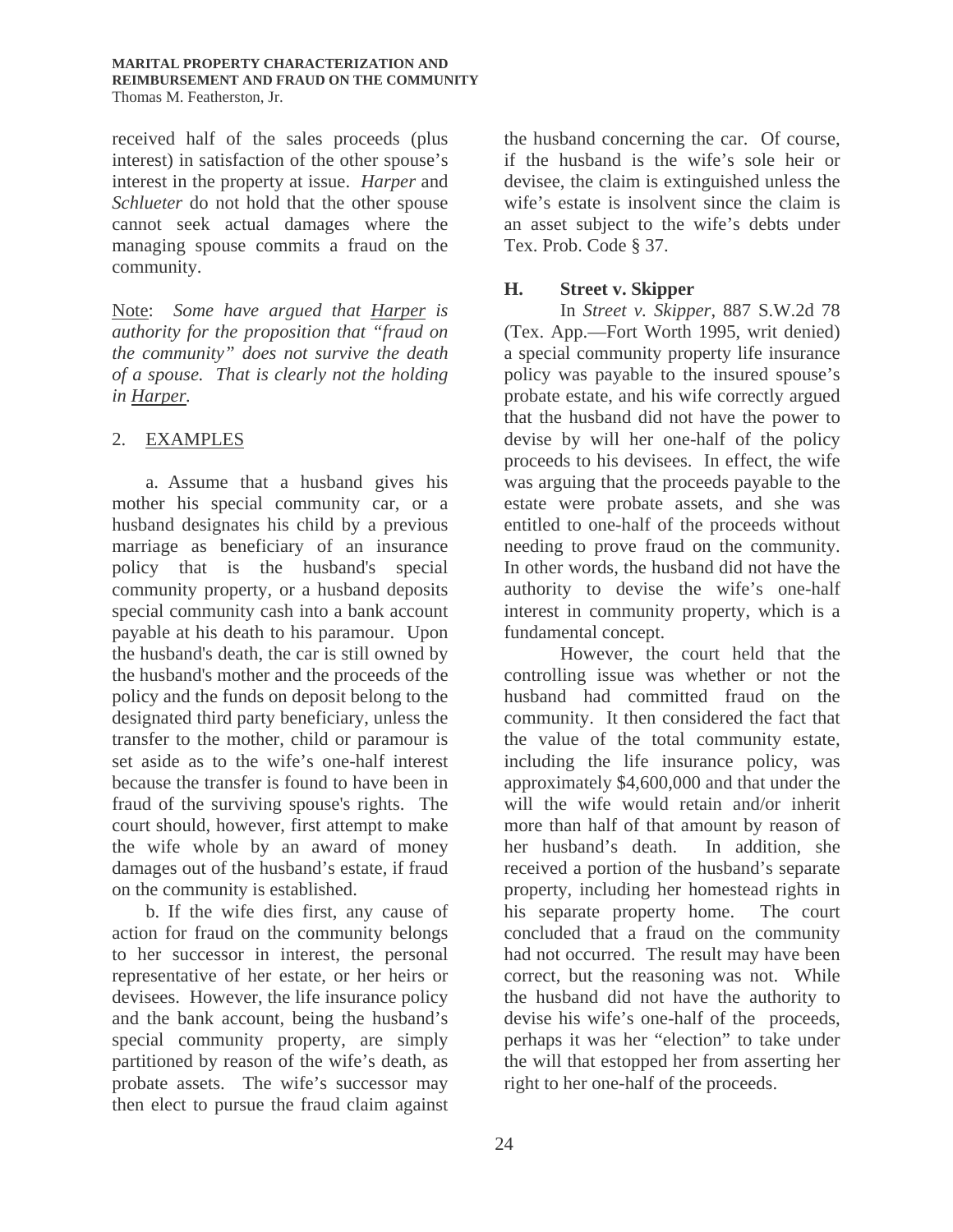#### 1. THIRD PARTY DESIGNATION?

Would the result in *Street* be different had the husband designated the third party as the direct beneficiary of the policy rather than designating his estate? Arguably not. Such a change in facts raises the issue of fraud on the community, and assuming the wife still retained or inherited in excess of one-half of the value of the community by reason of her husband's death, the result would depend on the overall "fairness" of the situation. *See Jackson v. Smith*, *supra* and *Redfern v. Ford*, 579 S.W.2d 295 (Tex. Civ. App.—Dallas 1979, writ ref'd n.r.e.). *See* II, F, 4, *infra*.

# 2. TWEAKING THE FACTS

Would the result in *Street* be different had the wife not received at least one half of the total community estate and a significant devise of the husband's separate property? For example, assume that the third party had been designated the beneficiary of the community-owned insurance and was also the sole devisee under the husband's will. In other words, the wife retained only her one-half of the community probate assets and her homestead right of occupancy in the husband's separate property home. Obviously, that situation is the classic example of the commission of a fraud on the community.

# 3. ELECTION?

However, how would the analysis differ had the husband devised to his wife a portion of his half of the community property or some of his separate property, but the value of what was devised to the wife was less than the value of her one half of the insurance proceeds payable to a third party? Absent actual fraud, the answer appears to depend in part on the fairness

factors to be considered in determining if the insurance designation amounted to a constructive fraud on the community.

The tougher theoretical question may be whether the wife can assert her claim of fraud on the community (or her right to onehalf of the proceeds under the partition approach) and still retain the property devised to her in the will. In other words, will she be required to, in effect, "elect against the will" in order to pursue her community interests devised to a third party?

# **I. Illusory Transfers**

In *Land v. Marshall*, 426 S.W.2d 841 (Tex. 1968), the Texas Supreme Court held that a husband's creation of a revocable trust with his special community property was illusory as to his wife's one-half community interest therein since the husband had, in effect, retained essential control over the trust assets. The key factor was the revocability of the trust. Accordingly, the wife was able to set aside the trust as to her one-half interest upon her husband's death.

Query: *To date, the illusory transfer argument has been applied only to revocable trusts. Would it also apply in theory to any revocable nonprobate disposition (e.g., a POD bank account)?* 

# **J. Fraud on Creditors**

Certain transfers between spouses and transfers to third parties may be set aside by creditors under both Texas and federal law. *See* the Uniform Fraudulent Transfer Act, Tex. Bus. & Comm. Code §§ 24.001-24.013 and the U.S. Bankruptcy Code, 11 U.S.C. § 544(b).

Note: *The definition of creditor includes a spouse who has a claim.*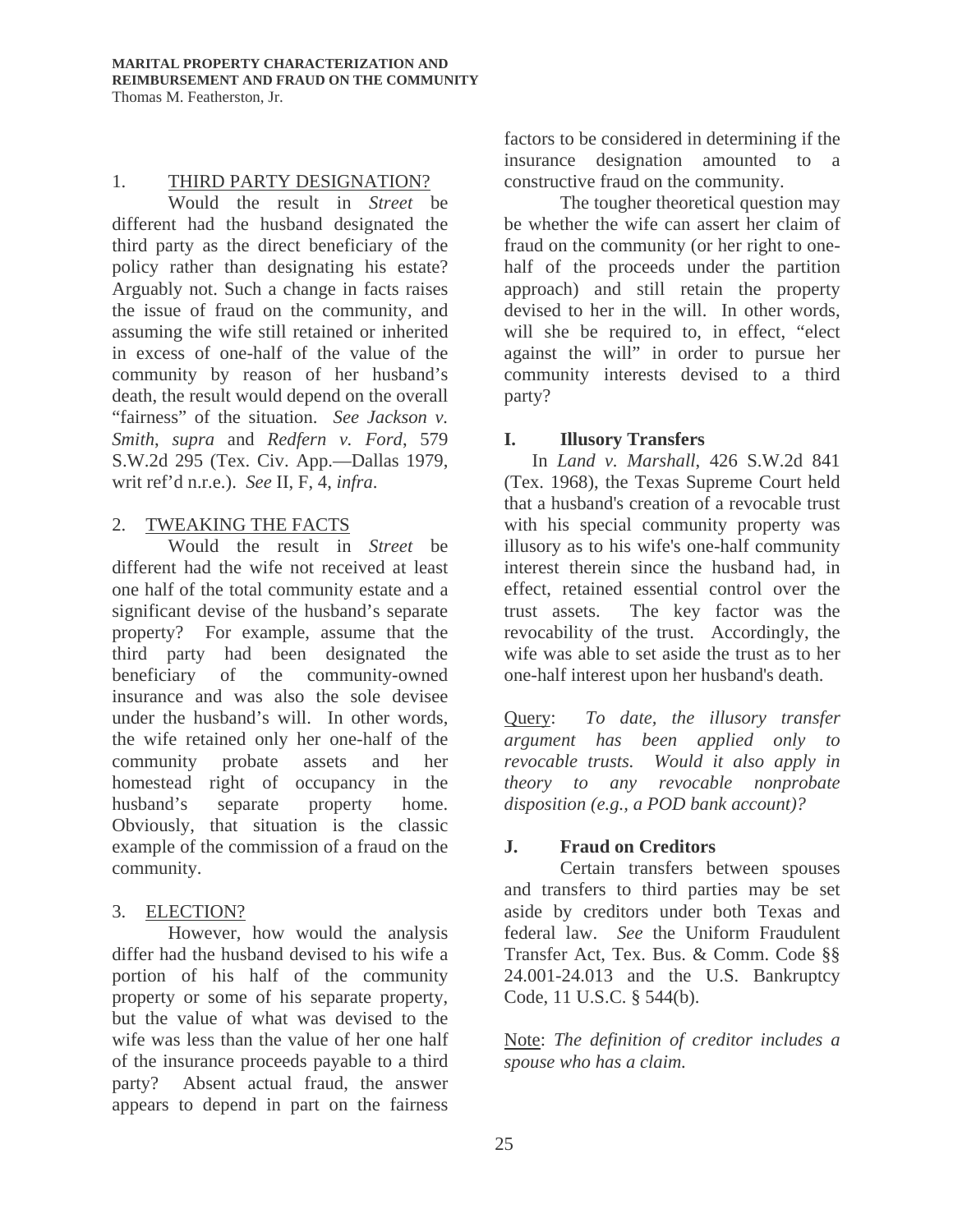# **K. Federal Preemption**

In *Barnett v. Barnett*, 67 S.W.3d 107 (Tex. 2001), the Texas Supreme Court held that a wife's claim for constructive fraud on the community and her corresponding claim for the imposition of a constructive trust following her husband's death were preempted by ERISA. In that case, a husband had designated a third party as the beneficiary of a life insurance policy that was part of an employee benefit plan covered by ERISA.

Although the policy was community property, the wife's claim in *Barnett* was based on Texas law (i.e., "fraud on the community") that had a connection with an ERISA plan and was, accordingly, preempted. The court explained that the application of Texas community property laws would interfere with the national uniformity of a matter central to ERISA plan administration. Thus, in the absence of actual common law fraud, the court found that Texas' concept of "fraud on the community" had no counterpart in federal common law.

# **IX. RETIREMENT PLANS**

 In *Allard v. Frech*, 754 S.W.2d 111 (Tex. 1988), the Texas Supreme Court confirmed that an employee's spouse has a community property interest in the employee spouse's employee benefit package. *See also Valdez v. Ramirez*, 574 S.W.2d 748 (Tex. 1978). The employee benefit package of a working spouse is a form of compensation and acquires a community character during marriage.

# **A. Application of the Apportionment Rule**

Texas cases have consistently held that the community or separate character of an employee's retirement plan depends on an "apportionment" approach rather than the

"inception of title rule". The "apportionment" approach gives the nonemployee spouse an increasing community property interest in the employee's plan during marriage. *Berry v. Berry*, 647 S.W.2d 945 (Tex. 1983) and *Dessommes v. Dessommes*, 543 S.W.2d 165 (Tex. Civ. App.—Texarkana 1976, writ ref'd n.r.e.). While the apportionment approach should preserve an employee's separate interest in a retirement plan owned prior to marriage, the application of the rule over the years has resulted in the loss by employees of significant portions of their defined contribution plans. For example, in *McClary v. Thompson*, 65 S.W.3d 829 (Tex. App.—Fort Worth 2002, pet. denied), the court of appeals stated that... "to determine the portion as well as the value of a defined contribution plan that is community property, courts subtract the amount contained in the plan at the time of the marriage from the total contained in the account at divorce." *See also* West Group, Texas Family Law Service, § 22:29 (2004). In other words, if this statement is accurate, any appreciation in value during the marriage of what was originally a separate 401K plan, a profit-sharing plan, or an ESOP becomes community property because the employee is not permitted to trace the assets in any such plan at the beginning of the marriage into what is still in the plan at the time of divorce.

# **B. Tracing the Separate Interest**

 An employee should be permitted to trace the assets in the plan on the date of the marriage into their "traceable mutations" in existence at the time of divorce. Definitive case authority for this position is lacking since most authority is found in court decisions involving defined benefit plans and not defined contribution plans. *See Berry v. Berry*, 647 S.W.2d 945 (Tex. 1983); *Taggart v. Taggart*, 552 S.W.2d 422 (Tex.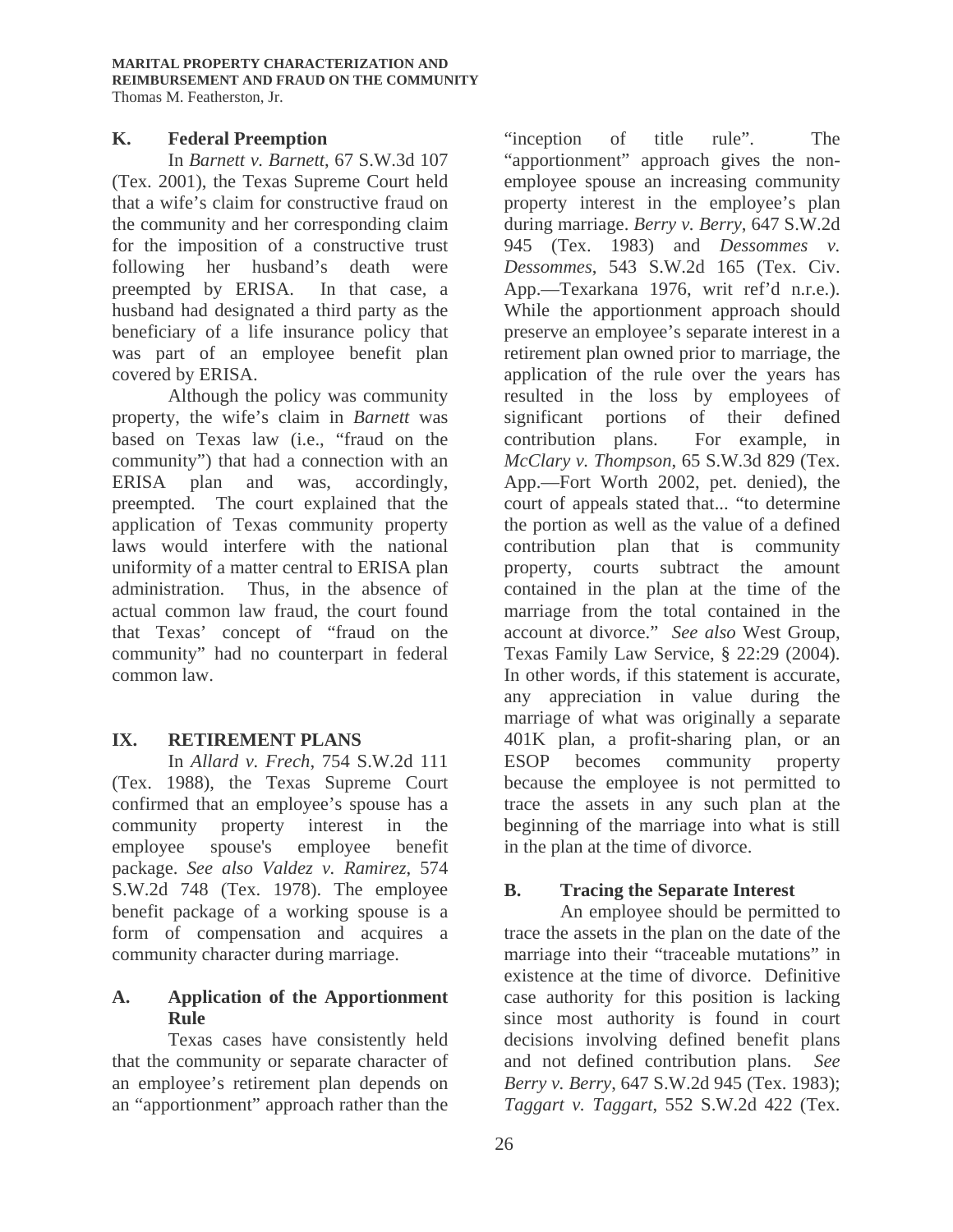1977); and *Cearley v. Cearley*, 544 S.W.2d 661 (Tex. 1976) (defined benefit plans are to be apportioned based on the relative time periods). Subsequent courts of appeals have failed to consistently distinguish defined contribution and defined benefit plans. *Iglinsky v. Iglinsky,* 735 S.W.2d 536 (Tex. App.—Tyler 1987, no writ) and *Hatteberg v. Hatteberg*, 933 S.W.2d 522 (Tex. App.— Houston [1st Dist.] 1994, no writ), recognized the differences.

However, *Pelzig v. Berkebile*, 931 S.W.2d 398 (Tex. App.—Corpus Christi, 1996, no writ), *Baw v. Baw*, 949 S.W.2d 764 (Tex. App—Dallas 1997, no pet.), and *Smith v. Smith*, 22 S.W.3d 140 (Tex. App.— Houston [14th Dist] 2000, no pet.), have all taken the position that the community interest in a defined contribution plan is calculated by subtracting the value of the plan as of the date of the marriage from the value of the plan as of the date of the divorce. It is important to note that the tracing rules do apply to mutual funds in general. *See Bakken v. Bakken*, 503 S.W.2d 315 (Tex. App.—Dallas 1973, no writ), which recognized that increases in mutual fund shares as either separate or community property depend on whether the increases were due to dividends or capital gain distributions.

# **C. Section 3.007**

 A 2005 addition to the Texas Family Code was intended to resolve many of the tracing issues described above by recognizing the different types of plans.

# 1. DEFINED BENEFIT PLANS

 A spouse, who was a participant in a defined benefit retirement plan, was deemed to have a separate property interest in the monthly accrued benefit the spouse had a right to receive on normal retirement age, as defined by the plan, as of the date of marriage, regardless of whether the benefit had vested. The community property interest in that same plan was to be determined as if the spouse began to participate in the plan on the date of marriage and ended that participation on the date of dissolution or termination of the marriage, regardless of whether the benefit had vested. Tex. Fam. Code  $\S$  3.007(a), (b). However, in 2009, HB 866 repealed subsections (a) and (b) of Section 3.007, effective September 1, 2009, and apparently returns the application of the apportionment approach to defined benefit plans back to case law.

# 2. DEFINED CONTRIBUTION PLANS

A defined contribution plan is presumed to be entirely community property. However, the separate property interest of a spouse in a defined contribution retirement plan may be traced using the tracing and characterization principles that apply to nonretirement assets. Tex. Fam. Code § 3.007(c). Subsection (c) was left unchanged by HB 866 (2009).

# 3. OTHER PLANS

Even more details are involved if the plan is an employer provided stock option plan or an employer provided restricted stock plan. *See* Tex. Fam. Code *§* 3.007(d), (e). Subsection (d) was amended by HB 866 (2009), which also repealed subsection (f).

# **X. EFFECT OF DEATH ON RETIREMENT PLANS**

As explained in IX, *supra*, unlike most marital assets, the separate or community character of an interest in a retirement plan is determined using "apportionment" instead of the traditional "inception of title rule." Under Texas law, the community property interest of a participant is defined as the participant's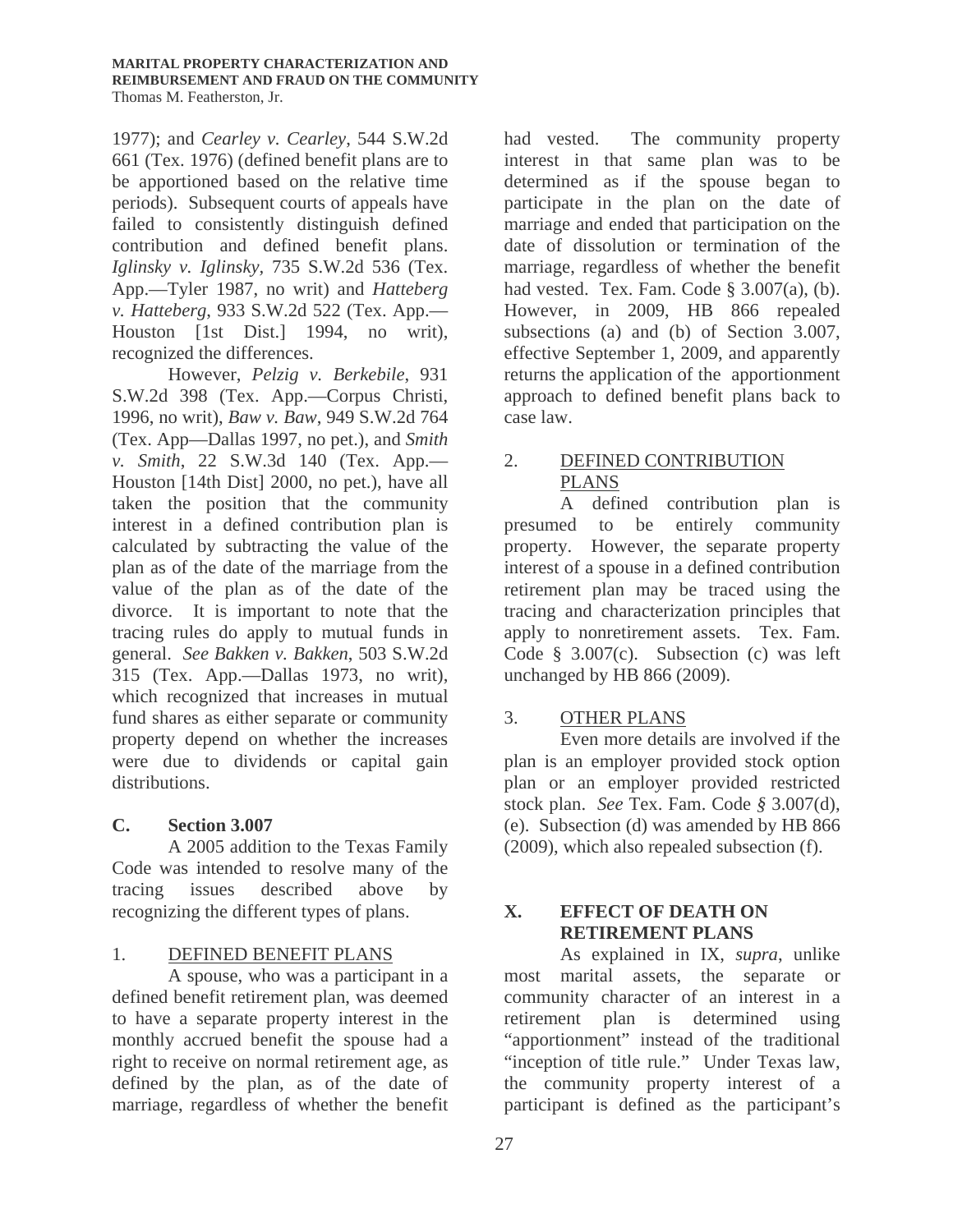community property subject to the participant's "sole management and control."

# **A. Federal v. Texas Law**

Upon the death of the employee spouse, Texas case law has held that the other spouse retains an interest in the community portion of the employee spouse's retirement plan. In addition, federal law mandates that the other spouse be the beneficiary of a "qualified preretirement survivor's annuity" for many ERISA plans.

Upon the death of the employee's spouse prior to the employee's retirement, the Texas Supreme Court has held that the deceased spouse's heirs and devisees succeed to that spouse's one-half of the community portion of the employee spouse's interest in the plan, if there has not been a valid nonprobate disposition of the same. *See Valdez* and *Allard, supra*.

However, while ERISA does not expressly address what happens when the spouse dies before the employee retires, the Retirement Equity Act of 1984 ("REA") amended ERISA in order to introduce mandatory spousal rights in many retirement plans;, as a result, the choice of the form of benefit received from such a plan is no longer solely the employee's choice under federal law.

The *Valdez* and *Allard* cases involved federal civil service retirement benefits and a private company's retirement plan. Accordingly, a little known section of the Texas Government Code was not applicable. That section states that the death of a spouse of a member or retiree of the Texas public retirement system terminates the spouse's interest in that retirement system. Tex. Gov't Code § 804.101. A federal court has interpreted the statute to define the spouse's statutory property interest as one that terminates upon the death of the spouse and for that reason held that the statute does not violate Article 66, Section 15 of the Texas Constitution. *Kunin v. Feofanov*, 69 F.3d 59 (5th Cir. 1995).

# **B. Retirement Equity Act of 1984**

 Prior to REA, federal law granted the participant's spouse very few rights to share in the participant's retirement benefits. REA's legislative history reflects Congress' "community property type" view that marriage is a partnership and that retirement benefits are derived from the contributions of both spouses. For example, REA requires that the participant's retirement benefits in a pension plan be paid in the form of a "qualified joint and survivor annuity" ("QJSA"), if the participant survives until retirement age. If a vested participant in such a plan dies before retirement, REA makes the surviving spouse a plan beneficiary with an interest called a "qualified preretirement survivor annuity" ("QPSA"). The mandatory spousal rights mandated by REA can be waived by the participant's spouse. Internal Revenue Code, 26 U.S.C.A. § 401(a), 417.

# **C. Covered Plans**

 The QJSA and QPSA requirements apply to all defined benefit plans, money purchase plans, any defined contribution plan to which IRC Section 412 applies (excluding profit sharing plans), some 403(b) annuity arrangements (excluding IRAs and SEPs), and certain other defined contribution plans (profit sharing and stock bonus plans) that either do not satisfy the conditions delineated in IRC Section  $401(a)(11)(B)(iii)$  or are considered to be a "transfer plan" under 26 C.F.R. § 1.401(a)- 20, Treas. Reg. § 4016)-20.

Caveat*: The "ERISA rights" of the participant's spouse are governed by not only ERISA (U.S.C.A. Title 29) but also the Internal Revenue Code (U.S.C.A. Title 26),*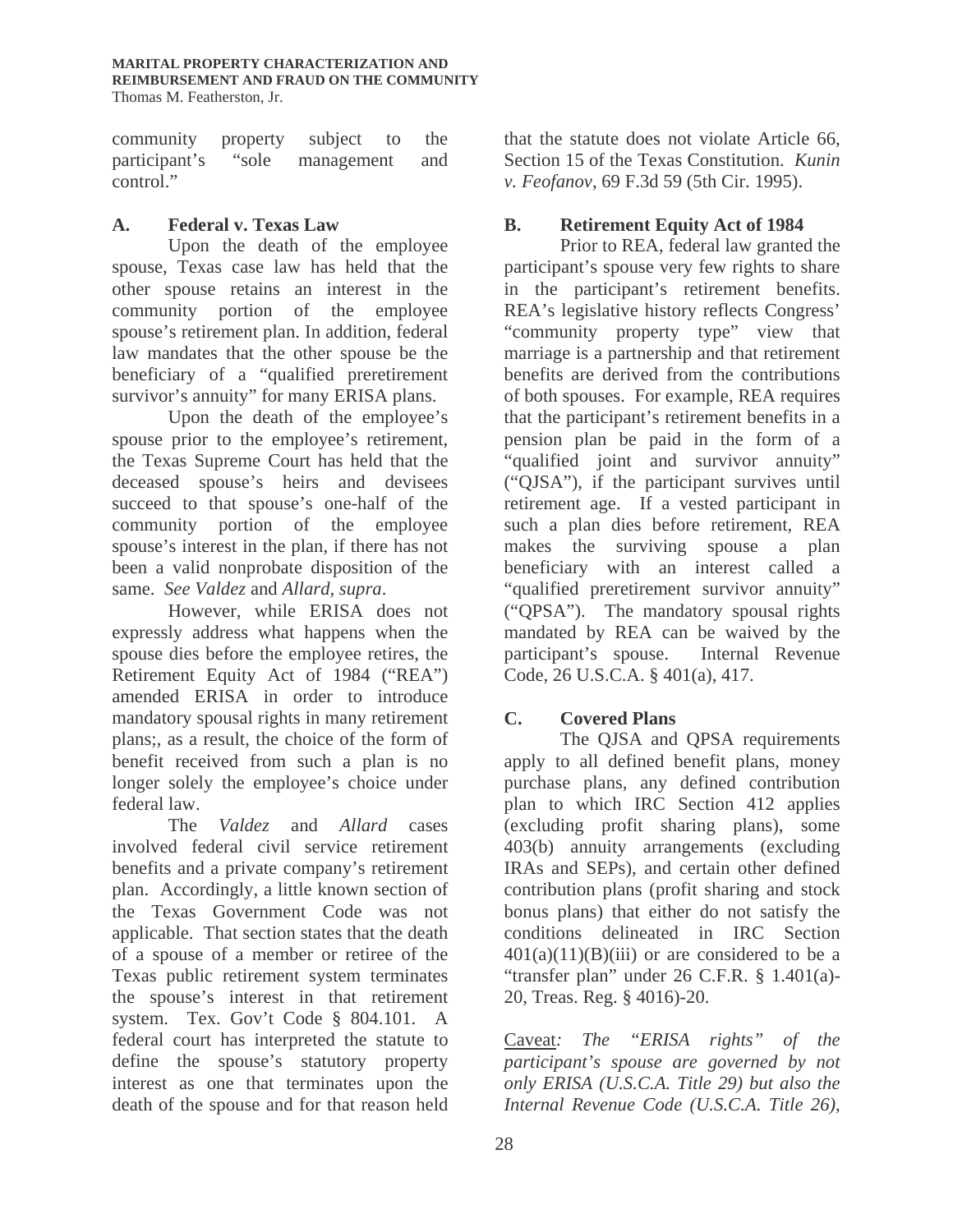*as well as the I.R.S., Departments of Labor and Treasury interpretations of the two. The result is an incredibly complicated set of rules that do not lend themselves to easy explanation. Accordingly, a participant should inquire as to what are the spouse's rights in the participant's particular plan. The plan itself may even mandate a result different from the one prescribed by federal law.* 

# **D. Defined Contribution Plans**

 As explained above, some defined contribution plans, like 401K plans, are not subject to the QJSA and QPSA requirements. Accordingly, most do not offer a survivor's annuity, but if the participant dies before retirement, the participant's spouse is the presumed beneficiary of the entire death benefit, unless the spouse has waived this right. However, if the participant retires prior to death or termination, the participant can elect any option that is available under the plan without spousal consent. If the defined contribution plan is subject to the QJSA and QPSA requirements, spousal consent is necessary in order to retire and elect an option other than a QJSA. If the participant dies prior to retirement, the spouse, absent a waiver, is entitled to an annuity for life, the actuarial equivalent of which is not less than 50% of the portion of the account balance of the participant to which the participant had a non-forfeitable right. *See* 29 U.S.C.S. §  $1055(e)(2)$ .

# **E. Defined Benefit and Money Purchase Plans**

 Since defined benefit and money purchase plans are subject to the QJSA and QPSA rules, a spousal waiver is required in order for the participant to elect out of either requirement. If not waived, the spouse is, generally, entitled to an annuity for life. If it is a QPSA, the payments cannot be less than

the amounts which would be payable as a survivor's annuity under the QJSA rules under the plan. If the participant dies after retirement, the spouse's annuity cannot be less than 50% (or greater than 100%) of the annuity that would be payable during the joint lives of the participant and spouse and that is the actuarial equivalent of a single annuity for the life of the participant. *See* 29 U.S.C.S. § 1055(d), (e).

# **F. IRAs and SEPs**

 Individual retirement accounts ("IRAs") and simplified employee pensions ("SEPs") are not subject to the QJSA and QPSA requirements because they are not governed under ERISA. [Reg. 1.401(a) - 20, Q & A 3(d). However, the participant's agreement with the financial institution serving as custodian may require spousal consent to the beneficiary designation in the event of the participant's death.

# **G. Spouse's Death**

As explained above, an employee spouse is, in effect, required to select a "qualified joint and survivor annuity" for all pension plans and some other types of plans, unless the employee and the employee's spouse agree to another beneficiary designation. The employee's spouse is also the presumed beneficiary for other plans. ERISA also provides that retirement benefits may not be assigned or alienated. 29 U.S.C. § 1056(d). § 401(a)(2) of the Internal Revenue Code also provides that the benefits must be for the exclusive benefit of the employee.

While Texas courts have not yet definitely resolved the question of whether federal law preempts Texas law upon the death of the non-employee spouse, it can be assumed that *Allard* and *Valdez* have been preempted by federal law. *See Ablamis v. Roper*, 937 F.2d 1450 (9th Cir. 1991); *Meek v. Tullis*, 791 F.Supp 154 (W.D. L.A. 1992),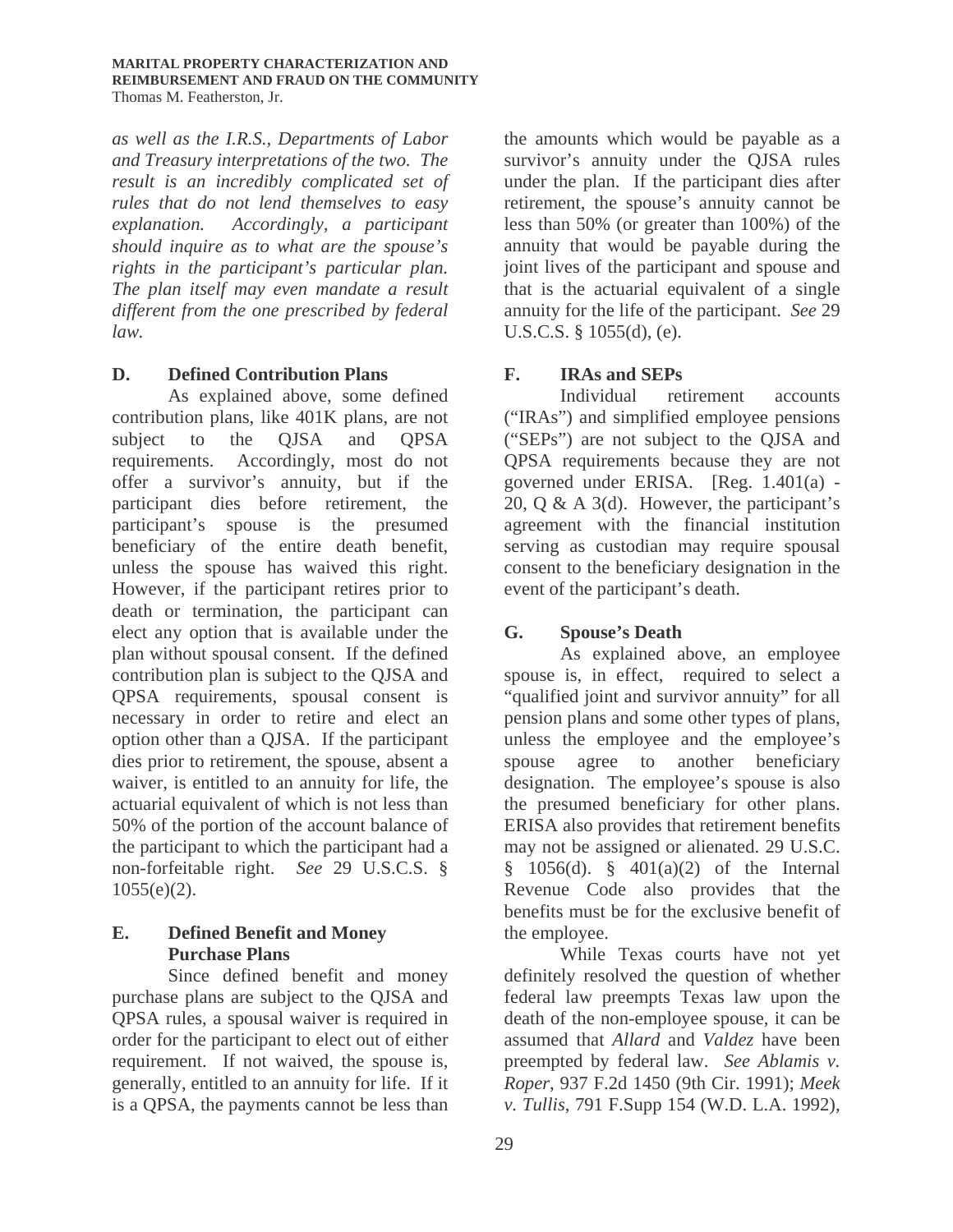finding preemption. On the other hand, in *Boggs v. Boggs*, 82 F. 3d 90 (5th Cir. 1996), the Fifth Circuit agreed with the lower court and found that Louisiana community property law was not preempted. However, the United States Supreme Court ruled on June 2, 1997 that Louisiana law was preempted by federal law. *Boggs v. Boggs*, 520 U.S. 833, 117 S.Ct. 1754, 79 AFTR 2d 97-960 (1997).

# **H.** *Boggs v. Boggs*

 In *Boggs*, the participant, Boggs, a resident of Louisiana, was married to Dorothy until her death in 1979. At her death, two-thirds of her estate passed to their sons. Boggs married his second wife, Sandra, in 1980 and retired in 1985. At retirement, Boggs received: (i) a lump sum distribution that was "rolled over" into an IRA; (ii) shares of stock from an employee stock option plan ("ESOP"); and (iii) a monthly lifetime annuity. After Boggs died in 1989, his sons filed an action under Louisiana's community property laws to obtain their share of Dorothy's interest in Bogg's retirement benefits. The U.S. Supreme Court ruled that, notwithstanding state law that allowed Dorothy to devise to her sons her community interest in Bogg's retirement benefits prior to his retirement, Dorothy's testamentary transfer was a prohibited assignment or alienation under 29 U.S.C.S. Section1056(d)(1).

Had Boggs and Dorothy's marriage ended in divorce, the Court acknowledged that a state divorce court's division of the participant's ERISA benefits would have been effective since ERISA's QDRO provisions allow such a division. The dissent even noted that, after divorce and the entry of the QDRO, the employee's spouse can devise that spouse's interest. The Court did not hold that ERISA preempts a state's community property laws in general. The Court's holding is that the heirs and devisees

of a non-participant spouse cannot succeed to that spouse's community interest in the participant's ERISA benefits when the spouse dies before the participant retires.

The purpose of the anti-alienation provisions of ERISA are to ensure the economic security of the surviving spouse. Therefore, if the participant's spouse dies under these circumstances, the spouse's interest in the participant's ERISA plan is effectively terminated.

# **I. Post-Retirement Benefits**

 Assume a Texas participant retired prior to the non-participant's death and received (i) a lump sum distribution which was "rolled over" into an IRA, (ii) shares of stock from an ESOP, and (iii) a monthly annuity; further, assume the participant and the participant's spouse had been married during the entire period of the participant's employment. It is this author's belief that all of the post-retirement benefits are community property subject to the participant's sole management and control under Texas law. If the couple then divorces, all of the post-retirement benefits would be subject to just and right division by the Texas divorce court. *Boggs* does not mandate a different result. In fact, the *Boggs'* holding supports this conclusion since, after retirement, the benefits are not subject to ERISA's anti-alienation provisions. The justification for federal preemption in *Boggs* is not applicable following the employee's retirement and the distribution of the retirement benefits.

# 1. NON-PARTICIPANT'S DEATH

If the marriage terminates not in divorce, but because of the non-participant's death, her interest in the annuity, if any, terminates by the very nature of the annuity. *See* VI, B-E, supra. However, the nonparticipant's one-half interest in the ESOP stock should pass to her heirs or devisees,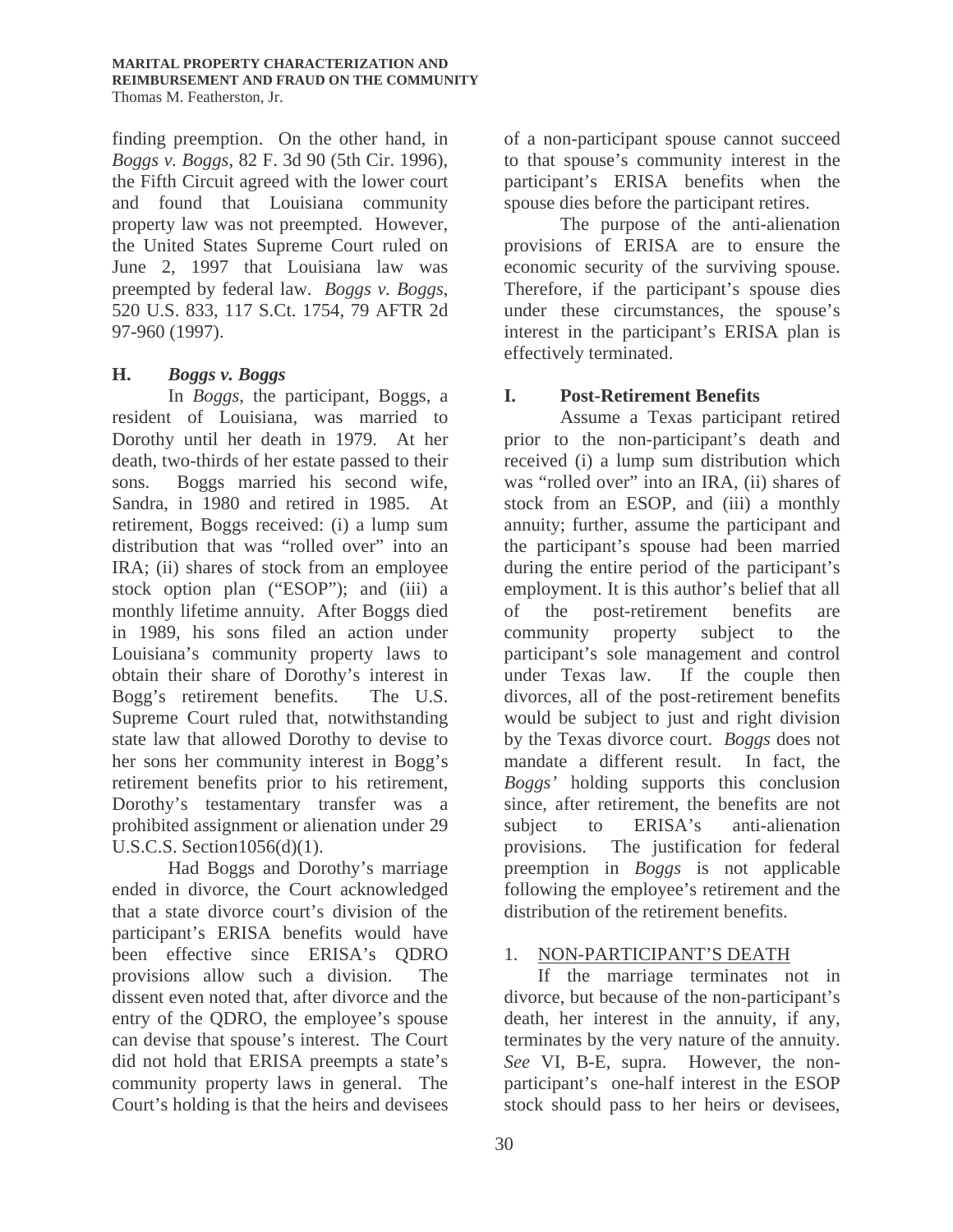#### **MARITAL PROPERTY CHARACTERIZATION AND REIMBURSEMENT AND FRAUD ON THE COMMUNITY** Thomas M. Featherston, Jr.

absent some nonprobate contractual arrangement. Likewise, her one-half of the IRA should pass to her heirs or devisees, absent some nonprobate contractual arrangement. The anti-alienation rules of ERISA do not apply to IRAs. Some argue that *Boggs* extends ERISA's anti-alienation rules to IRAs, but it does not. The IRA in *Boggs* was funded after the death of the nonparticipant spouse when the participant later retired. At the time of Dorothy Bogg's death, the ERISA benefits were still undistributed and in the possession of the plan administrator. The Supreme Court even noted that, had they divorced, Dorothy could have devised to her sons any interests she may have acquired in the benefits through a QDRO.

#### 2. PARTICIPANT'S DEATH

If the marriage terminates because of the participant's death after retirement, the participant's interest in the annuity terminates, but the annuity may continue for the spouse's benefit. *See* XX, B-E, *supra*. The participant's community one-half interest in the ESOP stock passes to his heirs or devisees, and the non-participant spouse retains her half, absent some contractual nonprobate disposition. His interest in the rollover IRA likely passes to the designated beneficiary of the IRA, if any; otherwise, she retains her one-half interest, and the participant's one-half passes to his heirs or devisees. Any attempt by the participant to assign more than his half of the stock or the IRA to someone else would be subject to the "fraud on the community" rule.

# **J. Non-Rollover IRAs**

Such IRAs are not subject to ERISA's anti-alienation rules and are not subject to the *Boggs* ruling. At the participant's death, her interest in the non-rollover IRA likely passes to the designated beneficiary of the

IRA, subject to the "fraud on the community rule"; otherwise, the non-participant spouse retains his one-half interest, and the participant's one-half passes to her heirs or devisees.

#### **K. Conclusions**

 Although an IRA or other assets may be traceable to an ERISA plan distribution, the participant's retirement and subsequent distribution by the plan administrator to the participant or the participant's custodian terminates ERISA's control and *Boggs*  application. *See* Patricia Brown, *The Mind Boggling Bog Broadened by Boggs – A Practitioner's Approach*, ALI-ABA*,* Feb. 25, 1999; S. Andrew Pharies, *Community Property Aspects of IRAs and Qualified Plans, Probate & Property* (Sept/Oct 1999); Steven E. Tritten, *The Better Half of Your Retirement Plan Distributions*, ALI-ABA, May 20, 1995. All three agree with this author's conclusions. Thus, free of federal preemption, the marital property rights of the participant and the participant's spouse in the distributions after retirement are governed solely by Texas law.

# **XI. FAMILY BUSINESS OWNERSHIP**

The use of modern business entities, such as corporations, partnerships and limited liability companies, has become an integral part of family estate planning. One popular technique is for family members to contribute assets to a family limited partnership in exchange for interests in the partnership. A partnership interest acquired prior to marriage should remain the client's separate property during the marriage. In other words, the assets contributed to the partnership, as well as assets acquired by the partnership, should remain partnership assets and not become marital assets of the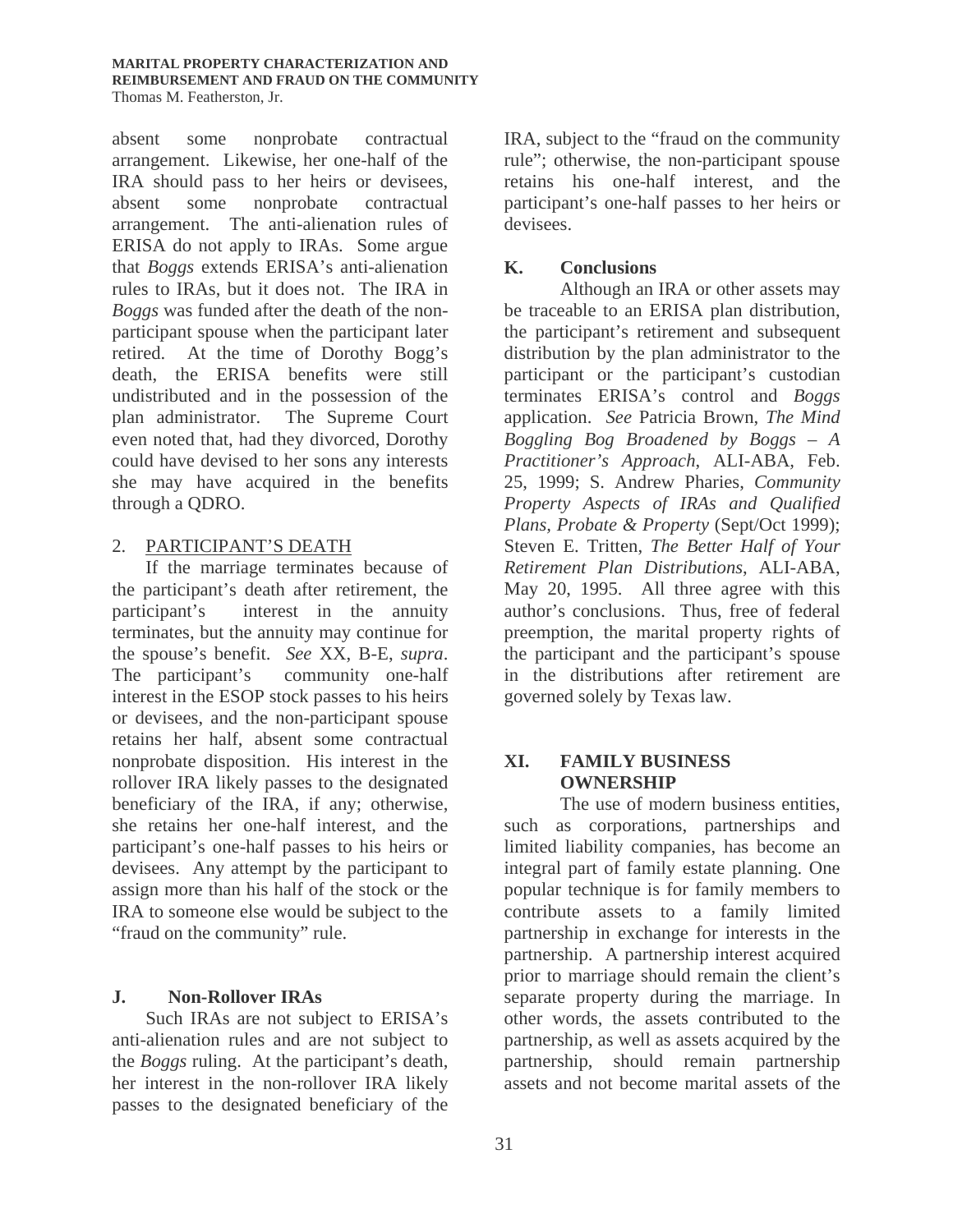owner and the owner's spouse during the subsequent marriage.

Note: *In any separately-owned, closely-held business enterprise where a spouse is involved in the management, if the spouse is not paid reasonable compensation for services rendered during marriage, the other spouse may have a Jensen claim for reimbursement.* 

# **A. Entity Theory**

The assets contributed to the partnership become the assets of the partnership, and the partners receive partnership interests. The marital character of a spouse's interest in a partnership created during marriage should depend on the separate or community nature of the assets contributed in exchange for the interest itself. If an interest in the partnership was acquired as a gift, the interest itself is, of course, the separate property of the donee spouse. The assets of the partnership, including undistributed income and profits, belong to the entity, and do not take on a separate or community character under normal circumstances. See Tex. Bus. Org. Code § 152.056; (*see also) Harris v. Harris*, 765 S.W.2d 798 (Tex. App.–Houston [14th Dist.] 1989, writ denied). Caution should be taken in the day-to-day management of the partnership to avoid claims for reimbursement because of the expenditures of uncompensated time, talent or labor or contributions of community property to the separate property business.

# **B. Distributed Profits**

When the partnership distributes profits to its partners, the profits distributed to a married partner are community property, whether the partner's partnership interest is separate or community property. This result can work a conversion of what would ordinarily be the separate property

into community property. For example, if a spouse contributes separately owned oil and gas royalty interests into a partnership, the royalties collected by the partnership and then distributed to the partners as partnership profits are community property. Had the spouse not contributed the royalty interest to the partnership, the royalties received would have been the owner's separate property. See *Marshall v. Marshall*, 735 S.W.2d 587 (Tex. App.—Dallas 1987, writ ref'd n.r.e.). The *Marshall* case has been cited for the proposition that all partnership distributions during marriage are community property. However, some commentators argue that a distribution in excess of current or retained earnings or other distributions of capital should be separate property. See Jack Marr, *Business and Divorce*, 34th Annual Marriage Dissolution Institute (2011).

# **C. Comparison to Corporations**

Partnerships, limited partnerships and limited liability companies are treated as entities under Texas law. The owners do not own the entity's assets; they own interests in the entity similar to shares of stock in a corporation. A divorce court cannot award specific partnership assets to the other spouse. *Gibson v. Gibson,* 190 S.W.3d 821 (Tex. App.—Fort Worth 2006, no pet.). Non-liquidating distributions by the entity to the owners generally take on a community character like ordinary cash dividends distributed by a corporation to its shareholders. But, do established corporate law concepts, like the alter ego/reverse veil piercing, *Dillingham v. Dillingham*, 434 S.W.2d 459 (Tex. Civ. App.—Fort Worth 1968, writ dism'd w.o.j.), and reimbursement for the expenditure of community time, talent and labor like in *Jensen* apply to these new entities as well?

Reverse veil piercing has been held to be inapplicable to partnerships. *See*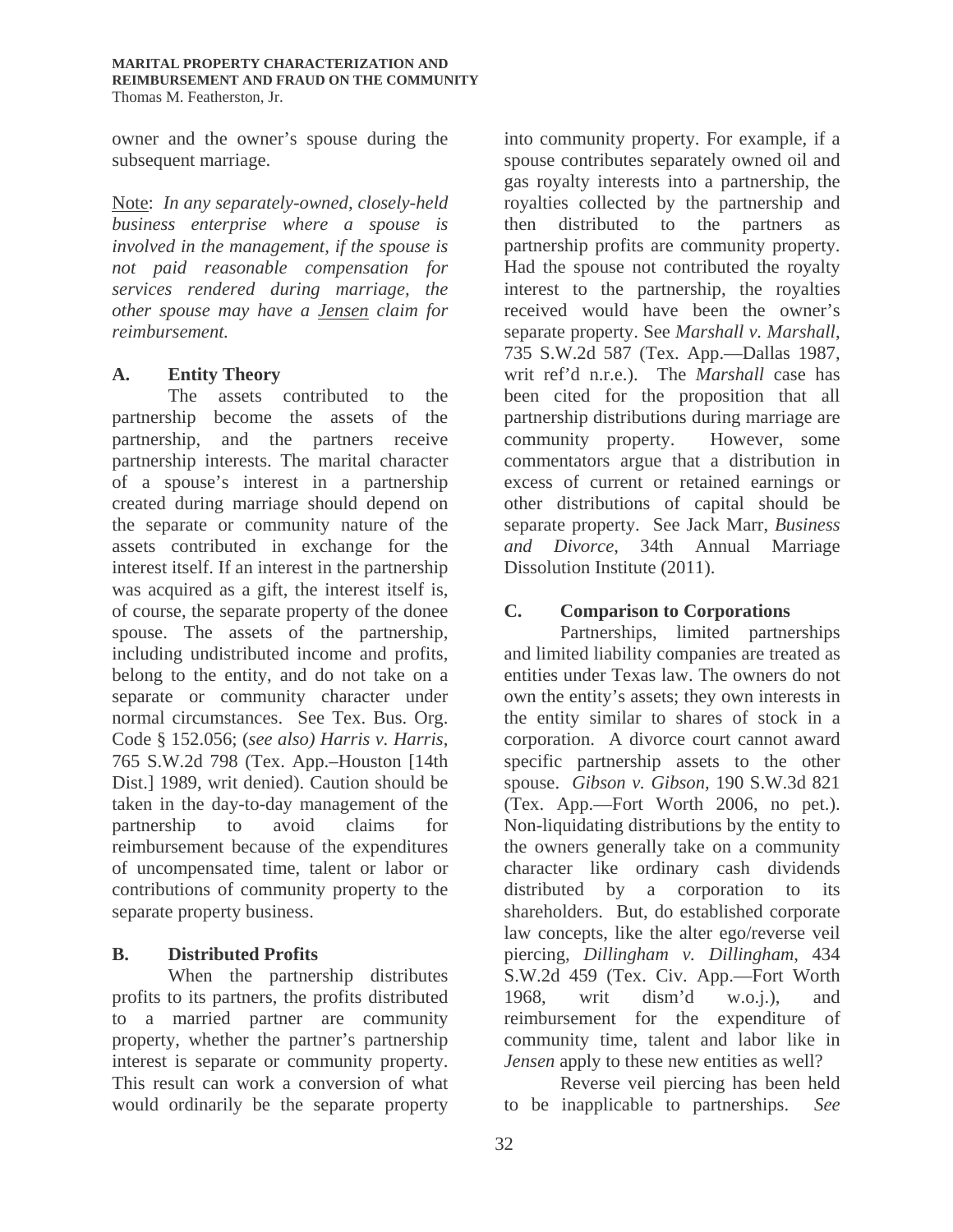*Lifshutz v. Lifshutz,* 61 S.W.3d 511 (Tex. App.—San Antonio 2001, pet. denied). Marr notes that the same rule may apply to limited partnerships and limited liability partnerships. *See Marr*, *supra*.

However, Marr observes that the concept has been applied to limited liability companies. (*See McCarthy v. Wani Venture, A.S.,* 251 S.W.3d 573 (Tex. App.— Houston [1st Dist.] 2007, pet. denied).

Note: *2011 legislation confirms that LLC interests may be community property. See Tex Bus. Org. Code § 101.1115. New legislation also incorporates corporate veil piercing standards in certain LLC situations. Tex. Bus. Org. Code § 101.002.* 

# **D. Reverse Veil Piercing**

Notwithstanding the "entity" rule, the assets of a separately owned corporation have been held by Texas courts to be part of the community estate and subject to a just and right division by the divorce court in some situations. (*See Zisblatt v. Zisblatt*, 693 S.W.2d 944 (Tex. App.—Fort Worth 1985, writ dism'd w.o.j.); *Spruill v. Spruill*, 624 S.W.2d 694 (Tex. App.—El Paso 1981, writ dism'd w.o.j.); *Dillingham v. Dillingham*, 434 S.W.2d 459 (Tex. Civ. App.—Fort Worth 1968, writ dism'd w.o.j.).

While the cases are not numerous and the theories used to justify the result are not always consistent, reverse veil piercing is a reality. In its landmark case, *Castleberry v. Branscum*, 721 S.W.2d 270 (Tex. 1986), the Texas Supreme Court explained the basic theories that can be used to disregard a corporate entity: alter ego, sham to perpetrate a fraud, or actual fraud. The court further explained that reverse veil piercing is an equitable doctrine that can be used to prevent an unfair and unjust result.

In *Lifshutz v. Lifshutz*, 61 S.W.3d 511 (Tex. App.—San Antonio 2001, pet. denied), the court purported to explain the

elements necessary to disregard the corporate entity. First, there must be a finding that the corporation is the alter ego of the shareholder (i.e., there is a unity between the corporation and the shareholder). Second, the shareholder's use of the corporation must damage the community estate beyond that which could be remedied by a claim of reimbursement. While some courts have required that the shareholder must be the sole shareholder, other courts have not. See *Zisblatt*, *supra*.

The *Lifshutz* court also suggested that the use of the corporation must also have had a negative impact on the community estate. In other words, even if the corporation is the shareholder's alter ego, the corporation may not be disregarded unless community property was transferred to the corporation.

# **E. Sole Proprietorships**

Continuing to operate the "business" as a sole proprietorship during the marriage is likely to result in a commingling of separate and community assets, so that over time the "business" becomes community property because of the client's inability to trace which of the business assets were owned prior to marriage or traceable to assets owned prior to marriage. However, if the sole proprietorship is converted into an entity, like a corporation, prior to the marriage, proper management and record keeping can maintain the client's stock in the corporation as separate property and the assets of the corporation as corporate assets, not marital assets. Caution should be taken in the day-to-day management of the corporation to avoid claims for reimbursement.

# **F. Partnership Formation**

Some divorce lawyers take the position that a general partnership interest acquired during marriage is always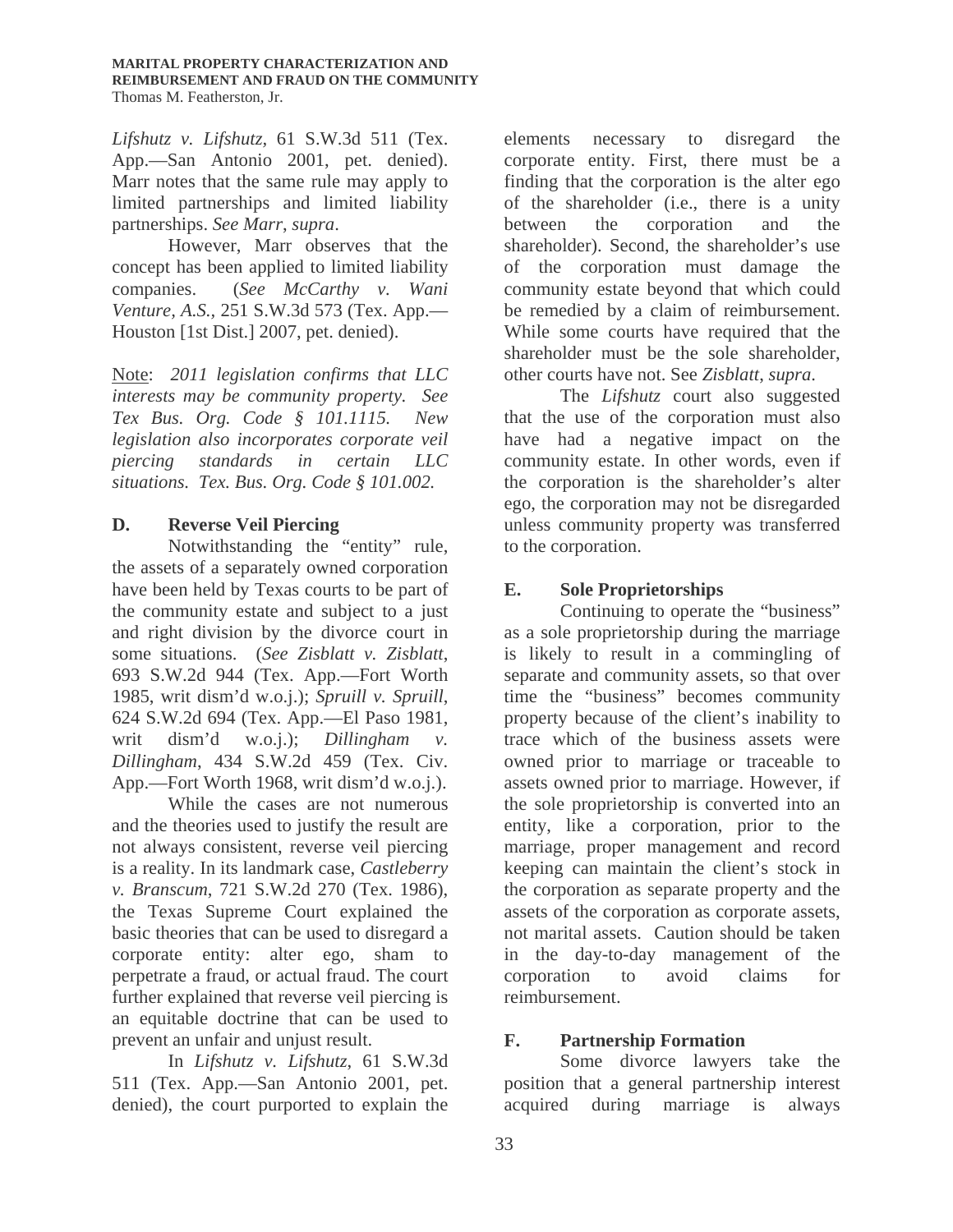#### **MARITAL PROPERTY CHARACTERIZATION AND REIMBURSEMENT AND FRAUD ON THE COMMUNITY** Thomas M. Featherston, Jr.

community property. See Marr*, supra,* citing one case decided over twenty-five years ago, *York v. York*, 678 S.W.2d 110 (Tex. App.—El Paso 1984, writ ref'd n.r.e.). Marr's article does state that the regular rules of characterization do apply to shares of corporate stock, limited partnership interest, interests in limited liability partnerships and interest in limited liability companies. The better view is that the separate or community character of the partner's interest (like shares of stock) should depend on the character of the consideration used to acquire the interest (i.e., capitalize the entity), if any. If separate consideration, the investment should be separate.

For example, if a general partnership is created at the time of the partners' "handshake" rather than at the time the partnership agreement is signed, the individual partner's interest in the partnership becomes property at that time and is likely to be community property under the inception of title rule. It was not acquired by gift, devise or descent; and if the "idea" or "concept" was an intangible that did not have a separate or community charter, the partnership interest would appear not to be traceable back to any separate property of the partner.

On the other hand, if the general partnership is not created until the partnership agreement is signed, the partner's interest is more like a shareholder's stock in a corporation, and it should be the partner's separate property, if separate property was contributed by the partner to the partnership in exchange for the partner's interest.

# **XII. MARITAL PROPERTY RIGHTS IN IRREVOCABLE TRUSTS**

The private express trust is a unique concept and one that is frequently misunderstood by members of the public and practitioners alike. The common law established that the trust is not an entity; it cannot own property; it cannot incur debt. Although it may be treated as if it were an entity for some purposes, it remains today a form of property ownership. *See* Tex. Trust Code § 111.004(4). Certain other common law principles remain relevant today. For example, a person serving as trustee is not a legal personality separate from such person in his or her individual capacity. A person serving as trustee is not the agent of either the trust, the trust estate or the beneficiaries of the trust. Finally, the trust assets are not considered to be the property of the person serving as trustee; such assets belong in equity to the beneficiary. These principles can affect the marital property rights of the parties.

# **A. The Private Express Trust**

One noted authority describes the private express trust as ". . . a device for making dispositions of property. And no other system of law has for this purpose so flexible a tool. It is this that makes the trust unique. . . . The purposes for which trusts can be created are as unlimited as the imagination of lawyers." III, IV, *Scott on Trusts* (3d. ed. 1967).

# 1. DEFINITION

A trust, when not qualified by the word "charitable," "resulting" or "constructive," is a fiduciary relationship with respect to property, subjecting the person by whom the title to the property is held to equitable duties to deal with the property for the benefit of another person, which arises as a result of a manifestation of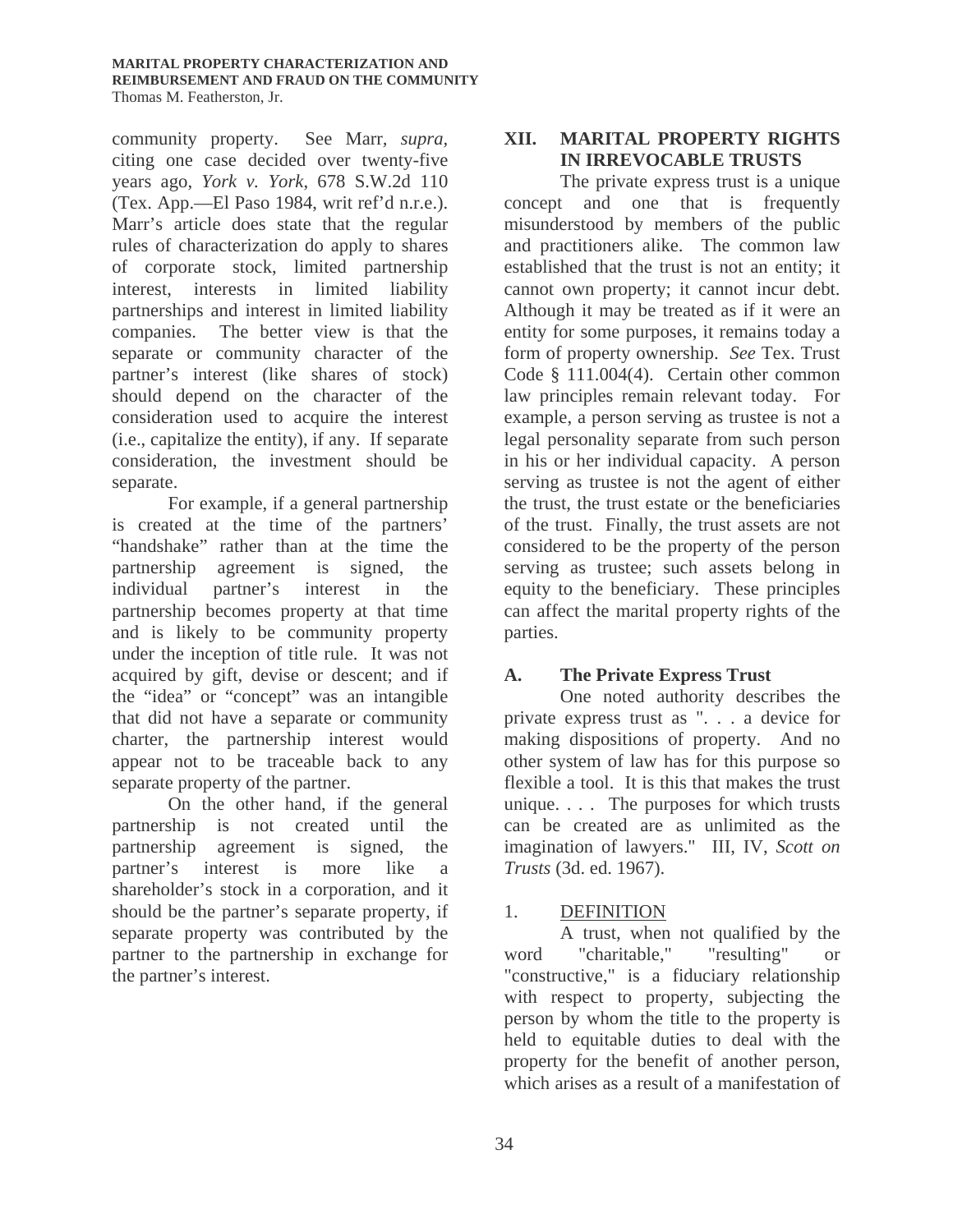the intention to create the relationship. Restatement (Third) of Trust § 2. (2003)

# 2. CREATION

According to Section 112.002 of the Texas Trust Code, a trust may be created by: (i) a property owner's declaration that the owner holds the property as trustee for another person; (ii) a property owner's inter vivos transfer of the property to another person as trustee for the transferor or a third person; (iii) a property owner's testamentary transfer to another person as trustee for a third person; (iv) an appointment under a power of appointment to another person as trustee for the donee of the power or for a third person; or (v) a promise to another person whose rights under the promise are to be held in trust for a third person.

#### 3. REVOCABLE OR IRREVOCABLE

Inter vivos trusts are further divided into two categories: revocable and irrevocable. A revocable trust is one that can be amended or terminated by the settlor. An irrevocable trust, in contrast, is one that cannot be amended or terminated by the settlor for at least some period of time. The presumption regarding the revocability of inter vivos trusts varies by jurisdiction. For example, in Texas all inter vivos trusts created since April 19, 1943, are revocable unless the trust document expressly states otherwise; while in some other states, trusts (including Texas trusts created prior to April 19, 1943) are deemed irrevocable unless the trust document states otherwise. Tex. Prop. Code Ann. § 112.051. *See* Restatement (Second) of Trusts, § 330; Bogert, *Law of Trusts and Trustees*, § 998 (1983).

Note: *If the trust is revocable, it is deemed "illusory" and is effectively ignored for marital property purposes (i.e., the "trust veil" is pierced). See Land v. Marshall, 426 SW.2d 841 (Tex. 1968). See VIII, I, supra.* 

# **B. Beneficial Ownership**

While record legal title to the assets of the trust is held by the trustee, equitable title — true ownership — belongs to the beneficiaries. For example, trust law generally exempts the assets of the trust from any personal debt of the trustee not related to the administration of the trust. This exemption even applies if the trust property is held by the trustee without identifying the trust or the beneficiaries. The rationale behind this exemption is the concept that the assets of the trust really belong to the beneficiaries. *See* Tex. Prop. Code § 101.002 and Tex. Trust Code § 114.0821. These principles confirm that trust assets belong to the beneficiaries and not the trustees. Accordingly, a trustee's spouse generally does not acquire any marital property interest in trust property, but spouses of the beneficiaries may, depending on the circumstances.

# **C. Interests of the Settlor's Spouse**

The creation and funding of an inter vivos trust by a settlor may or may not remove the trust assets from the reach of the settlor's spouse. If (i) the trust is irrevocable and (ii) the settlor has not retained an equitable interest in the trust estate, the assets of the trust really belong to the beneficiaries and no longer have either a separate or community character insofar as the settlor's spouse is concerned. If the transfer of community assets in order to fund the trust is found to have been in fraud of the interests of the settlor's spouse, the spouse may be able to reach the assets of the trust like any other assets transferred to a third party, free of trust, but in fraud of the community interests of the wronged spouse. *See* VIII, *supra*.

# **D.** Settlor's Retained Interest

If the settlor creates an irrevocable trust and retains a beneficial interest in the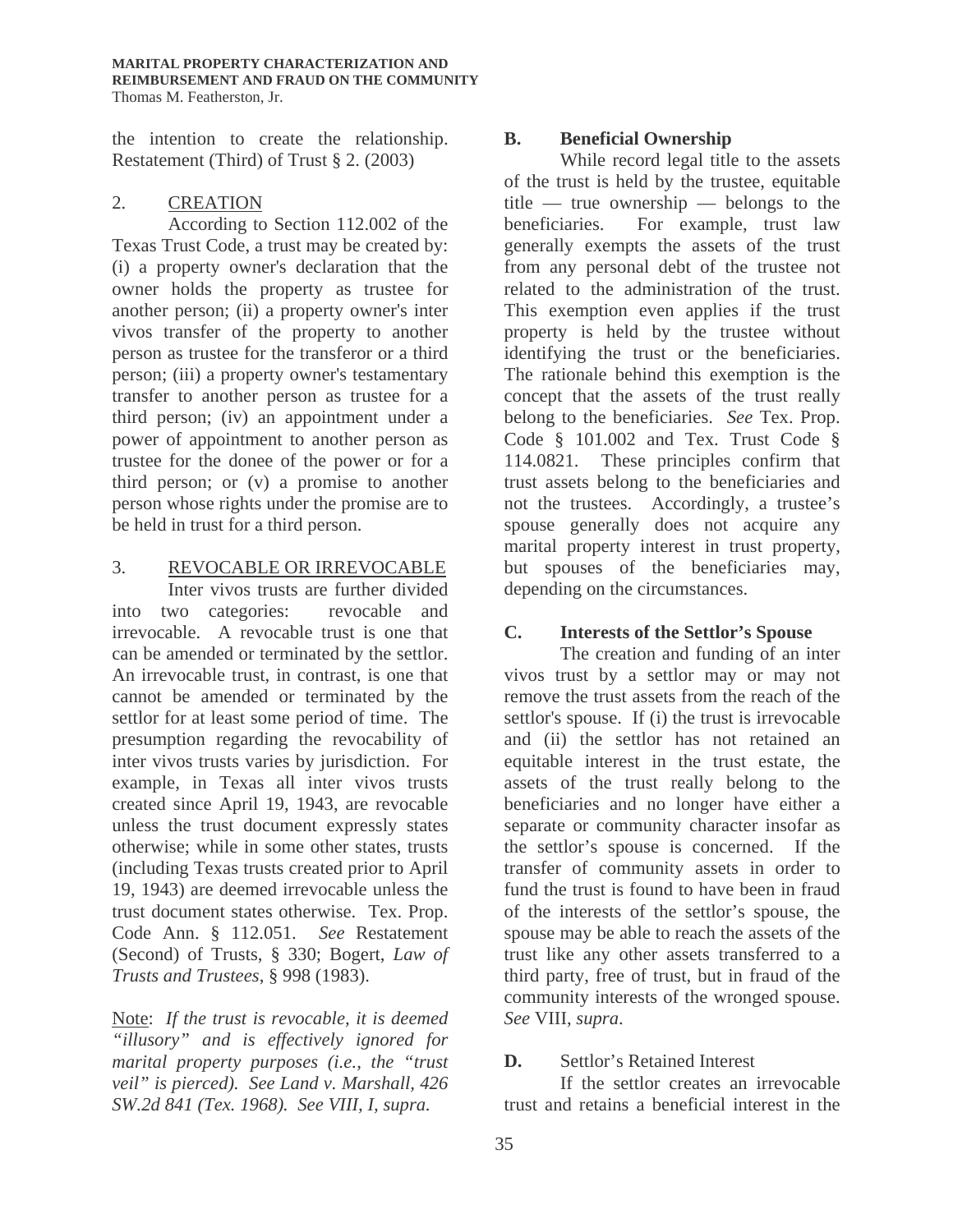trust assets, the rights and remedies of the settlor's spouse would appear to be similar to the rights of the settlor's creditors. Creditors can generally reach the maximum amount that the trustee can pay or distribute to the settlor under the terms of the trust agreement, even if the initial transfer into the trust was not in fraud of creditors. For example, if the settlor retains an income interest in the trust assets for the rest of the settlor's life, creditors can reach the retained income interest, and if the settlor retains a general power of appointment over the entire trust estate, creditors can reach the entire trust estate. *See Bank of Dallas v. Republic Nat. Bank of Dallas*, 540 S.W.2d 499 (Tex. Civ. App.—Waco 1976, writ ref'd n.r.e.). If the settlor retains an income interest for the remainder of the settlor's lifetime, the creditors can reach the income interest, but not the fixed remainder interest already given to the remaindermen. If the trustee has the discretion to invade the principal for the settlor, the extent of the settlor's retained interest will probably be the entire trust estate. *See Cullum v. Texas Commerce Bank Dallas, Nat. Ass'n.*, 05-91- 01211-CV, 1992 WL 297338 (Tex. App.— Dallas Oct. 14, 1992) (not designated for publication). The inclusion of a spendthrift provision will not insulate the settlor's retained interest from the settlor's creditors. *See* Tex. Trust Code § 112.035 and *Glass v. Carpenter*, 330 S.W.2d 530 (Tex. Civ. App.—San Antonio 1959, writ ref'd n.r.e.).

# 1. MARITAL PROPERTY ISSUES

 The application of these principles in the marital property context would suggest that any income generated by the trust estate would still be deemed community property if the settlor retained an income interest in the trust which, for example, was funded with the settlor's separate property. However, in a recent case where the trust was funded with the settlor's separate

property prior to marriage and the trustee was a third party who had discretion to make income distributions to the settlor, the trustee's discretion prevented the trust's income from taking on a community character until the trustee exercised its discretion and distributed income to the settlor. The wife in a divorce action had claimed that all of the trust assets were community property since the income generated during the marriage had been commingled with the trust corpus. *See Lemke v. Lemke*, 929 S.W.2d 662 (Tex. App.—Fort Worth 1996, writ denied) and *Matter of Marriage of Burns*, 573 S.W.2d 555 (Tex. Civ. App.—Texarkana 1978, writ dism'd w.o.j.). Some older cases support that same result. *See Shepflin v. Small,* 4 Tex. Civ. App. 493, 23 S.W.432 (1893, no writ) and *Monday v. Vance*, 32 S.W. 559 Tex. Civ. App. 1895 no writ).

# 2. OTHER FACTORS

Had the trust been funded with community property without the consent of the other spouse, the other spouse could challenge the funding of the trust as being in fraud of the community. Had the assets been subject to the spouses' joint control, the other spouse could argue that the transfer was void since the other spouse did not join in the transfer. Had the settlor retained a general power of appointment, the other spouse could argue that the transfer of community property into the trust was "illusory" as to her community interests therein. *See* VIII, I, *supra*. Accordingly, the only safe conclusion to reach is that the proper application of marital property principles should depend on the nature and extent of the retained interest and perhaps the timing of the creation of the trust.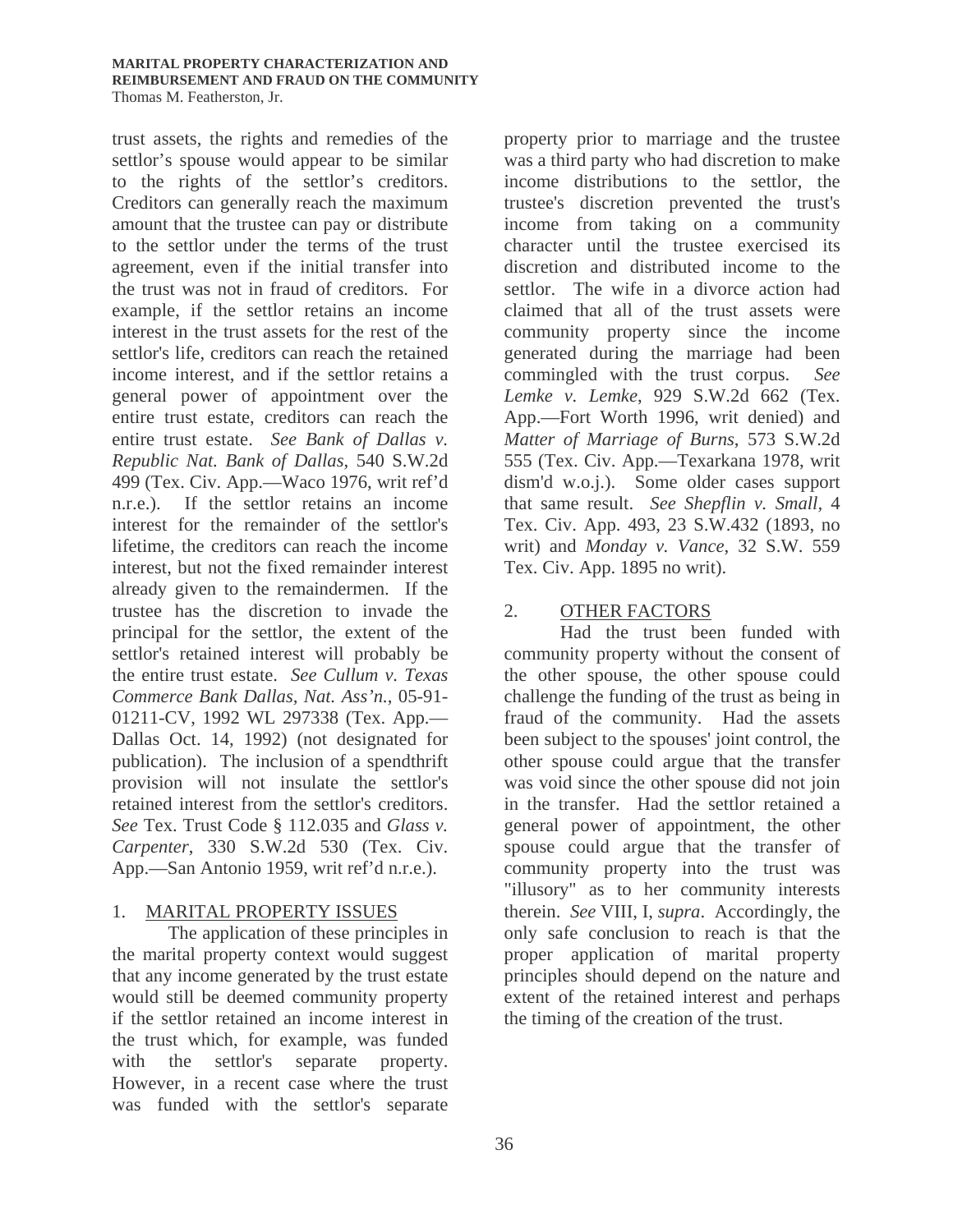# **E. Interests of the Non-Settlor Beneficiary**

Because a beneficiary of a trust owns a property interest in the trust estate created by a settlor who is not the beneficiary, the ability of the spouse of the beneficiary to establish a community interest in certain assets of the trust should depend on the nature of the beneficiary's interest. Equitable interests in property, like legal interests, are generally "assignable" and "attachable," but voluntary and involuntary assignees cannot succeed to an interest more valuable than the one taken from the beneficiary.

# 1. COMPARISON TO CREDITORS' RIGHTS

Again, a review of the rights of creditors of the beneficiary appears relevant. For example, if the beneficiary owns a remainder interest, a creditor's attachment of the beneficiary's remainder interest cannot adversely affect the innocent life tenant's income interest. On the other hand, if the beneficiary is only entitled to distributions of income at the discretion of the trustee for the beneficiary's lifetime, a creditor of the beneficiary cannot attach the interest and require the trustee to distribute all the income. In fact, a creditor may not be able to force the trustee to distribute any income to the creditor since it would infringe on the ownership interests of the remaindermen.

# 2. PRINCIPAL

The original trust estate (and its mutations and income generated prior to marriage) clearly is the beneficiary's separate property as property acquired by gift, devise or descent, or property acquired prior to marriage. Distributions of principal are likewise the beneficiary's separate property. *See Hardin v. Hardin*, 681 S.W.2d 241 (Tex. App.—San Antonio 1984, no writ).

# 3. DISTRIBUTED INCOME

If the discretionary income beneficiary is married, it would logically follow that distributed income should be considered separate. The exercise of discretion by the trustee, in effect, completes the gift. The result may be different if the beneficiary is the trustee or can otherwise control the distributions. On the other hand, if the trustee is required to distribute the trust's income to the married beneficiary, the income could be considered community once it is distributed since it arguably could be considered income from the beneficiary's equitable separate property. *See Ridgell v. Ridgell*, 960 S.W.2d 144 (Tex. App.— Corpus Christi 1997, no pet.). However, there is recent case authority that holds that trust income required by the trust document to be distributed to the beneficiary is the beneficiary's separate property, at least where the trust was created prior to the marriage. *Cleaver v. Cleaver*, 935 S.W.2d 491 (Tex. App.—Tyler 1996, no writ). *See also Matter of Marriage of Long*, 542 S.W.2d 712 (Tex. Civ. App.—Texarkana 1976, no writ), and *Wilmington Trust Co. v. United States*, 753 F.2d 1055 (5th Cir. 1985).

# 1. UNDISTRIBUTED INCOME

 Undistributed income is normally neither separate nor community property. *See Matter of Marriage of Burns, supra; Buckler v. Buckler*, 424 S.W.2d 514 (Tex. Civ. App.—Fort Worth 1967, writ dism'd w.o.j.), and *McClelland v. McClelland*, 37 S.W. 350 (Tex. Civ. App. 1896, writ ref'd). However, if the beneficiary has the right to receive a distribution of income but does not take possession of the distribution, such retained income may create marital property rights in the beneficiary's spouse. *See Cleaver, supra*. Depending on the intent of the beneficiary in allowing the distribution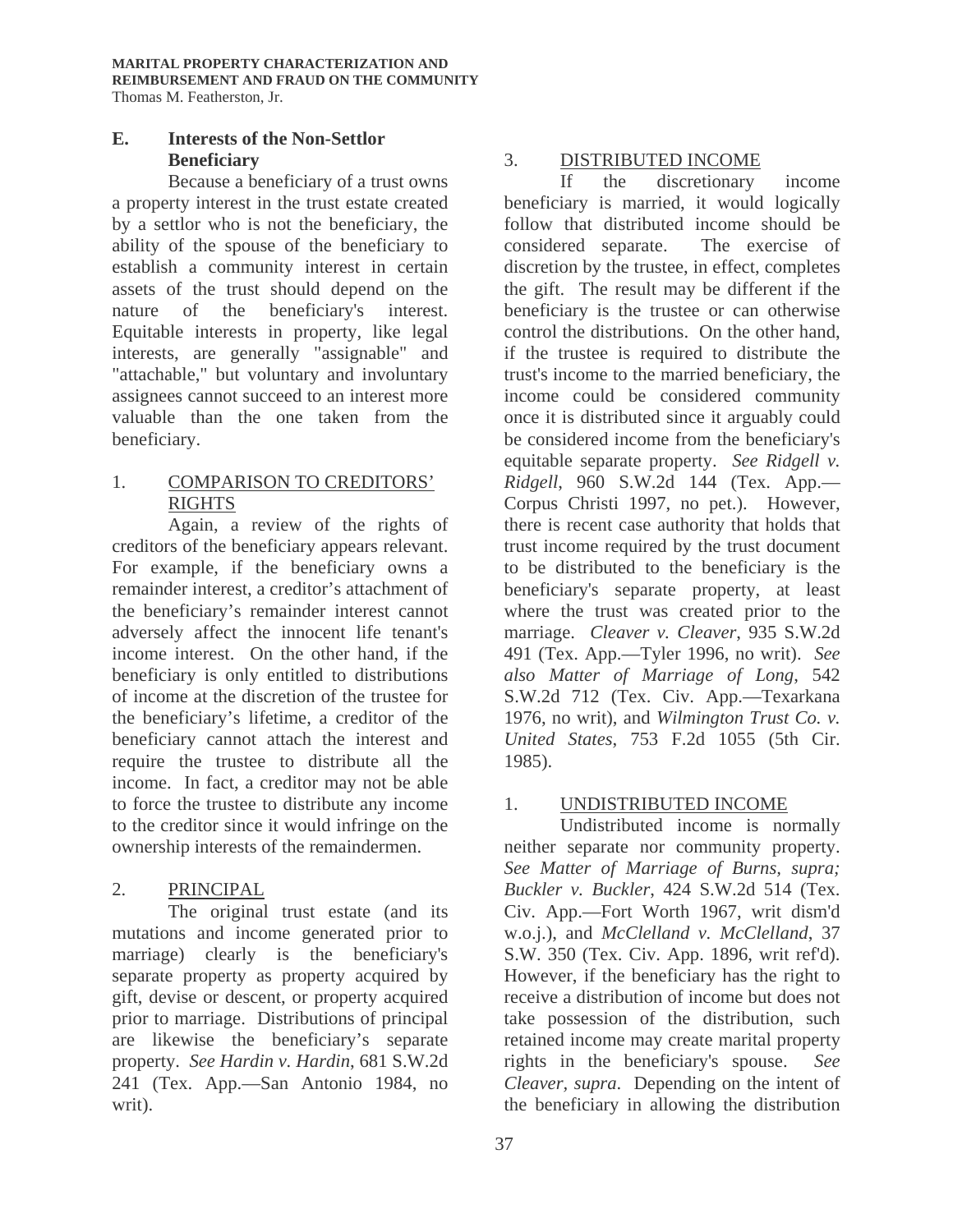to remain in the trust, such income (and income generated by the retained income) may be considered to have taken on a community character or may be considered to have been a transfer to the other beneficiaries of the trust and subject to possible fraudulent transfer on the community scrutiny.

# **F. Spendthrift Trust**

Texas law permits the settlor of a trust to prohibit both the voluntary and involuntary transfer of an interest in trust by the beneficiary prior to its actual receipt by the beneficiary. In fact, the settlor may impose this disabling restraint on the beneficiary's interest by simply declaring that the trust is a "spendthrift trust." Such a restraint is not effective if the beneficiary has a mandatory right to a distribution, but simply has not yet accepted the interest. Further, such a restraint is not effective to insulate a settlor's retained interest from the settlor's creditors. *See* Tex. Trust Code § 112.035. This rationale suggests that the settlor's intent as to the nature of the beneficiary's interest may be relevant in determining whether the beneficiary's spouse acquires a community interest in the trust estate, the undistributed income or any distributed income.

# **G. Powers of Appointment**

 If the beneficiary has the absolute authority under the trust agreement to withdraw trust assets or to appoint trust assets to the beneficiary or the beneficiary's creditors, the beneficiary is deemed to have the equivalence of ownership of the assets for certain purposes. For example, such beneficiary would appear to have such an interest that cannot be insulated from the beneficiary's creditors by either the nonexercise of the power or a spendthrift provision. An appointment in favor of a third party could be found to have been in

fraud of creditors. *See Bank of Dallas, supra*. While inconsistent with the common law, which treated the assets over which a donee had a general power as belonging to others until the power was exercised, application of this modern view may treat the assets over which a married donee has a general power as the separate property of the donee, but any income generated by those assets may be community property.

# 1. SPECIAL POWERS

Many beneficiaries are given limited general powers (i.e., "Crummey" and the socalled "Five or Five" power, both of which permit the beneficiary to withdraw a certain amount from the trust estate at certain periods of time).

# 2. LAPSE OF POWERS

If the beneficiary allows the withdrawal power to lapse, can the creditors still go after that portion of the estate that could have been withdrawn or can the beneficiary's spouse claim either a possible community interest in the assets allowed to continue in trust, or the income thereafter generated? In other words, does the lapse of the power make the beneficiary "a settlor" of the trust? The Legislature has answered some of these questions. Section 112.035 of the Texas Trust Code was amended by the Legislature in 1997 to confirm that a beneficiary of a trust is not to be considered a settlor of a trust because of a lapse, waiver or release of the beneficiary's right to exercise a "Crummey right of withdrawal" or "Five or Five" power.

# 3. ASCERTAINABLE STANDARD

If the beneficiary's power of withdrawal is limited to an ascertainable standard (i.e., health, support, etc.), creditors who provided goods or services for such a purpose should be able to reach the trust estate, but not other creditors. Further, it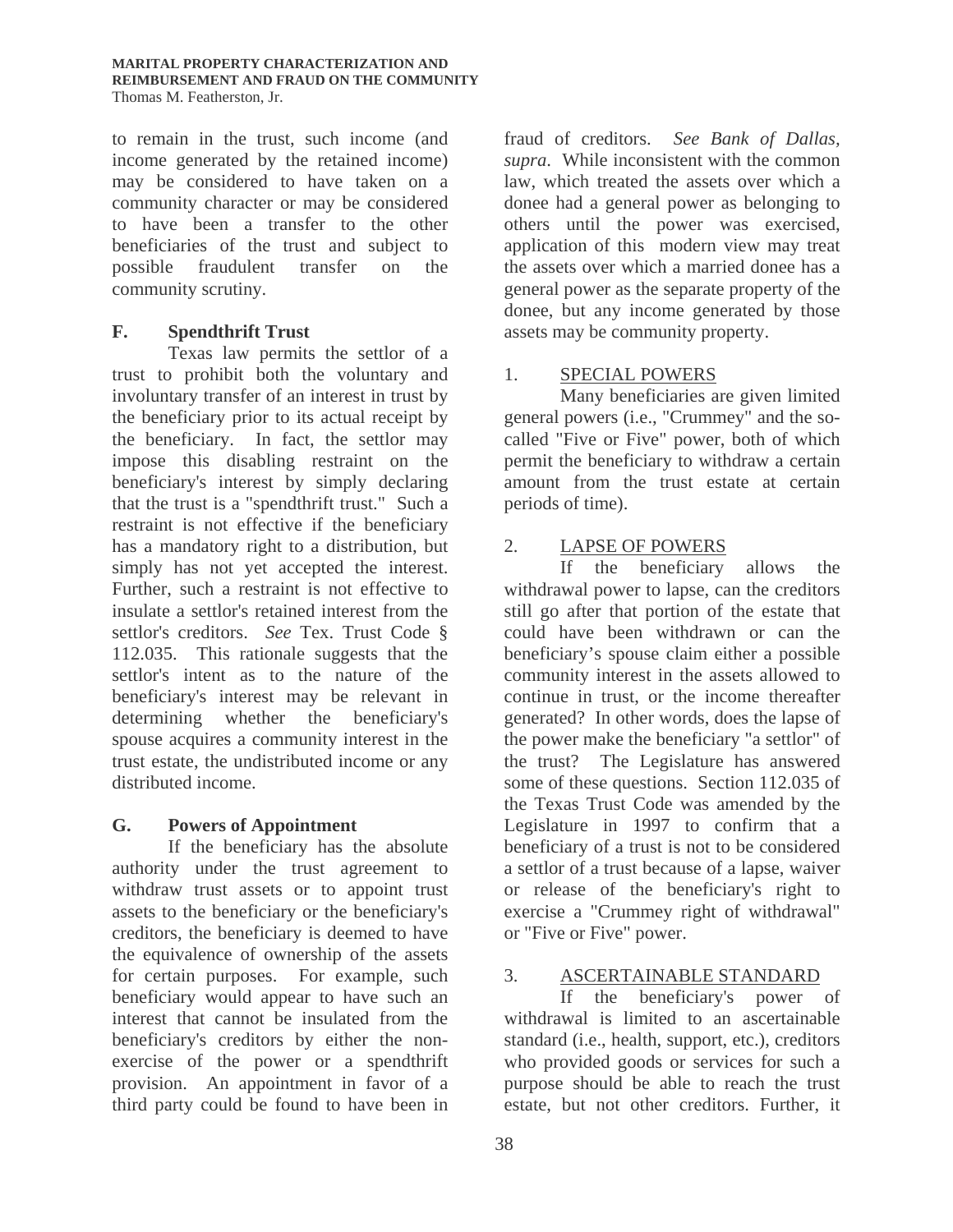**MARITAL PROPERTY CHARACTERIZATION AND REIMBURSEMENT AND FRAUD ON THE COMMUNITY** Thomas M. Featherston, Jr.

follows that any income distributed for such purposes, but not so expended, may be community since such expenses are normally paid out of community funds. *See* VII, E, *supra*.

#### 4. NON-GENERAL POWERS

A beneficiary's power to appoint only to persons other than the beneficiary, the beneficiary's creditors and the beneficiary's estate are generally deemed personal to the beneficiary and not attachable by the beneficiary's creditors. It would also follow that such a power would not give the spouse any interest in the trust estate. However, if the power is exercised to divert community income from the beneficiary, could it be subject to possible fraud on the community scrutiny?

Note: *See Sharma v. Routh*, *302 S.W.3d 355 (Tex. App.—Houston [14th Dist] 2009, no pet.), for an example of a divorce case where the court examines the nature of the spouse's interests in irrevocable trusts to determine their marital character.* 

# **XIII. FINAL CAVEAT**

Through a well-crafted pre-marital or marital agreement, parties intending to marry, or existing spouses, can agree to create a "community free" marriage where all property is the separate property of one spouse or both spouses and eliminate other spousal rights, but that's a topic for another day.